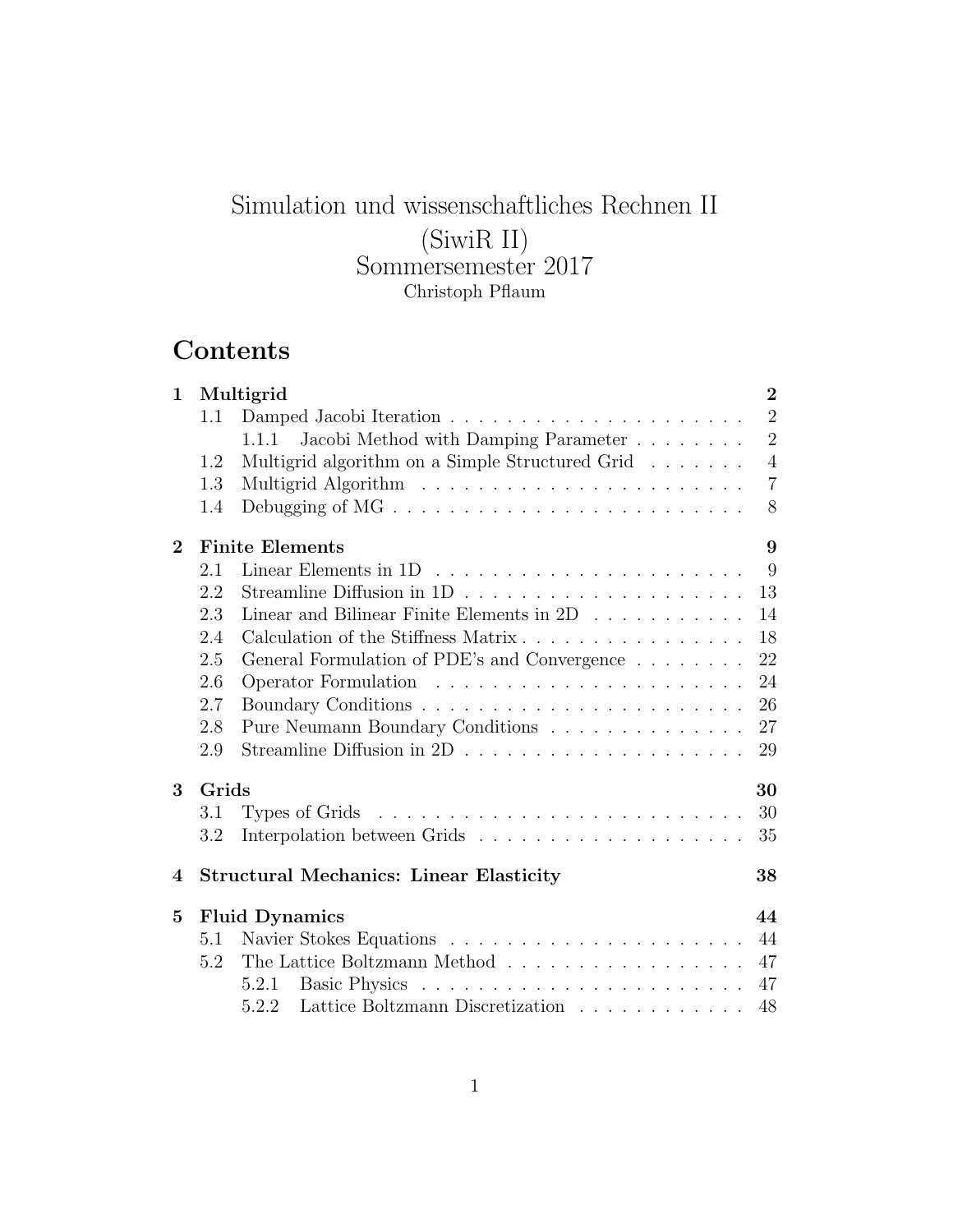| 6 Maxwell's Equations |                                                                                      |  |  |  |  |  |
|-----------------------|--------------------------------------------------------------------------------------|--|--|--|--|--|
|                       | 6.1 Maxwell's Equations $\ldots \ldots \ldots \ldots \ldots \ldots \ldots \ldots 50$ |  |  |  |  |  |
|                       | 6.2 Finite Difference Time Domain Discretization (FDTD) 51                           |  |  |  |  |  |

# **1 Multigrid**

## **1.1 Damped Jacobi Iteration**

Let us consider the finite difference discretization of Poisson's equation *−△u* = *f* on  $\Omega = ]0,1[^2$  with Dirichlet boundary conditions.

This leads to a matrix equation

$$
L_h x_h = f_h,
$$

where the diagonal is

$$
D = E\frac{4}{h^2}
$$

and *L<sup>h</sup>* has eigenvalues

$$
\lambda_{\nu,\mu} = \frac{4}{h^2} \left( \sin^2 \left( \frac{\pi \nu h}{2} \right) + \sin^2 \left( \frac{\pi \mu h}{2} \right) \right)
$$

and eigenvectors  $e_{\nu,\mu}$ ,  $\nu, \mu = 1, ..., m - 1$ .

#### **1.1.1 Jacobi Method with Damping Parameter**

Let us consider the iteration

$$
x_h^{k+1} = (E - \frac{h^2}{8}L_h)x_h^k + \frac{h^2}{8}f_h.
$$

The algebraic error satisfies

$$
x_h^{k+1} - x_h = \left( E - \frac{h^2}{8} L_h \right) \left( x_h^k - x_h \right).
$$

If the algebraic error is an eigenvector like

$$
x_h^k - x_h = e_{\nu,\mu},
$$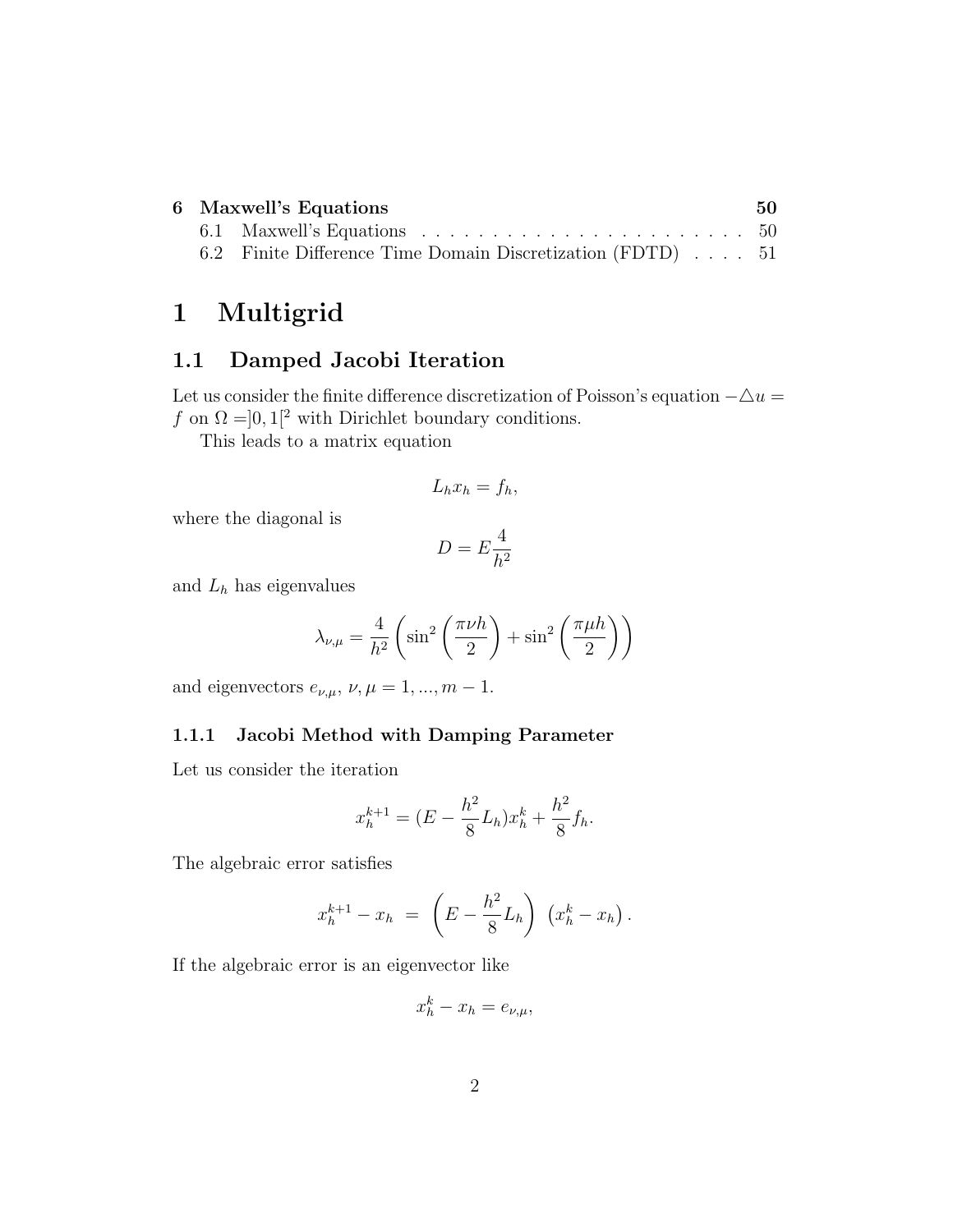then we get for  $\nu = \mu$ 

$$
x_h^{k+1} - x_h = (1 - \frac{h^2}{8} \lambda_{\nu,\nu}) e_{\nu,\nu} = \left(1 - \sin^2\left(\frac{\pi \nu h}{2}\right)\right) \left(x_h^k - x_h\right).
$$

This means that the Jacobi Method with Damping Parameter has the following properties

- *•* Bad convergence for low frequencies.
- Good convergence for high frequencies.



The Gauss–Seidel method has similar properties as the damped Jacobi method.

|   | $x \times x \times B$ |  |  |
|---|-----------------------|--|--|
|   | $X$ $X$ $X$ $X$       |  |  |
|   | $X$ $X$ $X$ $X$       |  |  |
| A | $X$ $X$ $X$           |  |  |
|   |                       |  |  |

Jacobi and Gauss-Seidel iteration need *O*( *√*  $\overline{n}$  =  $O(h^{-1})$  operations for a correction in *B* due to a change of *A*.

The idea is to achieve a better correction by using coarser grids.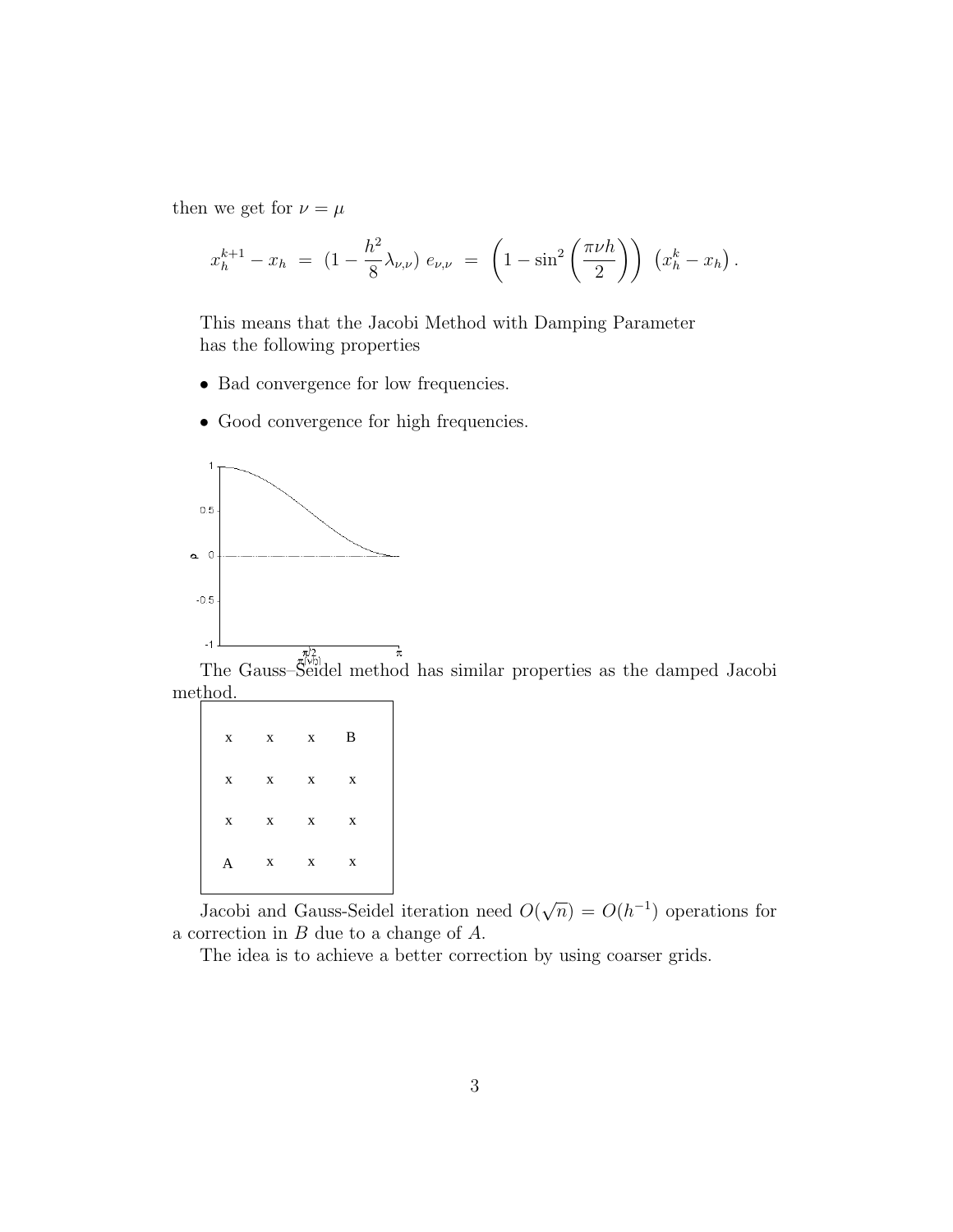## **1.2 Multigrid algorithm on a Simple Structured Grid**

Multigrid:



Let  $l_{\max}$  be the number of levels such that  $l_{\max} \in \mathbb{N}$  and

$$
m_l = 2^l
$$

$$
n_l = (m_l - 1)^2
$$

$$
h_l = 2^{-l}
$$

for  $l = 1 \dots l_{\text{max}}$ .

Let us assume that a PDE (e.g. Poisson's equation) is given. Discretize this equation by the grids  $\Omega_l := \Omega_{h_l}$  where  $l = 1, \ldots, l_{max}$ . This leads to the discrete matrix equations

$$
A_l x_l = b_l \tag{1}
$$

where  $b_l, x_l \in S_l$  and  $S_l = \mathbb{R}^{n_l}$ . The matrix  $A_l$  is an invertible matrix of order  $n_l \times n_l$ .

Let an iterative solver for (1) be given as

$$
x_l^{k+1} = C_l^{relax} x_l^k + N_l b_l = \mathcal{S}_{l,b_l}(x_l^k)
$$
 (2)

Idea of Multigrid Algorithm:

Let  $\tilde{x}_l$  be an approximate solution for (1). The algebraic error  $\tilde{e}_l$  is defined as

$$
\widetilde{e}_l = x_l - \widetilde{x}_l. \tag{3}
$$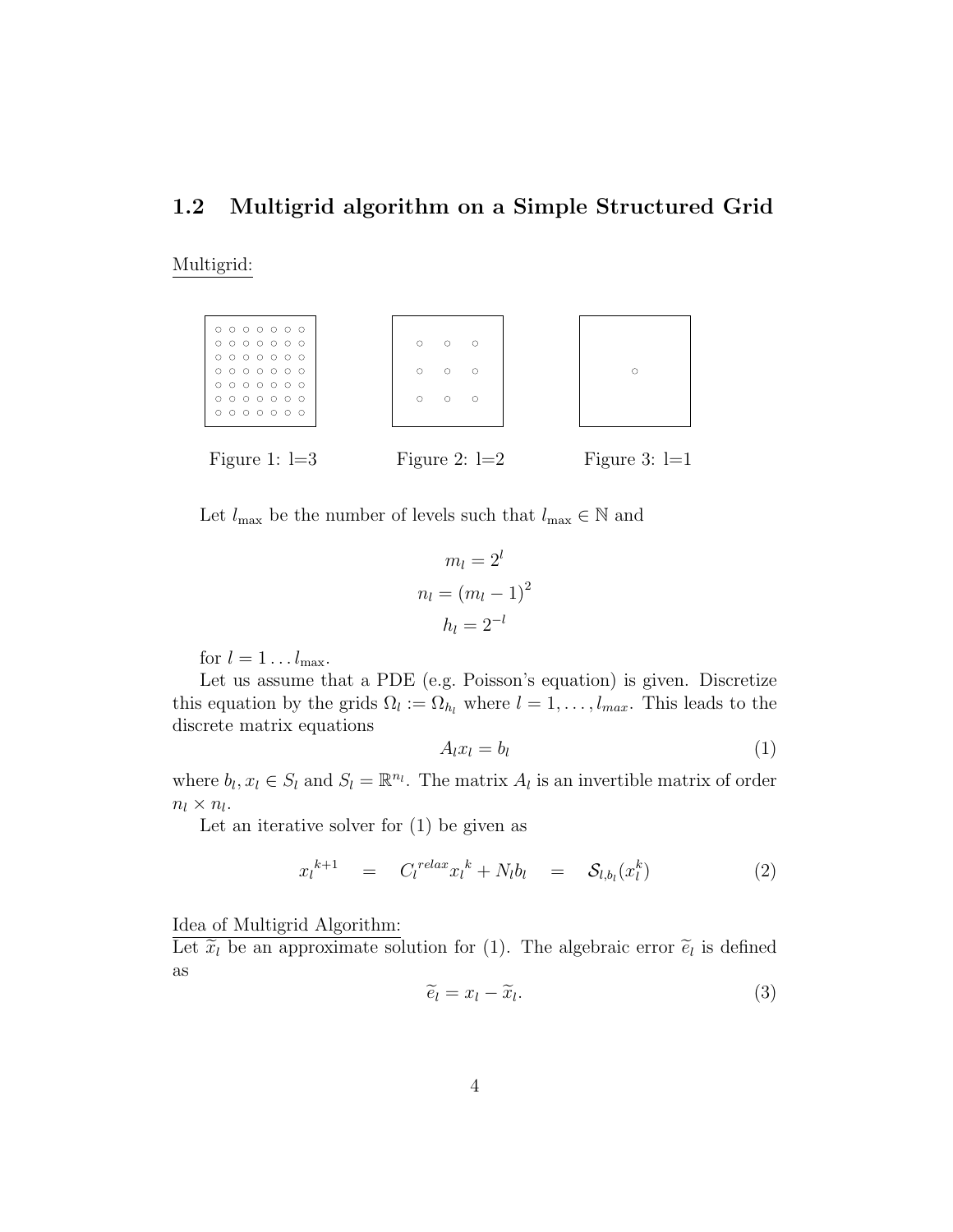Now  $\tilde{e}_l$  has to be calculated in order to find  $x_l$ . The following residual ation is valid for  $\tilde{e}_l$ . equation is valid for  $\tilde{e}_l$ ,

$$
A_l \tilde{e}_l = r_l,\tag{4}
$$

where  $r_l$  is called the residual and is given by

$$
r_l = b_l - A_l \widetilde{x}_l. \tag{5}
$$

The aim is to find an approximate solution of the residual equation by solving the equation approximately on a coarse grid  $\Omega$ <sub>*l*−1</sub>. To this end, we need the following matrix operators

• Restriction operator

$$
I_l^{l-1}: S_l \mapsto S_{l-1}
$$

*•* Prolongation operator

$$
I_{l-1}^l: S_{l-1} \mapsto S_l
$$

Two–grid Algorithm:

### **Two–grid Multigrid algorithm with parameters**  $v_1$  and  $v_2$

Let  $x_i^k$  be an approximate solution of (1) and  $v_1$  and  $v_2$  the parameters of pre–smoothing and post–smoothing.

1. Step 1 (Pre–smoothing)

$$
x_l^{k,1} = \mathcal{S}_{l,b_l} x_l^k \tag{6}
$$

2. Step 2 (Coarse grid correction) Residual calculation :

$$
r_l = b_l - A_l x_l^{k,1} \tag{7}
$$

Restriction :

$$
r_{l-1} = I_l^{l-1} r_l \tag{8}
$$

Solve on coarse grid:

$$
e_{l-1} = A_{l-1}^{-1} r_{l-1} \tag{9}
$$

Prolongation :

$$
e_l = I_{l-1}^l e_{l-1} \tag{10}
$$

Correction :

$$
x_l^{k,2} = x_l^{k,1} + e_l \tag{11}
$$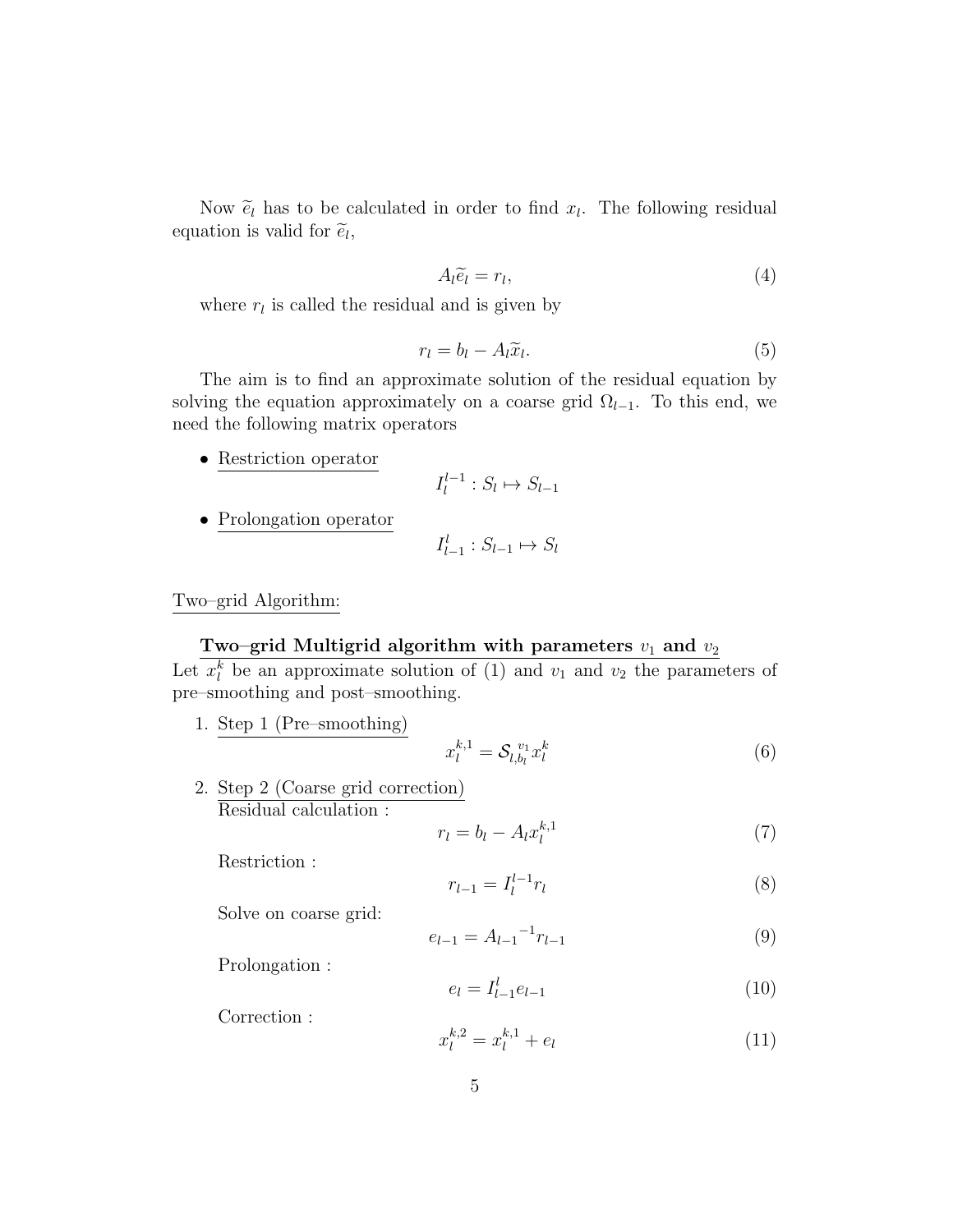3. Step 3 (Post–smoothing)

$$
x_l^{k+1} = \mathcal{S}_{l,b_l}^{v_2}(x_l^{k,2})
$$
\n(12)

Restriction and Prolongation Operators:

|          |  | $\times$ $\times$ $\times$ $\times$ $\times$ $\times$ |              |  |
|----------|--|-------------------------------------------------------|--------------|--|
| ×.       |  | $0 \times 0 \times 0$                                 | $\mathsf{X}$ |  |
| $\times$ |  | $\times$ $\times$ $\times$ $\times$ $\times$          |              |  |
|          |  | хохохо                                                | $\mathsf{x}$ |  |
|          |  | $\times$ $\times$ $\times$ $\times$ $\times$ $\times$ |              |  |
| ×        |  | $0 \times 0 \times 0$                                 | $\times$     |  |
| $\times$ |  | $\times$ $\times$ $\times$ $\times$ $\times$          |              |  |
|          |  |                                                       |              |  |

Figure 4: O–Coarse grid point and X+O–Fine grid point

Let us abbreviate  $x_{i,j} = x_{(ih_{l-1}, jh_{l-1})}$  and set  $x_{i,j} = 0$  for  $i = 0$  or  $j = 0$ or  $i = m_{l-1}$  or  $j = m_{l-1}$ .

Prolongation or Interpolation:

The interpolation or prolongation of  $x_{i,j}$  given by  $w_{i,j} = \{I^l_{l-1}(x)\}_{(ih_l,jh_l)}$  is defined by the following equations

$$
w_{2i,2j} = \frac{1}{2}x_{i,j} \tag{13}
$$

$$
w_{2i+1,2j} = \frac{1}{4}(x_{i,j} + x_{i+1,j})
$$
\n(14)

$$
w_{2i,2j+1} = \frac{1}{4}(x_{i,j} + x_{i,j+1})
$$
\n(15)

$$
w_{2i+1,2j+1} = \frac{1}{8}(x_{i,j} + x_{i+1,j} + x_{i,j+1} + x_{i+1,j+1})
$$
\n(16)

Pointwise Restriction:

Piecewise restriction is rarely applied and defined by

$$
\{\dot{I}_l^{\ l-1}(x)\}_{(ih_{l-1},jh_{l-1})} = x_{2i,2j} \tag{17}
$$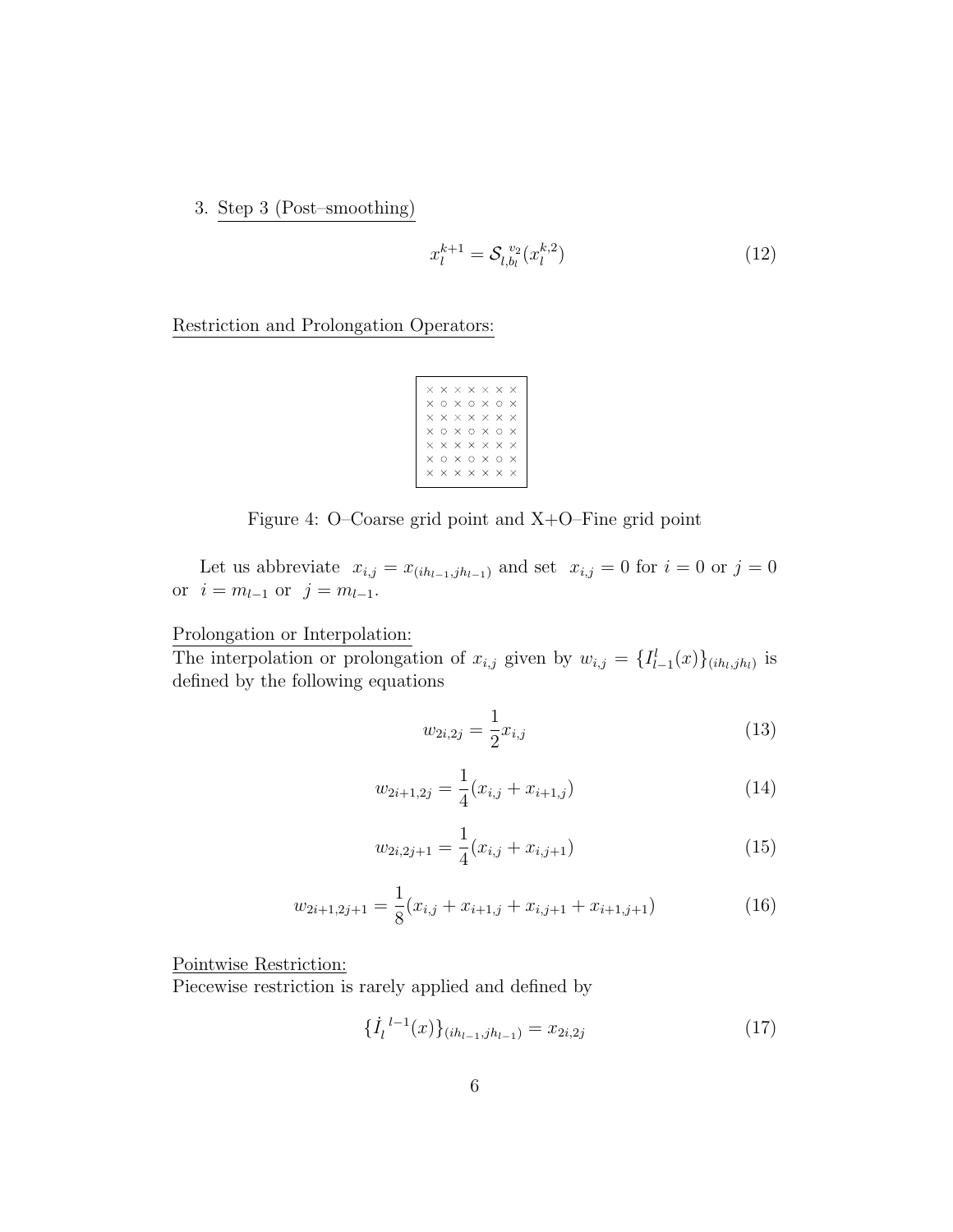The quality of this restriction operator is not very good.

#### Weighted Restriction:

Weighted restriction or full weighting is defined by

$$
\{I_{l}^{l-1}(x)\}_{(ih_{l-1},jh_{l-1})} = \frac{1}{8}(x_{2i+1,2j+1} + x_{2i-1,2j+1} + x_{2i+1,2j-1} + x_{2i-1,2j-1}) + \frac{1}{4}(x_{2i+1,2j} + x_{2i-1,2j} + x_{2i,2j+1} + x_{2i,2j-1}) + \frac{1}{2}x_{2i,2j}
$$

**Remark**

$$
\left(I_l^{l-1}\right)^T = I_{l-1}^l \tag{18}
$$

## **1.3 Multigrid Algorithm**

 $\bm{\mathrm{Multigrid}}$  algorithm  $\mathit{MGM}(x_l^k, b_l, l)$  with parameters  $(v_1, v_2, \mu)$ Let  $x_{l_{max}}^k$  be an approximate solution of (1). Then,

$$
x_{l_{max}}^{k+1} = MGM(x_{l_{max}}^k, x_{l_{max}}, l_{max})
$$

is the approximate solution of (1) calculated by the multigrid algorithm with an initial vector  $x_{l_{max}}^k$ . The multigrid algorithm can then be described as

If  $l = 1$  then  $MGM(x_l^k, b_l, l) = A_l^{-1}b_l$ .

If  $l > 1$  then

| $\frac{\text{Step 1 (v_1-pre-smoothing)}}{x_l^{k,1} = \mathcal{S}_{l,b_l}^{v_1}(x_l^k)}$      |
|-----------------------------------------------------------------------------------------------|
| $\frac{\text{Step 2 (Coarse grid correction)}}{\text{Residual : } r_l = b_l - A_l x_l^{k,1}}$ |
| Restriction : $r_{l-1} = I_l^{l-1} r_l$                                                       |
| Recursive call:                                                                               |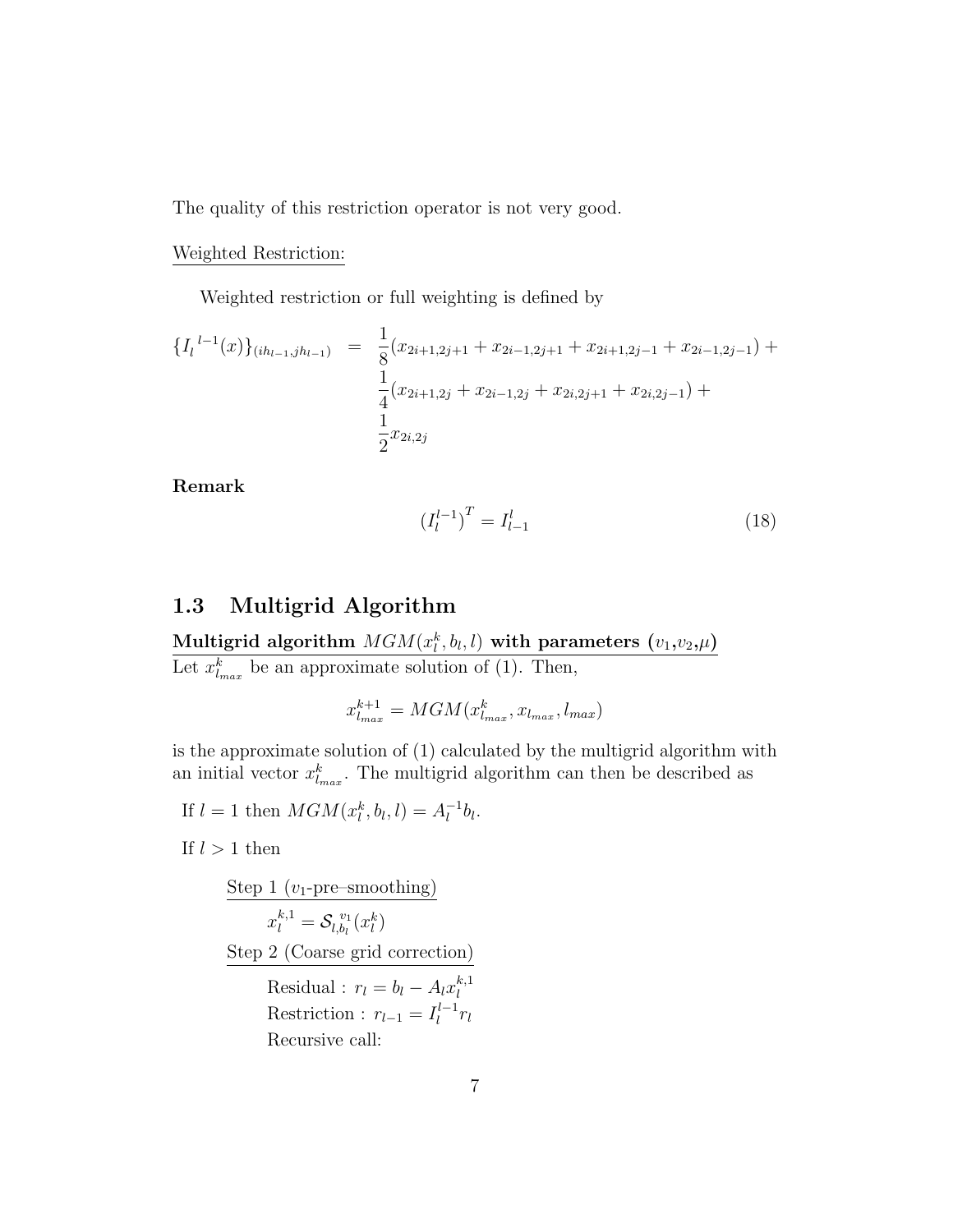$$
e_{l-1}^{0} = 0
$$
  
for  $i = 1... \mu$   

$$
e_{l-1}^{i} = MGM(e_{l-1}^{i-1}, r_{l-1}, l-1)
$$
  

$$
e_{l-1} = e_{l-1}^{\mu}
$$
  
Prolongation :  $e_l = I_{l-1}^{l} e_{l-1}$   
Correction :  $x_l^{k,2} = x_l^{k,1} + e_l$   
Step 3 ( $v_2$ -post-smoothing)

$$
MGM(x_l^k,b_l,l)=\mathcal{S}_{l,b_l}^{\ v_2}(x_l^{k,2})
$$

V-cycle and W-cycle:

The algorithm  $\mu = 1$  is called V-cycle.

The algorithm  $\mu = 2$  is called W-cycle.

Homework: Describe the multigrid algorithm as a finite state machine, where every state is a smoothing step and an operation is a restriction or prolongation. Then, the finite state machine of a V-cycle looks like a "V" and the finite state machine of a W-cycle looks like a "W".

#### Convergence of Multigrid:

Let *N* be the number of unknowns. The computational amount of the V-cycle and W-cycle is *O*(*N*).

The theory of multigrid algorithms shows that there is a constant  $\rho$  such that the convergence rate of the multigrid algorithm satisfies

$$
\rho(C_{MGM,l}) \le \rho < 1
$$

independent of *l*.

## **1.4 Debugging of MG**

- command out parts of the code (recursive coarse grid call, correction step, ...)
- often the coarse grid matrix is defined by

$$
A_H := I_h^H A_h I_H^h, \quad I_h^H = (I_H^h)^T.
$$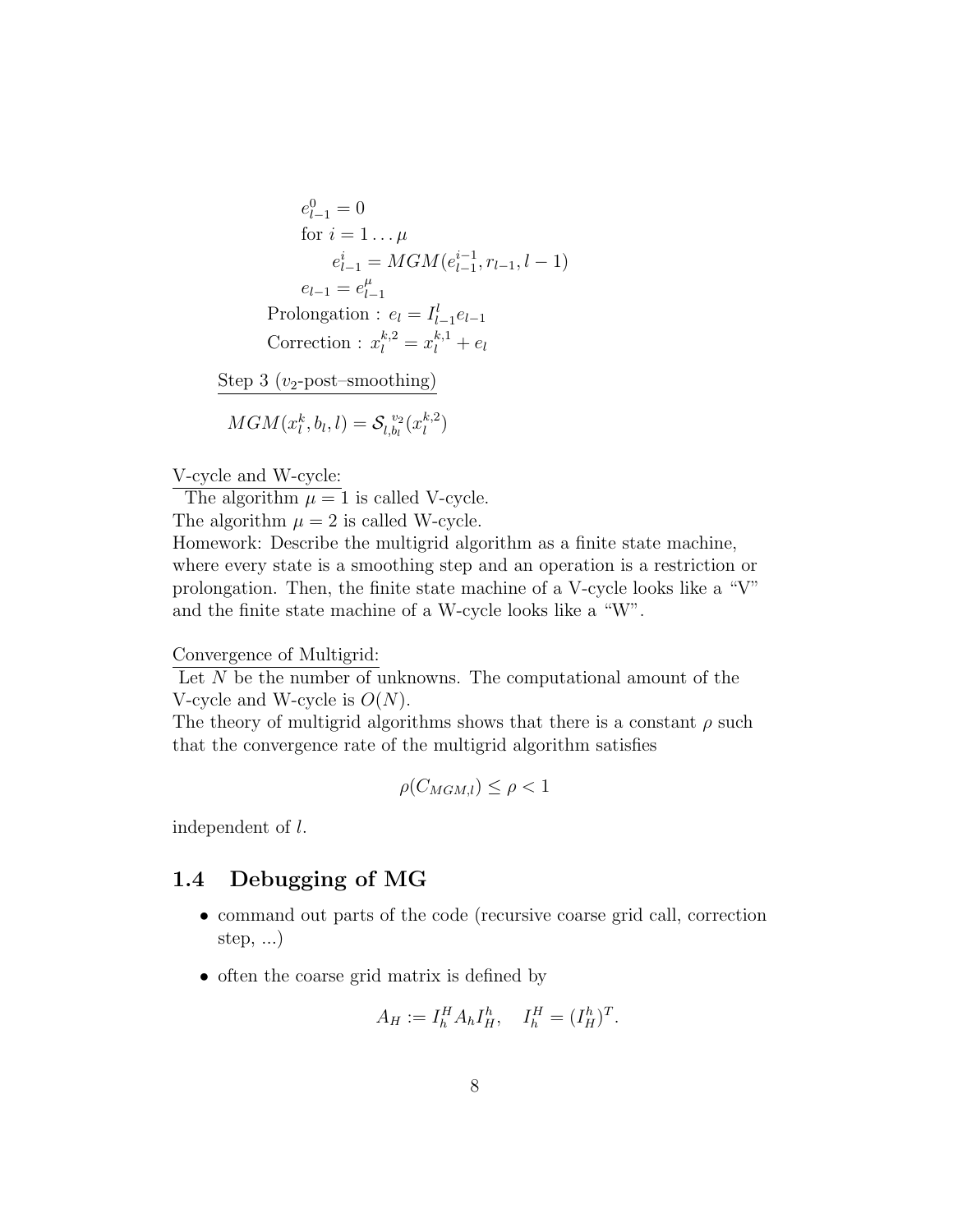Then, the following equation must hold for all coarse grid vectors *v, w*:

$$
v^T A_H w = (I_H^h v)^T A_h I_H^h w.
$$

Test this equation for  $w = \underline{1}$  and other simple test functions.

• In case of Neumann boundary conditions and Poisson's equation:

 $A_H1 = 0.$ 

# **2 Finite Elements**

### **2.1 Linear Elements in 1D**

**Definition 1.** *q is a linear function on the interval* ]*a, b*[*, if there exist*  $c, d \in \mathbb{R}$  *such that* 

 $q(x) = cx + d \quad \forall x \in ]a, b[$ .

Let  $h = \frac{1}{m}$  $\frac{1}{m}$ *, m*  $\in \mathbb{N}$ *. Then, the space of functions*

 $V_h := \{u_h \in \mathcal{C}([0,1]) \mid u_h|_{[ih,(i+1)h]}$  is linear  $\forall i = 0, ..., m-1 \}$ 

*is called the finite element space of linear functions. Define*

$$
\hat{V}_h := \{ u_h \in V_h \mid u_h(0) = u_h(1) = 0 \}.
$$

Let us consider Poisson's equation in 1D:

$$
-u'' = f \text{ on } ]0,1[,
$$
  
 
$$
u(0) = u_0, \qquad u(1) = u_1.
$$

Then, we get

$$
\int_0^1 u' v'_h dx = \int_0^1 f v_h dx \quad \forall v_h \in \stackrel{\circ}{V}_h .
$$

**Definition 2.** *Let*  $u_h \in V_h$  *such that* 

$$
\int_0^1 u'_h v'_h dx = \int_0^1 f v_h dx \quad \forall v_h \in \stackrel{\circ}{V}_h,
$$
\n
$$
u_h(0) = u_0, \qquad u_h(1) = u_1.
$$
\nHint:  $\text{Solution}$ 

*u<sup>h</sup> is called the finite element discretization with linear finite elements.*

Geht Ablei-

Wie sieht sie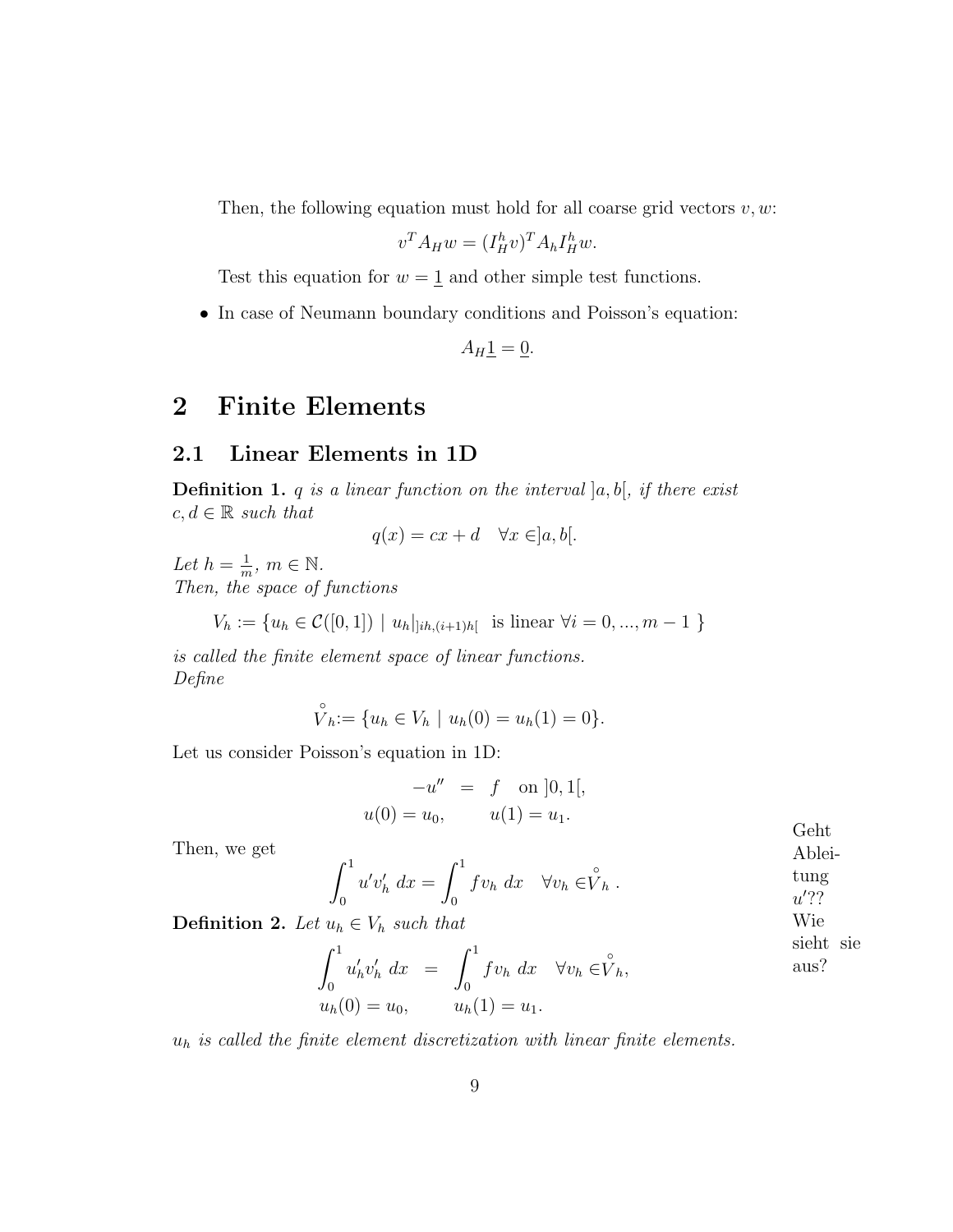Let

$$
\Omega_h = \{ih \mid i = 0, ..., m\},\
$$
  

$$
\hat{\Omega}_h = \{ih \mid i = 1, ..., m - 1\}.
$$

**Definition 3.** The nodal basis of  $\hat{V}_h$  is

$$
v_{h1},...,v_{h(m-1)} \in \stackrel{\circ}{V}_h
$$

*where*

$$
v_p(q) = \delta_{pq} \quad \forall p, q \in \Omega_h.
$$

Stiffness Matrix:

For reasons of simplicity let us assume  $u_0 = u_1 = 0$ . Then, let us write

$$
u_h = \sum_{q \in \Omega_h} x_q v_q,
$$

where  $x_h = (x_q)_{q \in \Omega_h} \in \mathbb{R}^{m-1}$ .

Define the 1D local stiffness matrix and load vector as follows

$$
A_h = \left( \int_0^1 v'_q v'_p dx \right)_{p,q \in \mathring{\Omega}_h}
$$
  

$$
f_h = \left( \int_0^1 f v_p dx \right)_{p \in \mathring{\Omega}_h}.
$$

Then, we get

$$
A_h x_h = f_h.
$$

The local stiffness matrix and the load vector can be calculated exactly or numerically.

Numerical integration leads to a matrix equation

$$
\tilde{A}_h x_h = \tilde{f}_h.
$$

Example of Stiffness Matrices: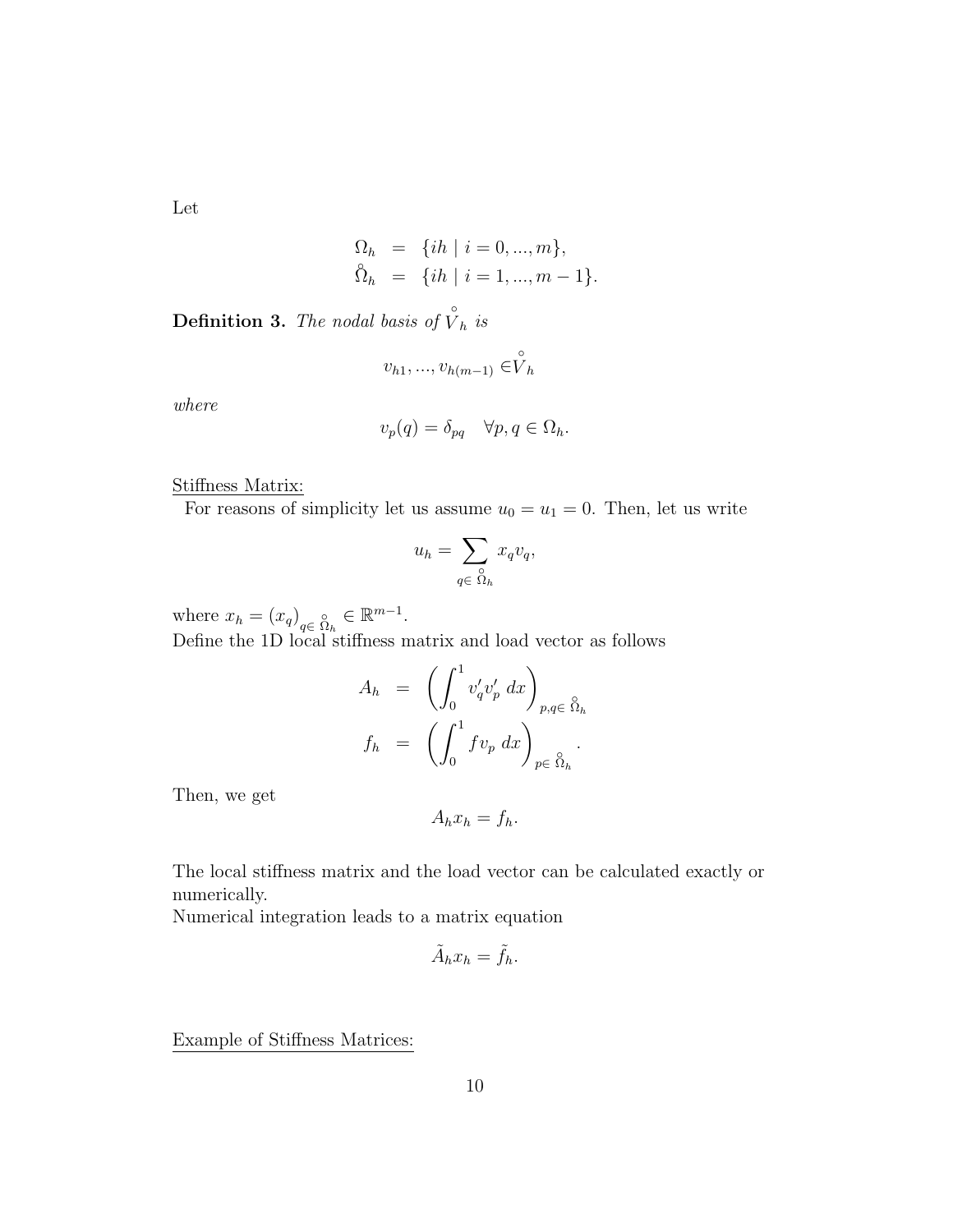Let us consider linear finite elements in 1D. The stiffness matrix corresponding to

$$
\int_0^1 u'v' \ dx
$$

is

$$
A_h = \frac{1}{h} \begin{pmatrix} 2 & -1 & & & \\ -1 & 2 & -1 & & \\ & & \ddots & \ddots & \\ & & & -1 & 2 & -1 \\ & & & & -1 & 2 \end{pmatrix}.
$$

The stiffness matrix corresponding to

$$
\int_0^1 u'v\ dx
$$

is

$$
A_h = \frac{1}{2} \begin{pmatrix} 0 & 1 & & & \\ -1 & 0 & 1 & & \\ & \ddots & \ddots & \ddots & \\ & & -1 & 0 & 1 \\ & & & -1 & 0 \end{pmatrix}.
$$

The corresponding operator is

$$
u\mapsto u'.
$$

The stiffness matrix corresponding to

$$
\int_0^1 uv' \ dx
$$

is

$$
A_h = \frac{1}{2} \begin{pmatrix} 0 & -1 & & & \\ 1 & 0 & -1 & & \\ & \ddots & \ddots & \ddots & \\ & & 1 & 0 & -1 \\ & & & 1 & 0 \end{pmatrix}.
$$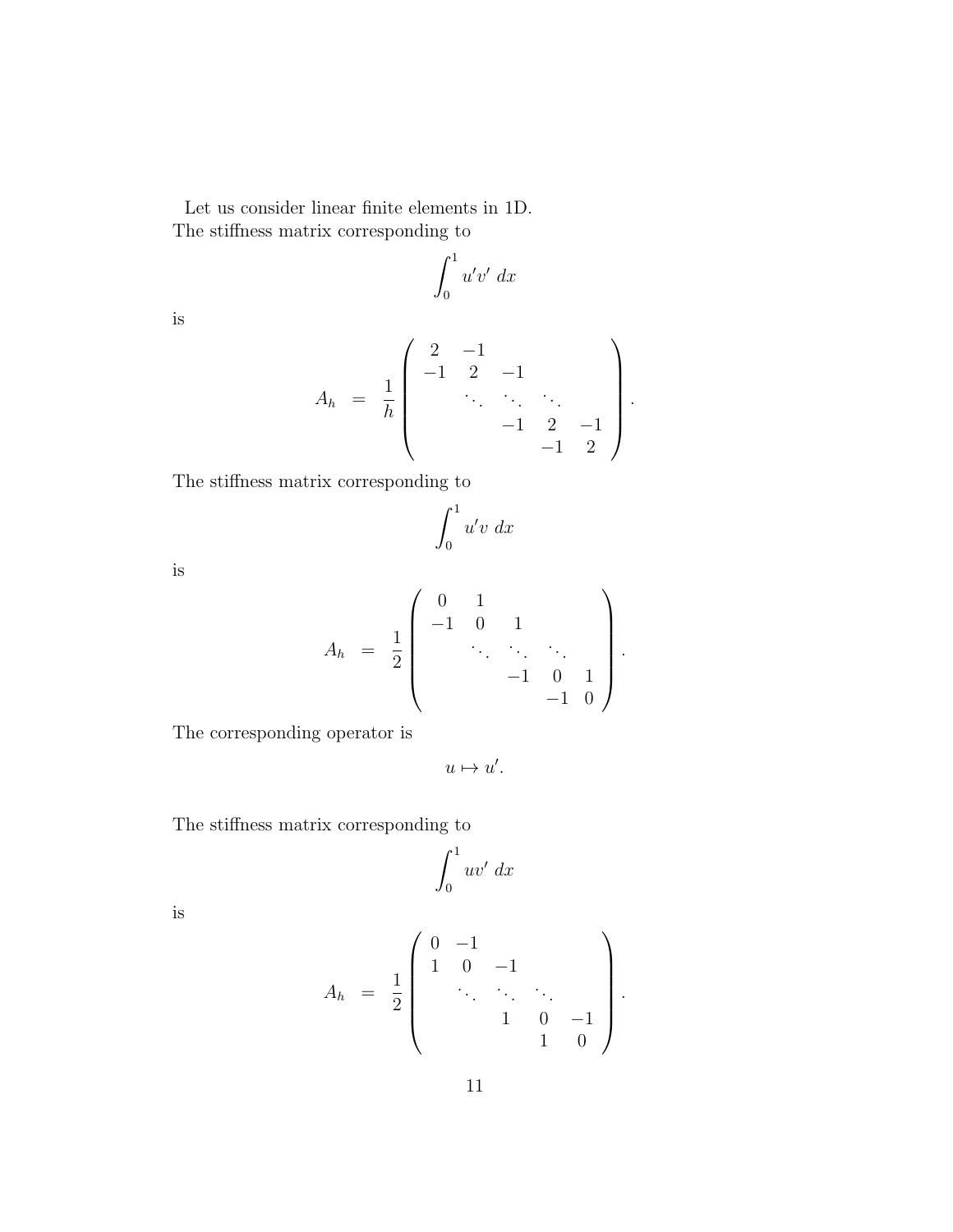The corresponding operator is

$$
u \mapsto -u'.
$$

The stiffness matrix corresponding to

$$
\int_0^1 uv \ dx
$$

is

$$
A_h = \frac{h}{6} \begin{pmatrix} 4 & 1 & & & \\ 1 & 4 & 1 & & \\ & \ddots & \ddots & \ddots & \\ & & 1 & 4 & 1 \\ & & & 1 & 4 \end{pmatrix}.
$$

The corresponding operator is

 $u \mapsto u.$ 

Example 1: Poisson's Equation in 1D:

$$
-u'' = f \text{ on } ]0,1[,
$$
  
 
$$
u(0) = 0, \qquad u(1) = 0.
$$

Discretize this equation by  $A_h x_h = \tilde{f}_h$  where

$$
A_h = \left(\int_0^1 v'_q v'_p dx\right)_{p,q \in \hat{\Omega}_h}, \quad \tilde{f}_h = \left(\int_0^1 I_h(f) v_p dx\right)_{p \in \hat{\Omega}_h}.
$$

This means

$$
\frac{1}{h} \begin{pmatrix} 2 & -1 & & & \\ -1 & 2 & -1 & & \\ & \ddots & \ddots & \ddots & \\ & & -1 & 2 & -1 \\ & & & -1 & 2 \end{pmatrix} \begin{pmatrix} x_1 \\ \vdots \\ x_{m-1} \end{pmatrix} = \frac{h}{6} \begin{pmatrix} 4 & 1 & & \\ 1 & 4 & 1 & \\ & \ddots & \ddots & \ddots \\ & & 1 & 4 & 1 \\ & & & 1 & 4 \end{pmatrix} \begin{pmatrix} f(h) \\ \vdots \\ f(1-h) \end{pmatrix}.
$$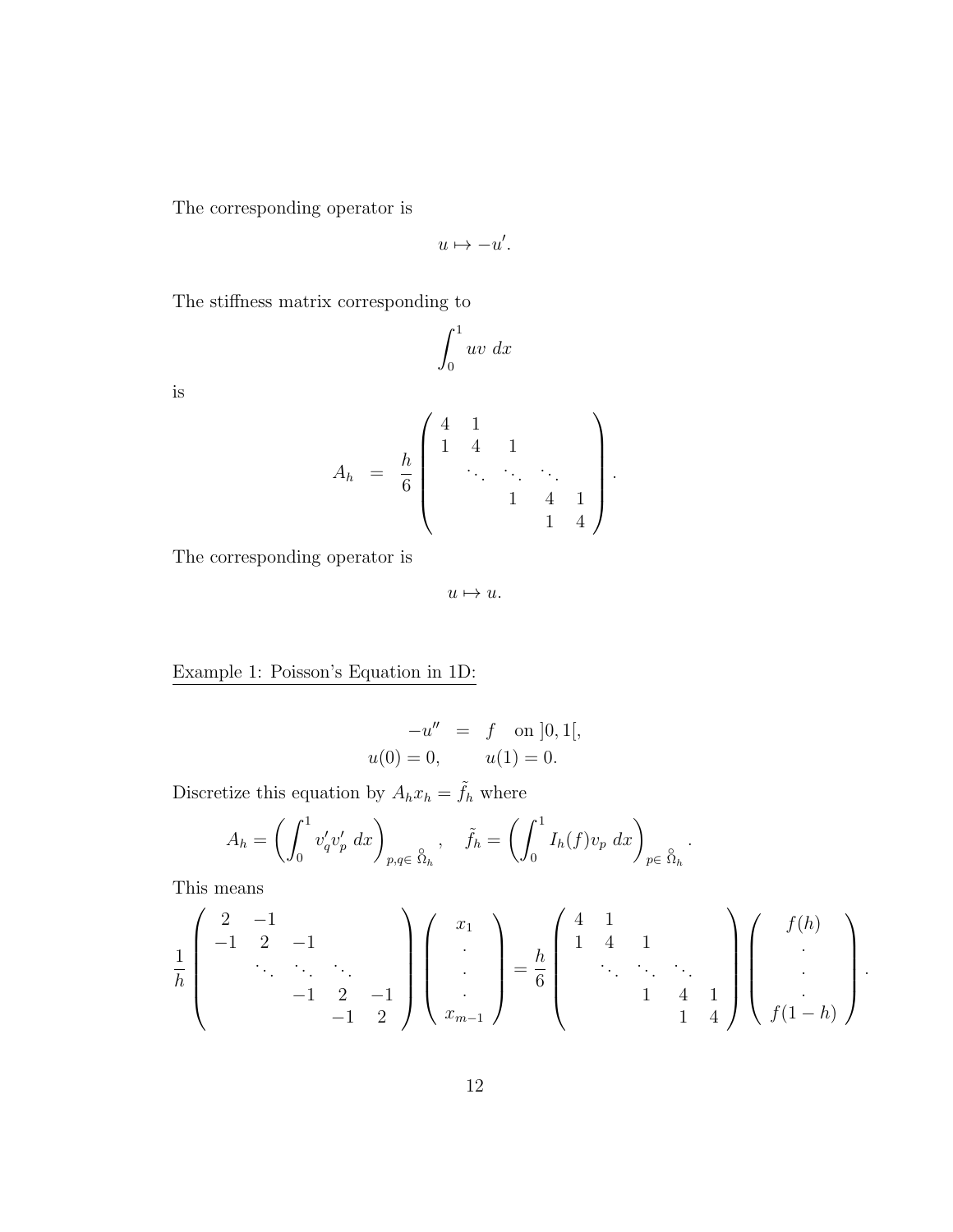## **2.2 Streamline Diffusion in 1D**

The discretization of

 $u \mapsto u'$ 

by finite elements leads to a discretization similar to the central difference discretization

$$
A_h = \frac{1}{2} \begin{pmatrix} 0 & 1 & & & \\ -1 & 0 & 1 & & \\ & \ddots & \ddots & \ddots & \\ & & -1 & 0 & 1 \\ & & & -1 & 0 \end{pmatrix}.
$$

How do we get something similar to FD upwind? Consider the convection diffusion equation in 1D:

$$
-u'' - bu' = f, \quad u(0) = u(1) = 0
$$

Multiply this equation by  $v = v_h - \rho h v'_h \operatorname{sgn} b$ , where  $v_h \in V_h$  and integrate. Assuming  $b > 0$ , this yields

$$
\int_0^1 (u'v'_h + h\rho bu'v'_h - bu'v_h) dx + \rho h \int_0^1 u''v'_h dx = \int_0^1 f(v_h - \rho hv'_h) dx.
$$

In the streamline diffusion discretization, we neglect the term of third order and replace *u* by *uh*:

$$
\int_0^1 ((1 + h\rho b)u_h'v_h' - bu_h'v_h) dx = \int_0^1 f(v_h - \rho hv_h') dx.
$$

Let  $\rho = \frac{1}{2}$  $\frac{1}{2}$ . Then, the stencil corresponding to the term

$$
\int_0^1 (h \rho b u'_h v'_h - b u'_h v_h) dx = b \int_0^1 \left(\frac{1}{2} h u'_h v'_h - u'_h v_h\right) dx
$$

is

$$
b \left( \begin{array}{cccc} 1 & -1 & & & \\ 0 & 1 & -1 & & \\ & \ddots & \ddots & \ddots & \\ & & 0 & 1 & -1 \\ & & & 0 & 1 \end{array} \right).
$$

This shows that the finite element streamline diffusion discretization is similar to the FD upwind discretization.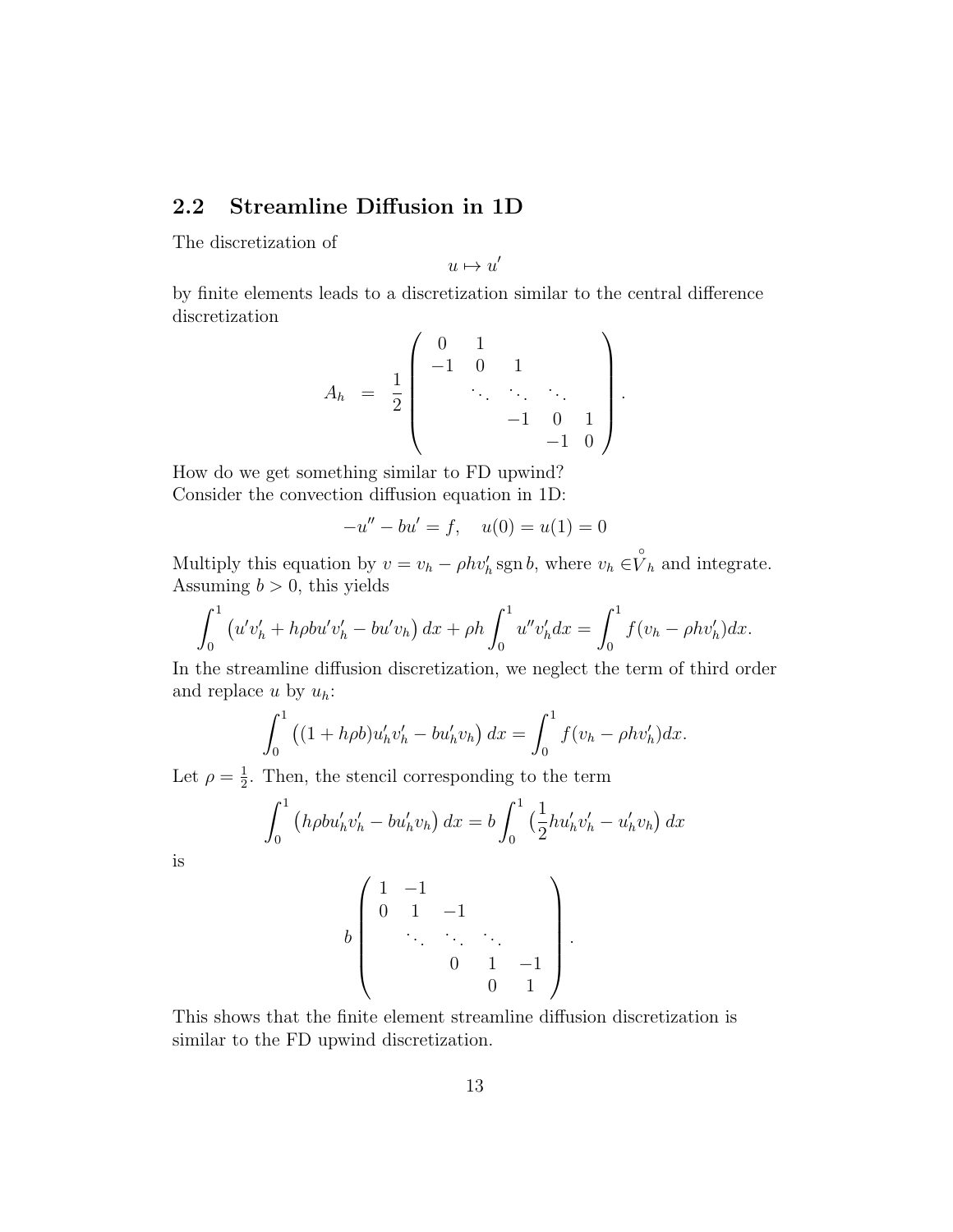### **2.3 Linear and Bilinear Finite Elements in 2D**

**Definition 4.**  $\mathcal{T} = \{T_1, \ldots, T_M\}$  *is a conform triangulation of*  $\Omega$  *if* 

- $\overline{\Omega} = \bigcup_{i=1}^M T_i$  $T_i$  *is a triangle or quadrangle (in 2D) or tetrahedron, hexahedron, prism, or pyramid (in 3D)*
- $T_i \cap T_j$  *is either* 
	- **–** *empty or*
	- **–** *one common corner or*
	- **–** *one common edge.*



#### **Remark.**

• Let us write  $\mathcal{T}_h$ , if the diameter  $h_T$  of every element  $T \in \mathcal{T}_h$  is less or equal *h*:

 $h_T \leq h$ .

• A family of triangulations  $\{\mathcal{T}_h\}$  is called quasi-uniform, if there exists a constant  $\rho > 0$  such that the radius  $\rho_T$  of the largest inner ball of every triangle  $T \in \mathcal{T}_h$  satisfies

$$
\rho_T > \rho h.
$$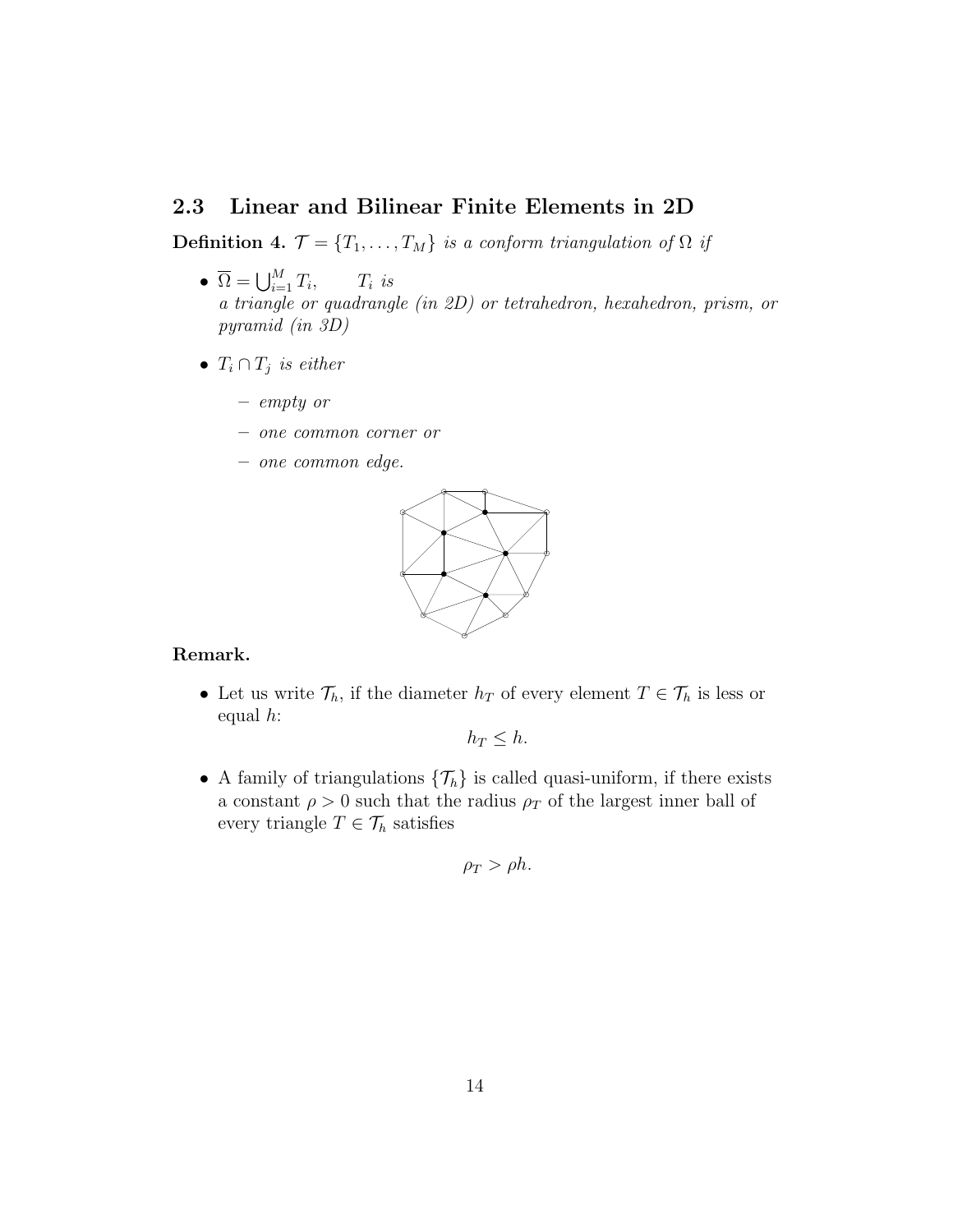

bad for Gauss−Seidel

**Definition 5.** Let  $\mathcal{T}_h$  be a triangulation of  $\Omega$ . Then, let  $V_h$  be the space of *linear finite elements defined as follows:*

$$
V_h = \left\{ v \in C^0(\overline{\Omega}) \middle| v \middle|_T \text{ is linear for every } T \in \mathcal{T}_h \right\}
$$
  

$$
\hat{V}_h = V_h \cap H_0^1(\Omega)
$$

 $\mathcal{V}|_T$  is linear means that  $\mathcal{V}|_T(x,y) = a + bx + cy$ .

**Definition 6** (Bilinear elements on a Cartesian 2D grid). *Let*  $\Omega = ]0,1[^2$ ,  $h=\frac{1}{n}$  $\frac{1}{m}$  and

$$
\mathcal{T}_h = \left\{ [ih, (i+1)h] \times [jh, (j+1)h] \middle| i, j = 0, \ldots, m-1 \right\}.
$$

*The space of bilinear finite elements on* Ω *is defined as follows*

$$
V_h = \left\{ v \in C^0(\overline{\Omega}) \mid v|_T \text{ is bilinear for every } T \in \mathcal{T}_H \right\}.
$$

 $\mathcal{V}|_T$  is bilinear means that  $\mathcal{V}|_T(x,y) = a + bx + cy + dxy$ .

FE Discretization of Poisson's equation:

$$
-\Delta u = f
$$
  

$$
u\big|_{\delta\Omega} = 0.
$$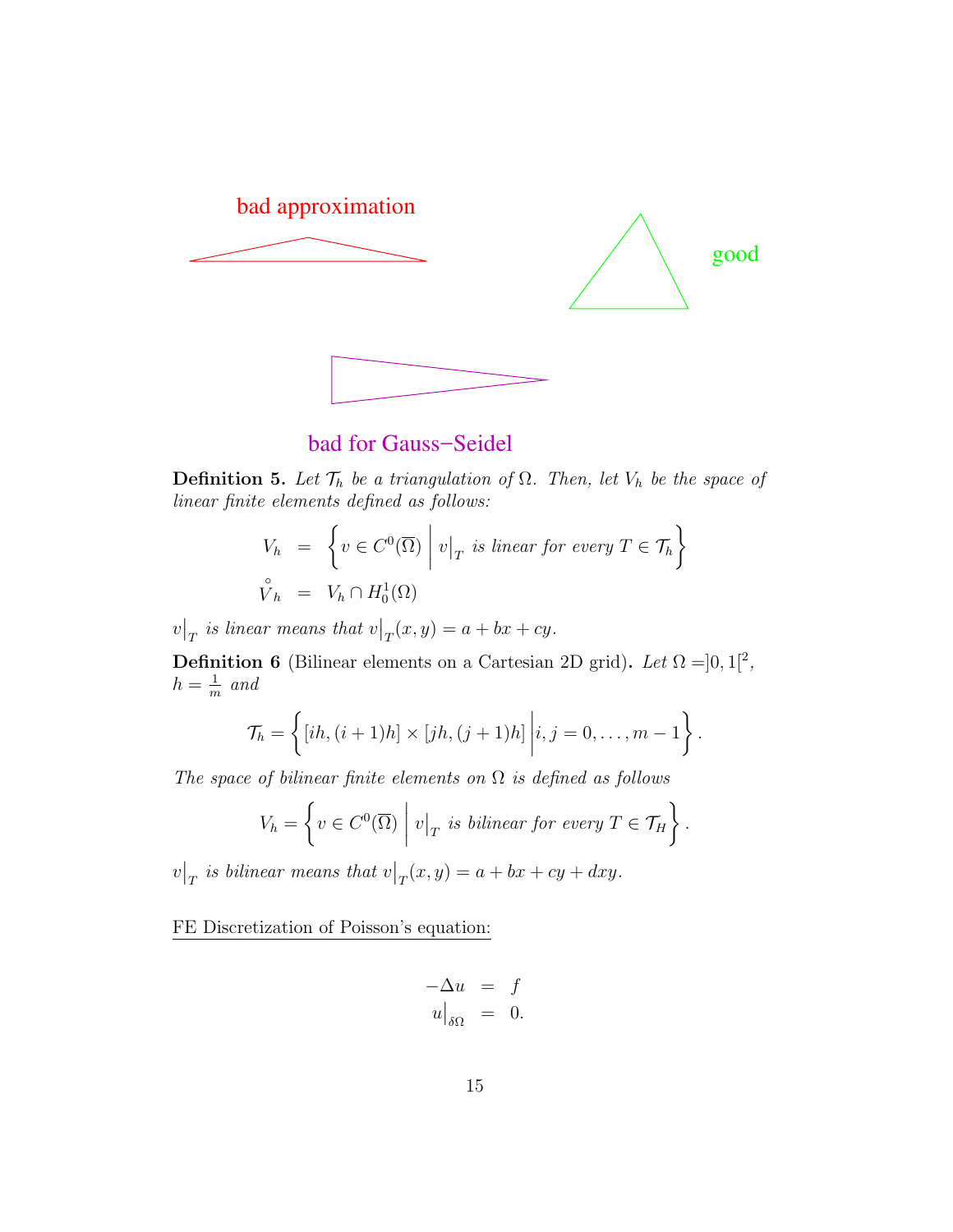Thus, for every  $v_h \in V_h$ , we get:

$$
-\Delta u \, v_h = f \, v_h
$$
  

$$
\Downarrow
$$
  

$$
\int_{\Omega} \nabla u \, \nabla v_h \, d(x, y) - \int_{\Gamma} \frac{\partial u}{\partial \vec{n}} \, v_h \, d(x, y) = \int_{\Omega} f \, v_h \, d(x, y)
$$
  

$$
\Downarrow
$$
  

$$
\int_{\Omega} \nabla u \, \nabla v_h \, d(x, y) = \int_{\Omega} f \, v_h \, d(x, y) \qquad \forall v_h \in \stackrel{\circ}{V}_h.
$$

**FE Discretization:** Find  $u_h \in V_h$  such that

$$
\int_{\Omega} \nabla u_h \nabla v_h \, d(x, y) = \int_{\Omega} f v_h \, d(x, y) \qquad \forall v_h \in \stackrel{\circ}{V}_h. \tag{19}
$$

**Definition 7.** Let  $V_h$  be the space of linear or bilinear finite elements on  $\mathcal{T}_h$ and  $\mathcal{N}_h$  the set of corners of  $\mathcal{T}_h$ *. Then, define the nodal basis function*  $v_q \in V_h$  *at the point q by:* 

$$
v_q(x) = \begin{cases} 1 & \text{if } x = q \\ 0 & \text{if } x \neq q \end{cases} \quad \text{for } x \in \mathcal{N}_h
$$

*Observe that*

$$
V_h = \operatorname{span}\left\{v_q \mid q \in \mathcal{N}_h\right\}
$$

*This means that every function*  $u_h \in V_h$  *can be represented as* 

$$
u_h = \sum_{q \in \mathcal{N}_h} \lambda_q v_q
$$

Stiffness matrix:

$$
a_{p,q} := \int_{\Omega} \nabla v_q \nabla v_p d(x, y), \qquad f_p := \int_{\Omega} f v_p d(x, y)
$$
  
\n
$$
A_h := (a_{p,q})_{p,q \in \mathcal{N}_h}^0, \qquad \mathcal{N}_h := \mathcal{N}_h \cap \Omega
$$
  
\n
$$
u_h = \sum_{q \in \mathcal{N}_h} \lambda_q v_q.
$$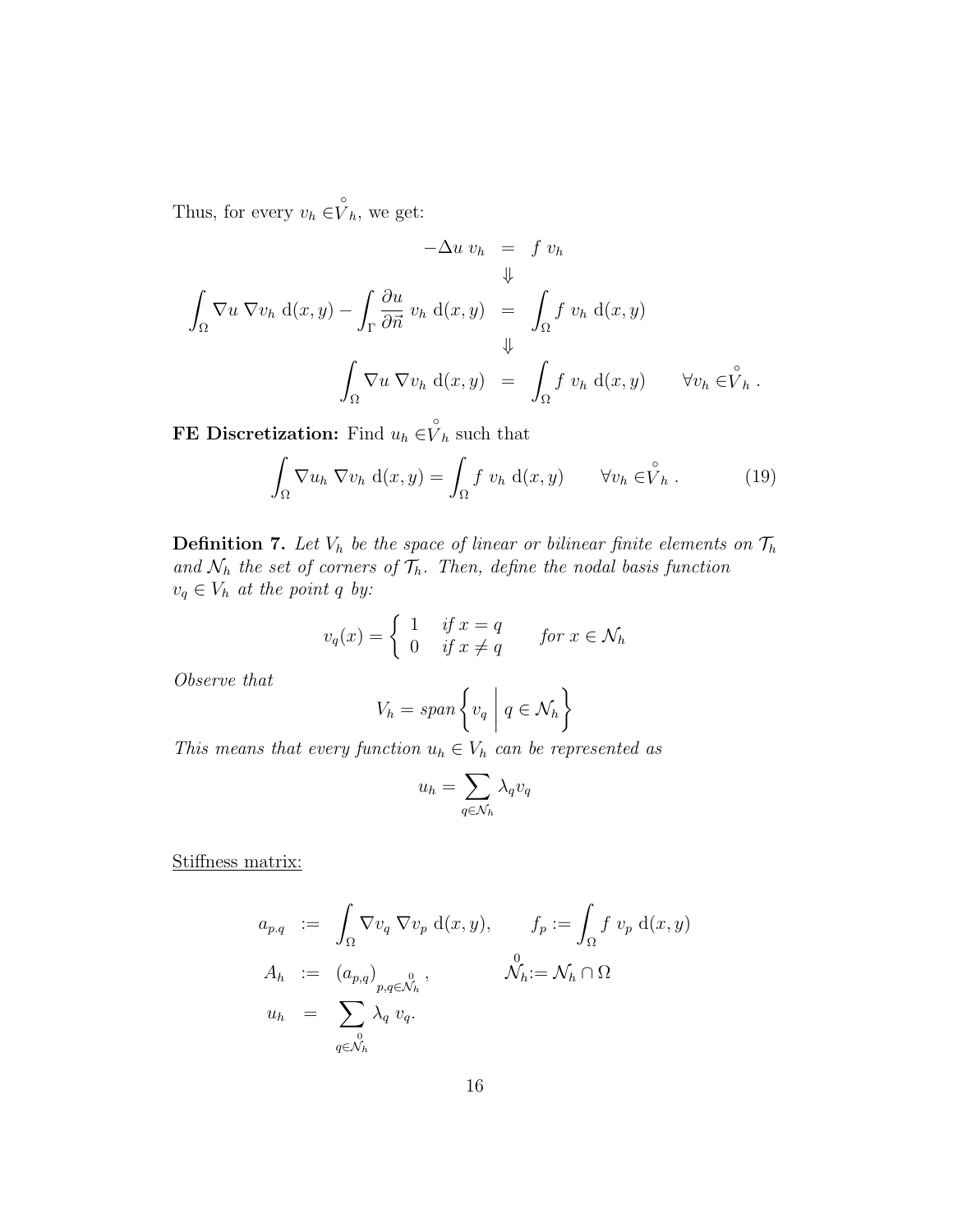Then, (19) implies

$$
\sum_{\substack{0\\ q \in \mathcal{N}_h}} \lambda_q \int_{\Omega} \nabla v_q \nabla v_p d(x, y) = \int_{\Omega} f v_p d(x, y) \quad \text{for all } q \in \mathcal{N}_h
$$
  

$$
\downarrow \qquad \qquad \downarrow
$$
  

$$
\sum_{q \in \mathcal{N}_h} \lambda_q a_{p,q} = f_p \qquad \forall p \in \mathcal{N}_h
$$
  

$$
\downarrow \qquad \qquad \downarrow
$$

$$
A_h U_h = F_h \quad \text{where} \quad\n\begin{aligned}\nU_h &= (\lambda_q)_{q \in \mathcal{N}_h} \\
F_h &= (f_p)_{p \in \mathcal{N}_h}^0\n\end{aligned}
$$

The matrix  $A_h$  is called the stiffness matrix of the FE discretization. Example: Bilinear Elements on a Structured Grid Consider the structured grid on  $\Omega = ]0,1[^2$ :

$$
\mathcal{T}_h = \left\{ [ih, (i+1)h] \times [jh, (j+1)h] \middle| i, j = 0, \ldots, m-1 \right\}.
$$

 $\mathcal{N}_h$  is the set of corresponding nodal points (corner points). Observe that the nodal basis functions can be decomposed as

$$
v_{p_xp_y}(x,y) = v_{p_x}(x) \cdot v_{p_y}(y).
$$

Thus,

$$
\int_{\Omega} \nabla v_{q_x q_y} \nabla v_{p_x p_y} d(x, y) = \int_0^1 \frac{\partial v_{p_x}}{\partial x} \frac{\partial v_{q_x}}{\partial x} dx \int_0^1 v_{p_y} v_{q_y} dy \n+ \int_0^1 \frac{\partial v_{p_y}}{\partial y} \frac{\partial v_{q_y}}{\partial y} dy \int_0^1 v_{p_x} v_{q_x} dx.
$$

This shows that the discretization stencil for Poisson's equation is:

$$
\frac{1}{h} \begin{pmatrix} -1 & 2 & -1 \end{pmatrix} \cdot \frac{h}{6} \begin{pmatrix} 1 \\ 4 \\ 1 \end{pmatrix} + \frac{1}{h} \begin{pmatrix} -1 \\ 2 \\ -1 \end{pmatrix} \cdot \frac{h}{6} \begin{pmatrix} 1 & 4 & 1 \end{pmatrix} = \frac{1}{3} \begin{pmatrix} -1 & -1 & -1 \\ -1 & 8 & -1 \\ -1 & -1 & -1 \end{pmatrix}
$$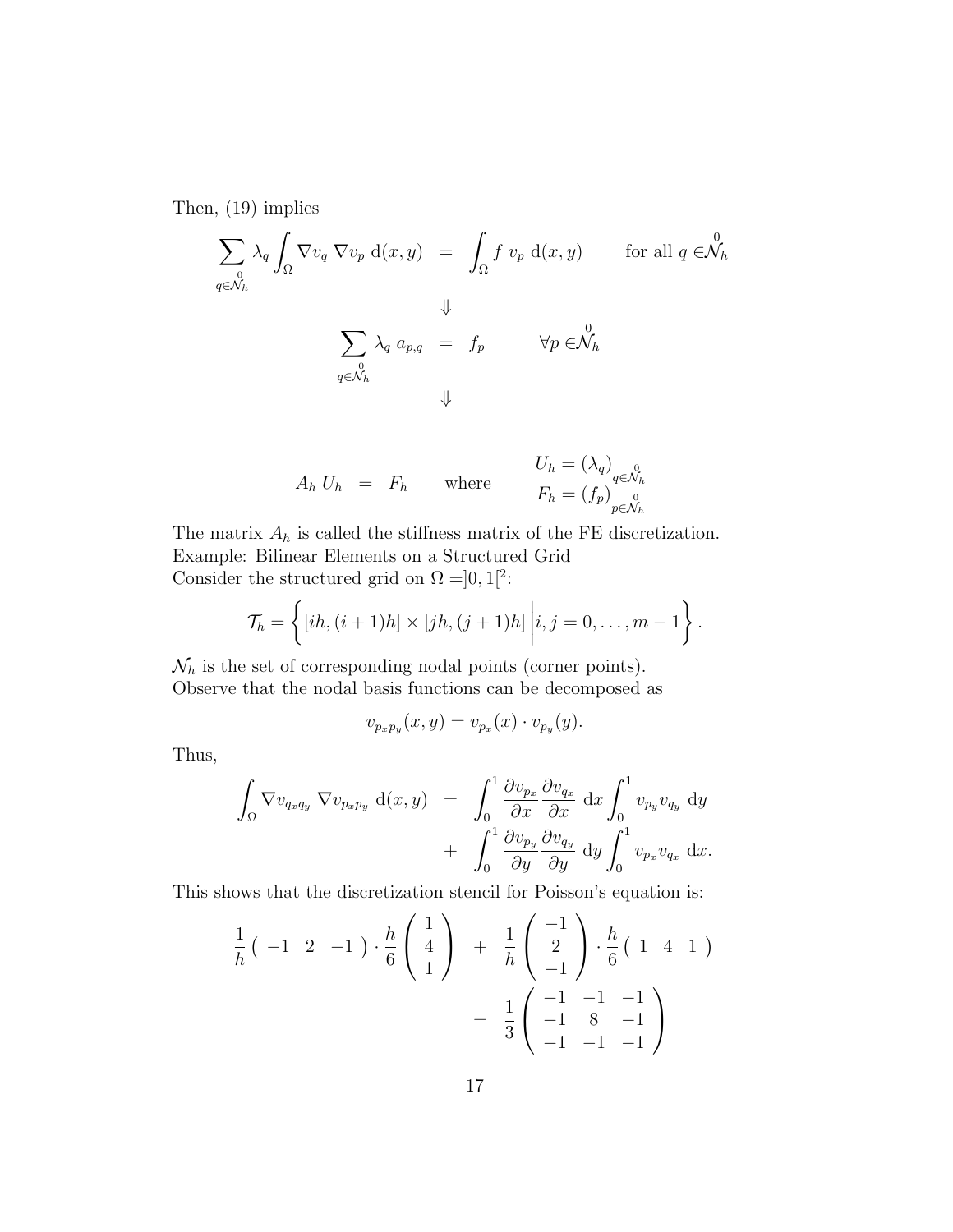and for the right hand side the stencil is:

$$
\frac{h}{6} \left( 1 \quad 4 \quad 1 \right) \cdot \frac{h}{6} \left( \begin{array}{c} 1 \\ 4 \\ 1 \end{array} \right) \quad = \quad \frac{h^2}{36} \left( \begin{array}{ccc} 1 & 4 & 1 \\ 4 & 16 & 4 \\ 1 & 4 & 1 \end{array} \right).
$$

## **2.4 Calculation of the Stiffness Matrix**

Since  $\overline{\Omega} = \bigcup_{i=1}^{M} T_i$ , we obtain

$$
\int_{\Omega} \nabla v_q \nabla v_p d(x, y) = \sum_{i=1}^{M} \int_{T_i} \nabla v_q \nabla v_p d(x, y).
$$

For linear or bilinear elements, we obtain

$$
\int_{T_i} \nabla v_q \nabla v_p d(x, y) \neq 0 \quad \Leftrightarrow p, q \in T_i.
$$

**Definition 8.** *The matrix*

$$
\left(\int_{T_i} \nabla v_q \nabla v_p \ d(x,y)\right)_{p,q \in T_i}
$$

*is called local stiffness matrix at Ti.*

#### **Remark:**

Observe that the local stiffness matrix is a  $3 \times 3$  matrix for linear elements on triangles and a  $4 \times 4$  matrix for bilinear elements.

Reference Element:

To calculate the local stiffness matrices we need a reference element *T*ˆ and a mapping

$$
\Psi_i: \hat{T} \to T_i
$$

for every *i*.

**Example 1.** *A reference element for triangles is:*

$$
\hat{T} = \{ (\xi, \eta) \mid \xi + \eta \le 1 \quad and \quad \xi, \eta \ge 0 \}.
$$

*If T<sup>i</sup> consists of the corners P*1*, P*2*, P*3*, then*

$$
\Psi_i(\xi, \eta) = P_1 + (P_2 - P_1)\xi + (P_3 - P_1)\eta.
$$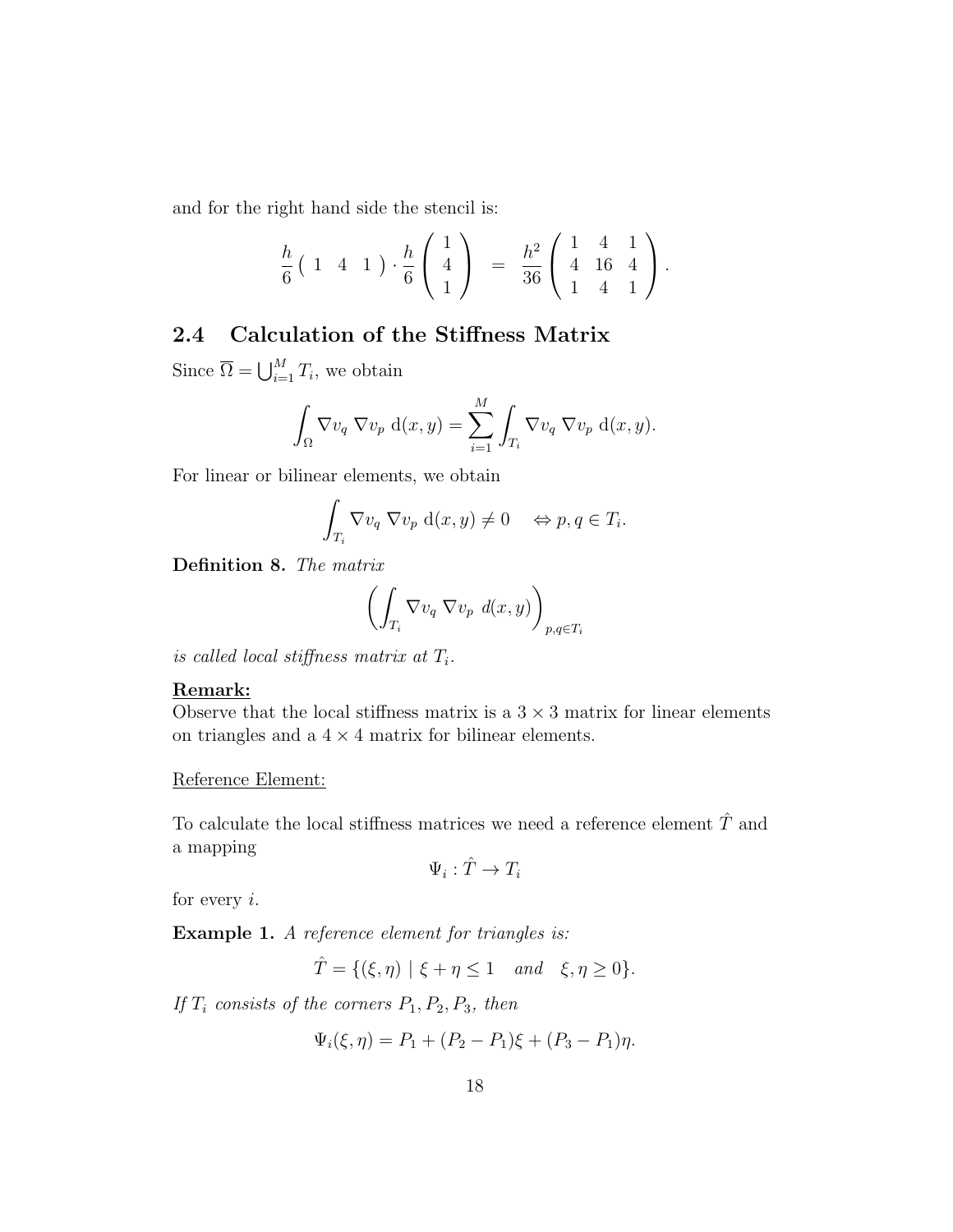**Example 2.** *A reference element for quadrangles is:*

$$
\hat{T} = \{ (\xi, \eta) \mid 0 \le \xi, \eta \le 1 \}.
$$

Calculation of Local Stiffness Matrices:

Now, the local stiffness element can be calculated by

$$
\int_{T_i} \nabla v_q^T \nabla v_p d(x, y) =
$$
\n
$$
= \int_{\hat{T}} \left( (D\Psi_i)^{-T} \nabla \hat{v}_q \right)^T \left( (D\Psi_i)^{-T} \nabla \hat{v}_p \right) |\det D\Psi_i| d(\xi, \eta).
$$

**Example 3.** *Consider triangles. Then, describe the mapping* Ψ*<sup>i</sup> by*

$$
\Psi_i(\xi, \eta) = P_1 + \left(\begin{array}{c} a \\ b \end{array}\right) \xi + \left(\begin{array}{c} c \\ d \end{array}\right) \eta.
$$

*Then,*

$$
D\Psi_i = \left(\begin{array}{cc} a & c \\ b & d \end{array}\right).
$$

In case of complicated 3D elements like prisms, it may be that  $(D\Psi_i)^{-T}$  is a rational polynomial, but no pure polynomial in *ξ, η*.

Numerical Integration:

Calculate the integral

$$
\int_{\hat{T}} \left( (D\Psi_i)^{-T} \nabla \hat{v}_q \right)^T \left( (D\Psi_i)^{-T} \nabla \hat{v}_p \right) |\det D\Psi_i| \, d(\xi, \eta).
$$

by Gauss quadrature rule.

**Example 4.** *Consider triangles and choose the above reference element. Then, the first Gauss quadrature rule implies:*

$$
\int_{\hat{T}} \left( (D\Psi_i)^{-T} \nabla \hat{v}_q \right)^T \left( (D\Psi_i)^{-T} \nabla \hat{v}_p \right) \mid \det D\Psi_i \mid \ d(\xi, \eta) \n\approx \frac{1}{2} \left( (D\Psi_i)^{-T} \nabla \hat{v}_q \right)^T \left( (D\Psi_i)^{-T} \nabla \hat{v}_p \right) \mid \det D\Psi_i \mid \left( \frac{1}{3}, \frac{1}{3} \right).
$$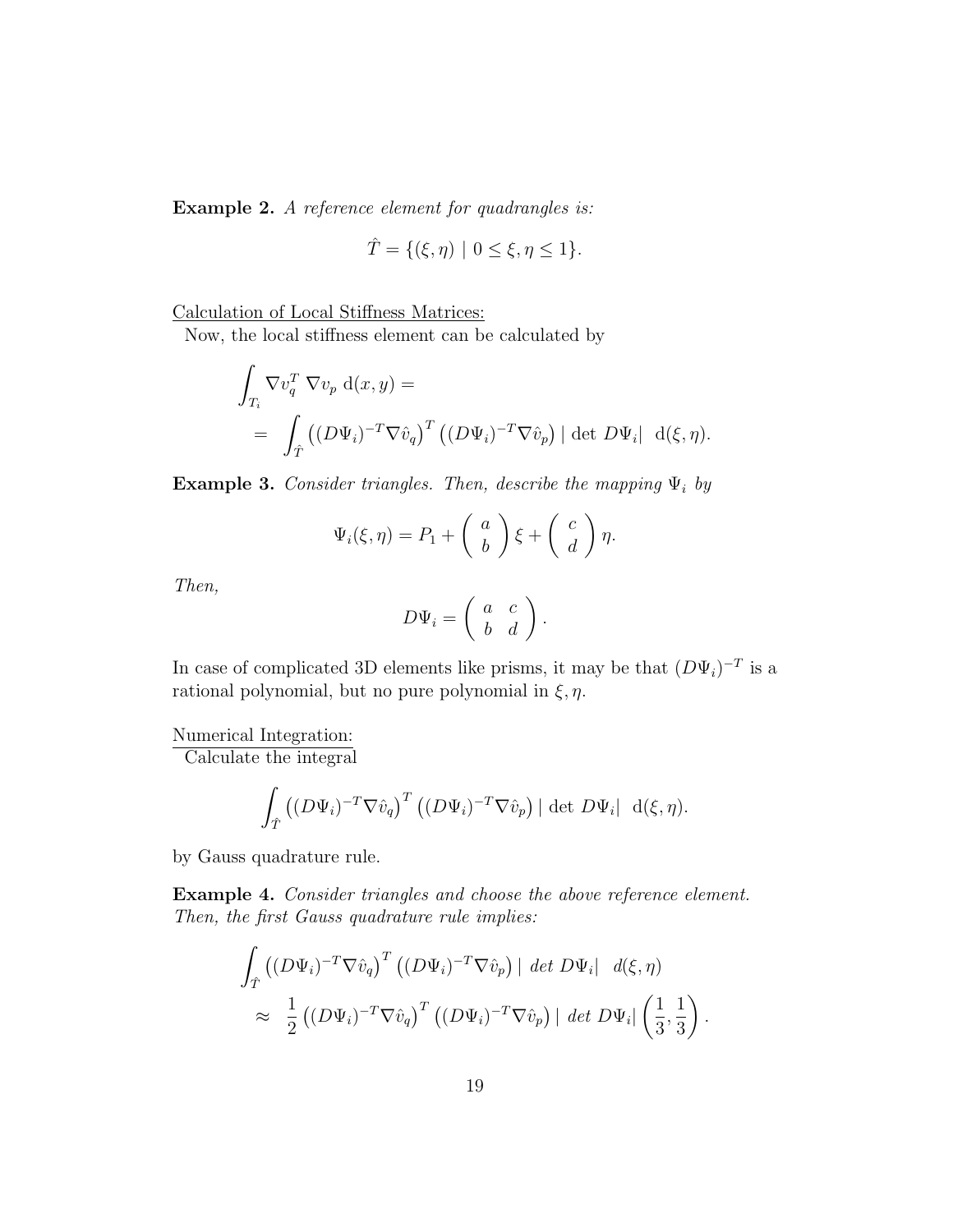Calculation of Stiffness Matrix: Consider the triangulation:



The stiffness matrix of this triangulation is:

e:  
\n
$$
P_4
$$
  
\n $P_5$   
\n $\begin{array}{c}\n\begin{array}{c}\n l_{11}^A + l_{11}^B & l_{12}^A & l_{13}^A + l_{13}^B & l_{14}^B & 0 \\
 l_{21}^A & l_{22}^A & l_{23}^A & 0 & 0 \\
 l_{31}^A + l_{31}^B & l_{32}^A & l_{33}^A + l_{33}^B & l_{34}^B + l_{34}^C & l_{35}^C \\
 l_{41}^B & 0 & l_{43}^B + l_{43}^C & l_{44}^C & l_{45}^C \\
 l_{41}^B & 0 & l_{43}^B + l_{43}^C & l_{44}^B + l_{44}^C & l_{45}^C \\
 l_{43}^B & 0 & l_{43}^C + l_{43}^C & l_{44}^C & l_{45}^C \\
 l_{43}^C & 0 & 0 & l_{53}^C & l_{54}^C\n\end{array}\n\end{array}$ 

Algorithmic Calculation of Stiffness Matrix:

The calculation of stiffness matrix has to be performed in two steps:

- 1. Step: Calculate the local stiffness matrix.
- 2. Step: Calculate the stiffness matrix.

But there exist two approaches:

1. First compute and store the whole local stiffness matrix.

Then, calculate the stiffness matrix.

Advantage: The local stiffness matrices can be used for coarsening the local stiffness matrices in a multigrid algorithm.

Faster code for some non-linear problems.

2. After the calculation of the local stiffness matrix of one element *T*, add these integrals to the whole stiffness matrix.

Advantage: Less storage requirement.

Data Structure for (Local) Stiffness Matrix: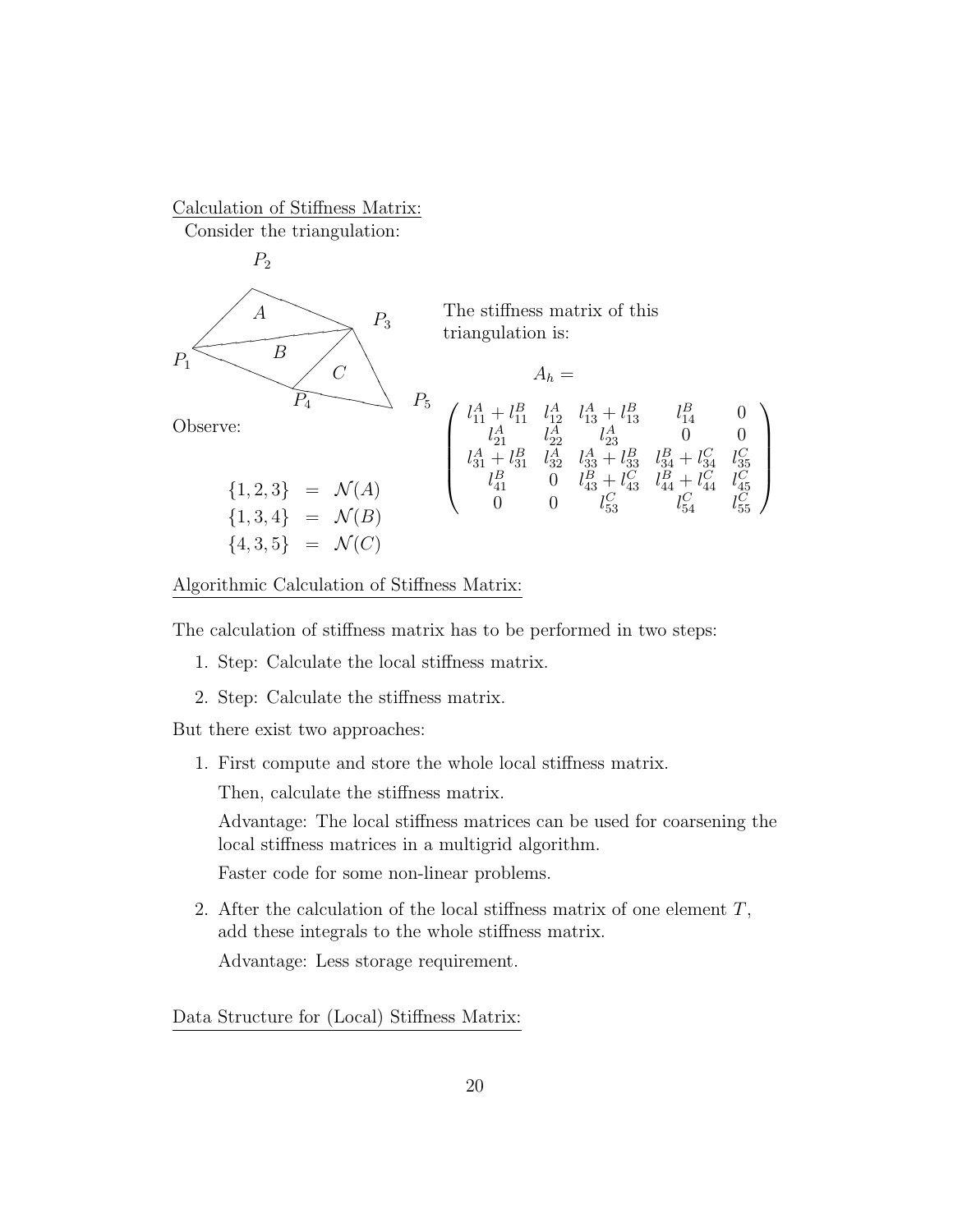1. Local stiffness matrix: Let  $n<sub>T</sub>$  be the number of degrees of freedom for an element  $T \in \mathcal{T}_h$  (3 for triangle). Then, for every  $T \in \mathcal{T}_h$  a  $n_T \times n_T$ matrix has to be stored.

Data structure: list or array for storing  $T \in \mathcal{T}_h$ . Each entry must contain  $n_T$  and a pointer to a  $n_T \times n_T$  matrix.

2. Stiffness matrix: For every unknown (grid point) the discretization stencil has no fixed size. Data structure: Sparse matrix.

#### Sparse Matrix Format:



#### Algorithm (Stiffness Matrix Calculation): Let  $\mathcal{N}(T)$  be the corner points of the triangle *T*.

- 1. Calculate local stiffness matrix  $(l_{ij}^T)_{i,j\in\mathcal{N}(T)}$  for every finite element  $T \in \mathcal{T}_h$ .
- 2. Calculate the number of neighbour points *m<sup>i</sup>* for every point *i*. This gives the value  $n_i = \sum_{s=1}^i m_s + 1$  in the sparse matrix of the the stiffness matrix.
- 3. Go to every grid point *i* and iterate over the neighbour element  $T \in \mathcal{T}_h, i \in \mathcal{N}(T)$ . Add the  $l_{ij}^T$  to  $a_{ij}$  for every  $j \in \mathcal{N}(T)$ .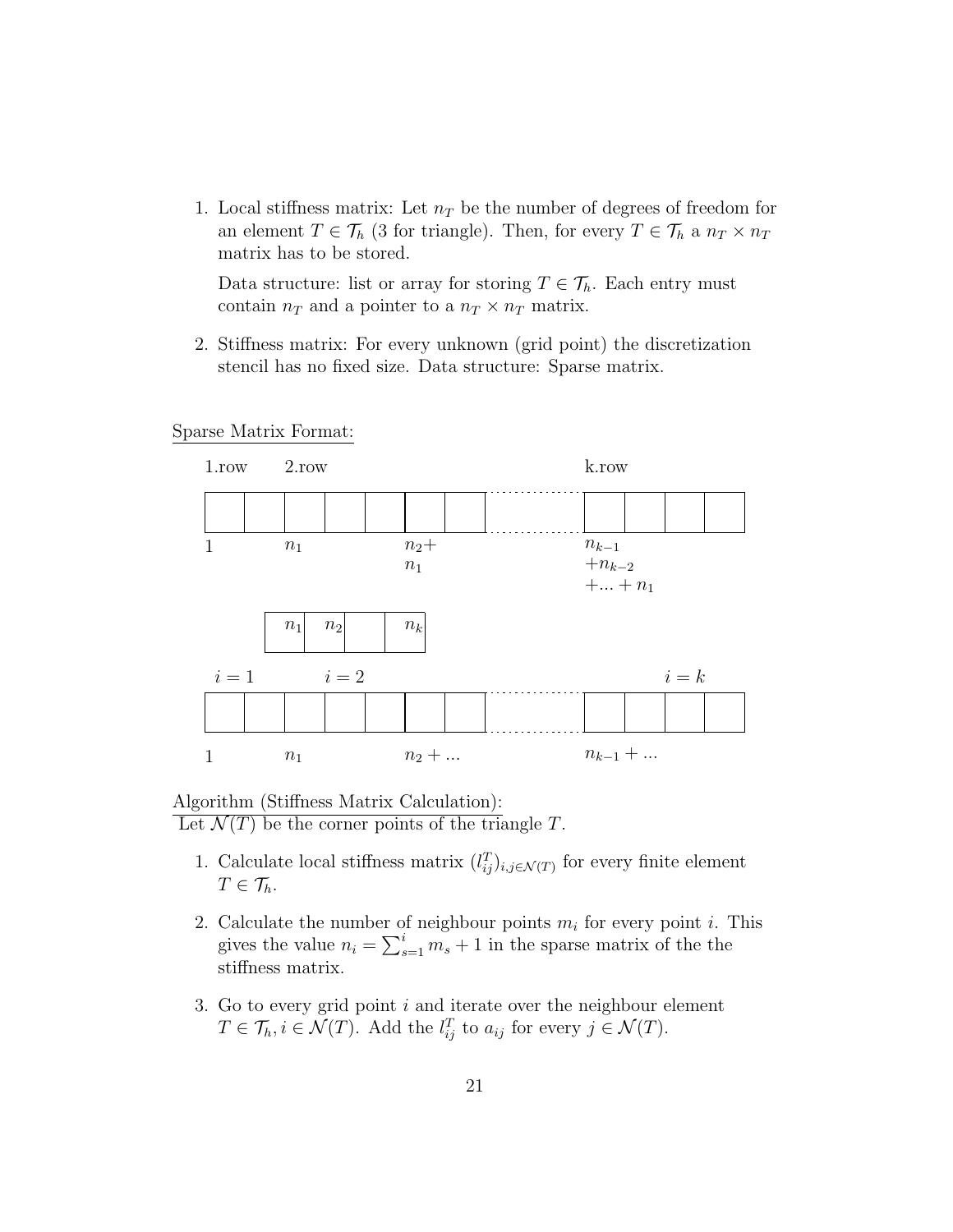*⇒* Later we explain how to obtain a suitable data structure for the discretization grid.

```
Data Structure of the Discretization Grid:
```
Array (or list) of objects of type Triangle. Every triangle has an id.

```
class Triangulation_grid {
  int number_triangles;
  Triangle* triangles; // id is number in list
  int number_points;
  Points* points; \frac{1}{1} id is number in list
}
class Triangle {
  int id_point_1, id_point_2, id_point_3;
}
class Points {
  double x,y; // coordinate of point
  int number_neighbour_points;
  int* id_neighbour_points;
}
```
In certain cases it is important to store the id of each neighbour triangle at every point. Tafel:

### **2.5 General Formulation of PDE's and Convergence**

Let *V* be a vector space and

 $a: V \times V \rightarrow \mathbb{R}$ 

a symmetric positive definite bilinear form. *a* induces the "energy" norm

$$
||u||_E = \sqrt{a(u, u)}.
$$

Furthermore, let

 $f: V \to \mathbb{R}$ 

be a *∥ · ∥<sup>E</sup>* continuous linear functional and let *V* be complete with respect to  $\|\cdot\|_E$ .

Schreib kurz Code für Iteration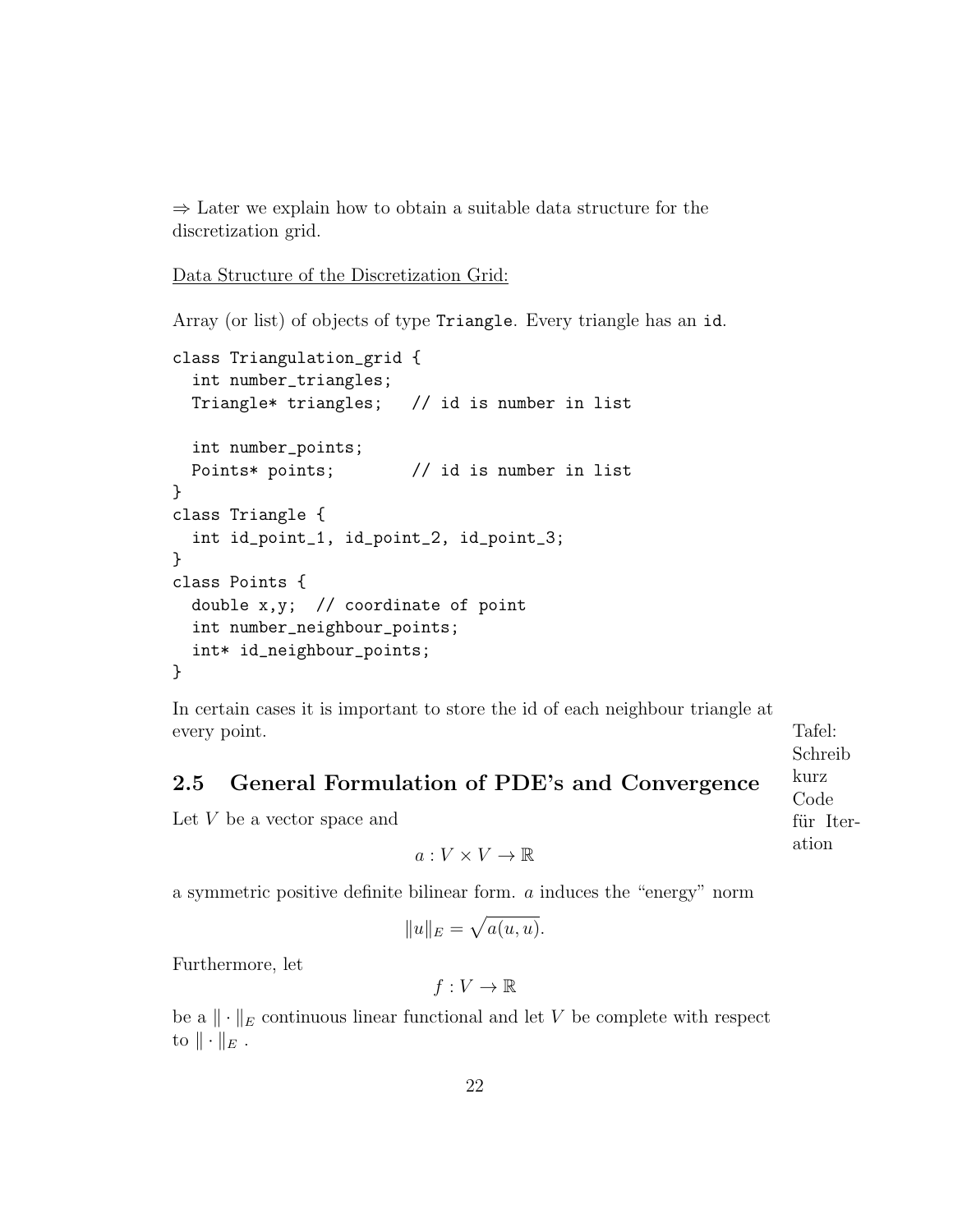**Problem 1.** Find  $u \in V$  such that  $a(u, v) = f(v)$   $\forall v \in V$ .

**Theorem 1.** *The above problem has a unique solution u.*

Examples of PDEs with Weak Formulation:

**Example 5** (Poisson's Equation with Reaction Term)**.** *Let*  $V = H_0^1(\Omega) := \{ u \in L^2(\Omega) \mid \nabla u \in L^2(\Omega) \}$  *and*  $c \ge 0$ *.* 

$$
a(u, v) = \int_{\Omega} (\nabla u \nabla v + cuv) d(x, y).
$$

**Example 6** (Linear Elasticity). Let  $V = (H_0^1(\Omega))^3, u \in V, C$  *a suitable*  $6 \times 6$  matrix and Du the vector of symmetric derivatives (see section 4).

$$
a(u, v) = \int_{\Omega} (Du)^{T} \mathcal{C}Dv \, d(x, y, z).
$$

**Example 7** (Maxwell's Equations)**.** *Let V be a suitable vector space similar to*  $(H_0^1(\Omega))^3$  *and*  $c \geq 0$ *.* 

$$
a(u, v) = \int_{\Omega} (\nabla \times u)^T (\nabla \times v) + cuv \, d(x, y, z).
$$

Let  $V_h$  be a subspace of  $V$ .

**Problem 2.** *Find*  $u_h \in V_h$  *such that*  $a(u_h, v_h) = f(v_h) \quad \forall v_h \in V_h$ .

**Theorem 2.**

$$
||u - u_h||_E \le \inf_{v_h \in V_h} ||u - v_h||_E
$$

**Example 8.** *Consider Poisson's equation. Let V<sup>h</sup> be the space of linear elements corresponding to a a familiy of quasi-uniform triangulations. Furthermore, assume that*  $u \in C^2(\Omega)$   $(H^2(\Omega))$  *is the weak solution of Poisson's equation. Then, there is a constant C such that*

$$
||u - u_h||_E \leq hC
$$

*for every h*, where  $u_h \in V_h$  *is the finite element solution.* 

**Remark:** In case of  $H^2(\Omega)$ -regularity, one can prove  $||u - u_h||_{L^2} \leq h^2C$ .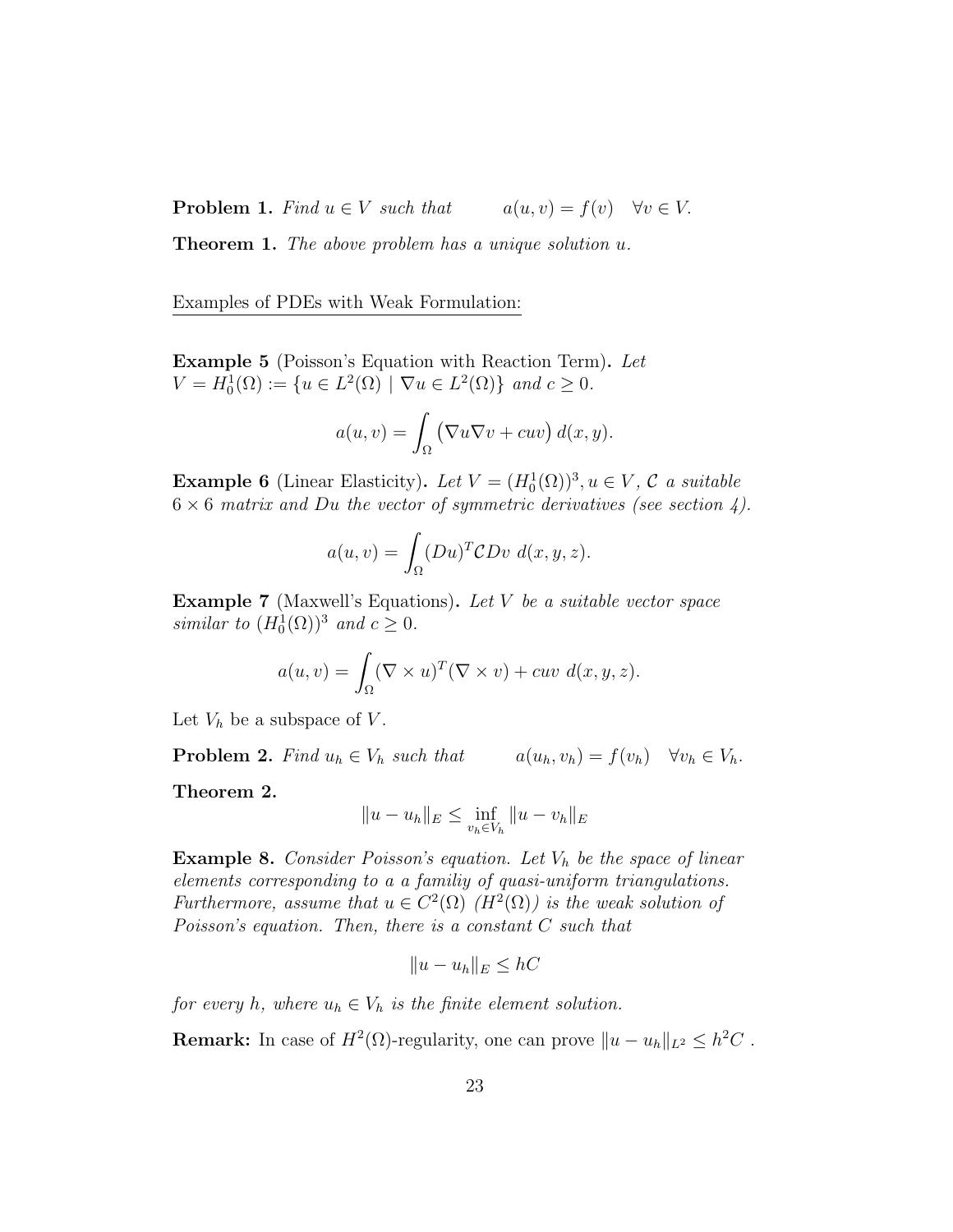## **2.6 Operator Formulation**

Let  $V_h$  be a finite element space and  $(v_q)_{q \in \mathcal{N}_h}$  the corresponding nodal basis. Let  $\mathbf{u}$ ,  $\mathbf{f}$  be vectors of length  $|\mathcal{N}_h|$ . Then,

 $f = Laplace_FE(u);$ 

means

$$
\mathbf{f} = (f_p)_{p \in \mathcal{N}_h} = \left( \int_{\Omega} \nabla (\sum_{q \in \mathcal{N}_h} u_q v_q) \nabla v_p \ d(x, y) \right)_{p \in \mathcal{N}_h}
$$

and

$$
f = Helm_FE(u);
$$

means

$$
\mathbf{f} = (f_p)_{p \in \mathcal{N}_h} = \left( \int_{\Omega} (\sum_{q \in \mathcal{N}_h} u_q v_q) v_p \ d(x, y) \right)_{p \in \mathcal{N}_h}.
$$

Thus,

Laplace\_FE( ), Helm\_FE( )

are operators. Let

```
Diag_Laplace_FE( ), Diag_Helm_FE( )
```
be the corresponding diagonal operators. Let

interior, boundary

represent the interior and boundary points of the domain and

product(u,v)

the scalar product of u and v. For testing you FE-code one can do the following tests:

Test 1: Volume Calculation:

*Now let us implement the above operators by expression templates.* Then, the code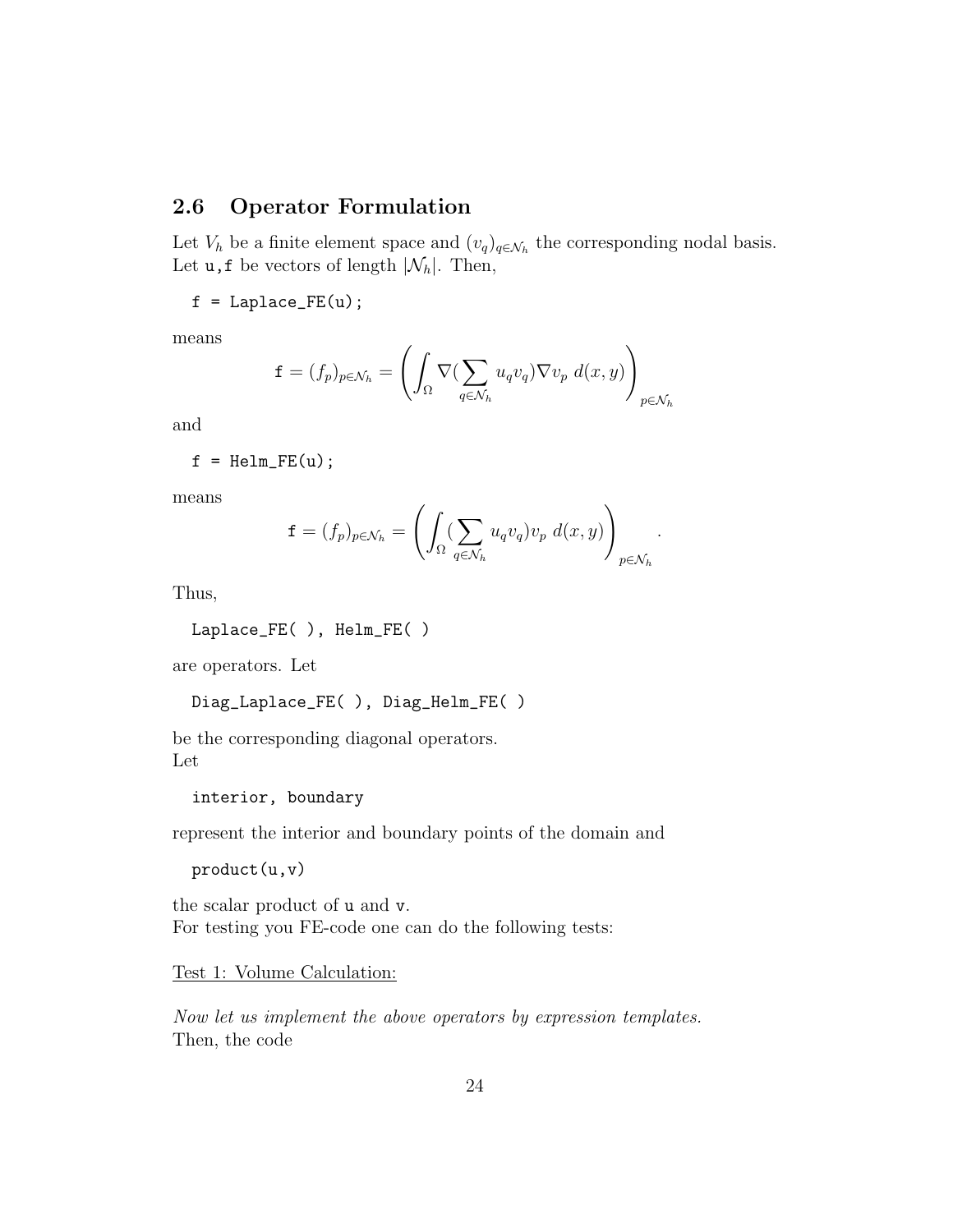$u = 1.0;$  $f = \text{Helm\_FE}(u)$ ; cout  $\langle$  product $(u,f)$   $\langle$  endl;

calculates the volume of the domain.

#### Test 2: Volume Calculation:

*Now let us implement the above operators by expression templates.* Then, the code

 $u = X;$  $f = Poisson_FE(u);$ cout  $\langle$  product $(u,f)$   $\langle$  endl;

calculates the volume of the domain. Here, let X be the x-coordinate.

Dirichlet Boundary Conditions: The problem

**Problem 3.** *Find*  $u \in H^1(\Omega)$  *such that* 

*−△u* = *f on* Ω*,*  $u|_{\Gamma} = q$ 

can approximatively be solved by finite elements and the Gauss-Seidel iteration as follows:

```
u = \text{Helm\_FE}(f);
f = u;u = g | boundary;
for(i=0;i<i>max;++i)u = u - (Laplace_FE(u)-f)/Diag_Laplace_FE()| interior_points;
```
Using a Direct Solver:

Let us assume that there is a good direct solver  $ui=Inverse(S,fi)$  which calculates

$$
ui = S^{-1}fi.
$$

Then, apply the code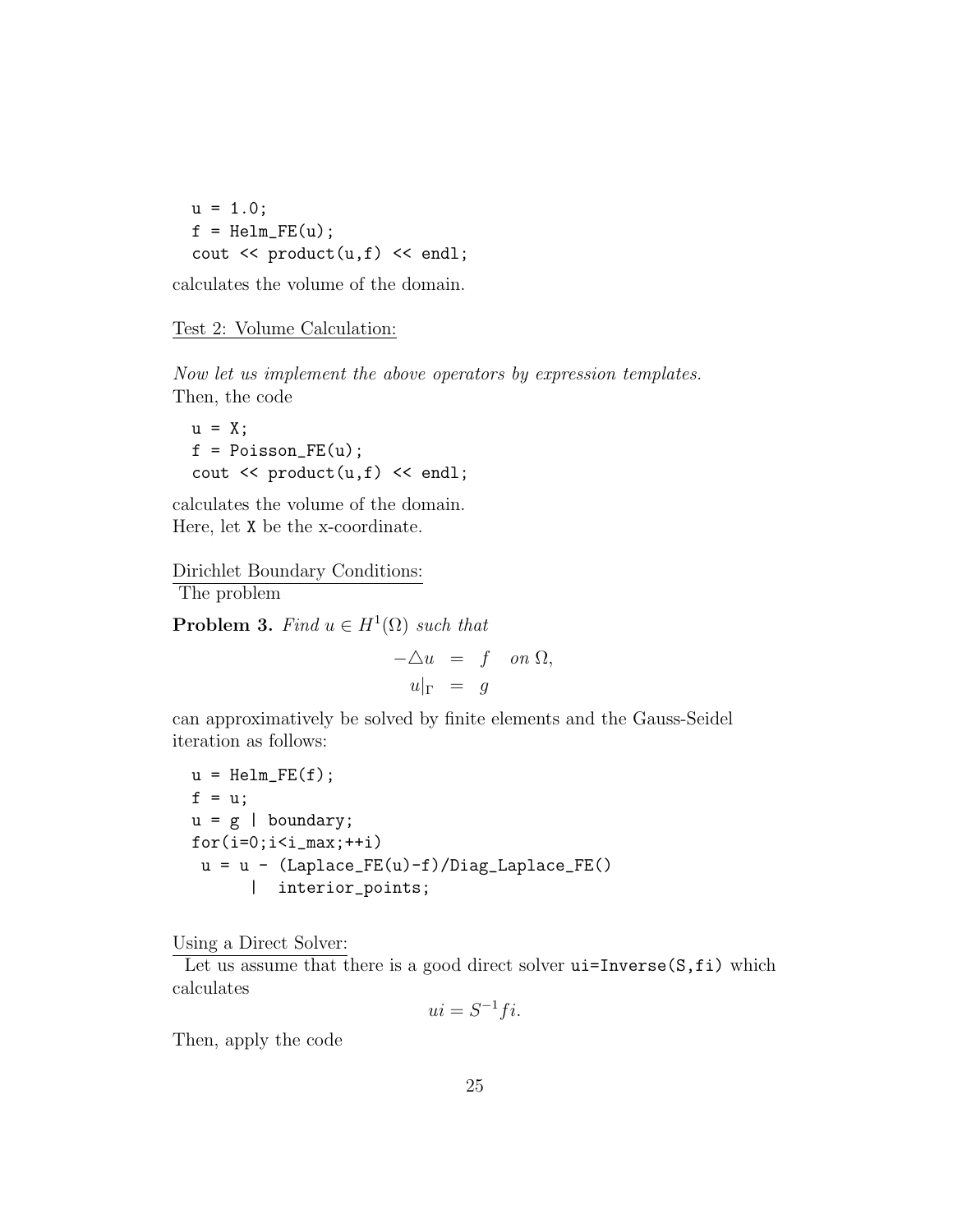```
u = \text{Helm\_FE}(f);f = u;u = 0.0 | interior;
u = g | boundary;
f = f - Laplace_FE(u) | boundary;
u = 0.0 | boundary;
S = Sparse_matrix(Laplace_FE, interior);
fi = vector(f,interior);
ui = vector(u,interior);
ui = Inverse(S, fi);u = g | boundary;
```
## **2.7 Boundary Conditions**

Let us consider the equation

$$
-\text{ div } \mu \text{ grad } u = f \text{ on } \Omega,
$$
  
\n
$$
u = g \text{ on } \Gamma_D,
$$
  
\n
$$
\frac{\partial u}{\partial \vec{n}} = 0 \text{ on } \Gamma_N,
$$
  
\n
$$
\frac{\partial u}{\partial \vec{n}} + \beta (u - u_{ref}) = 0 \text{ on } \Gamma_{third},
$$

here  $\Omega$  is a domain and

$$
\partial\Omega = \Gamma_D \cup \Gamma_N \cup \Gamma_{third}
$$

is a disjunct subdivision of the boundary, where  $\Gamma_D \neq \emptyset$ . Furthermore, let  $\mu : \Omega \to \mathbb{R}$  be a piecewise constant parameter and  $0 < \beta \in \mathbb{R}$ .

Define the finite element space

$$
\bar{V}_h := \{ v_h \in V_h \mid v_h \big|_{\Gamma_D} = 0 \}.
$$

Then, we obtain

$$
\int_{\Omega} \nabla u \mu \nabla v_h d(x, y) + \beta \mu \int_{\Gamma_{third}} uv_h d\sigma = \beta \mu \int_{\Gamma_{third}} u_{ref} v_h d\sigma + \int_{\Omega} f v_h d(x, y)
$$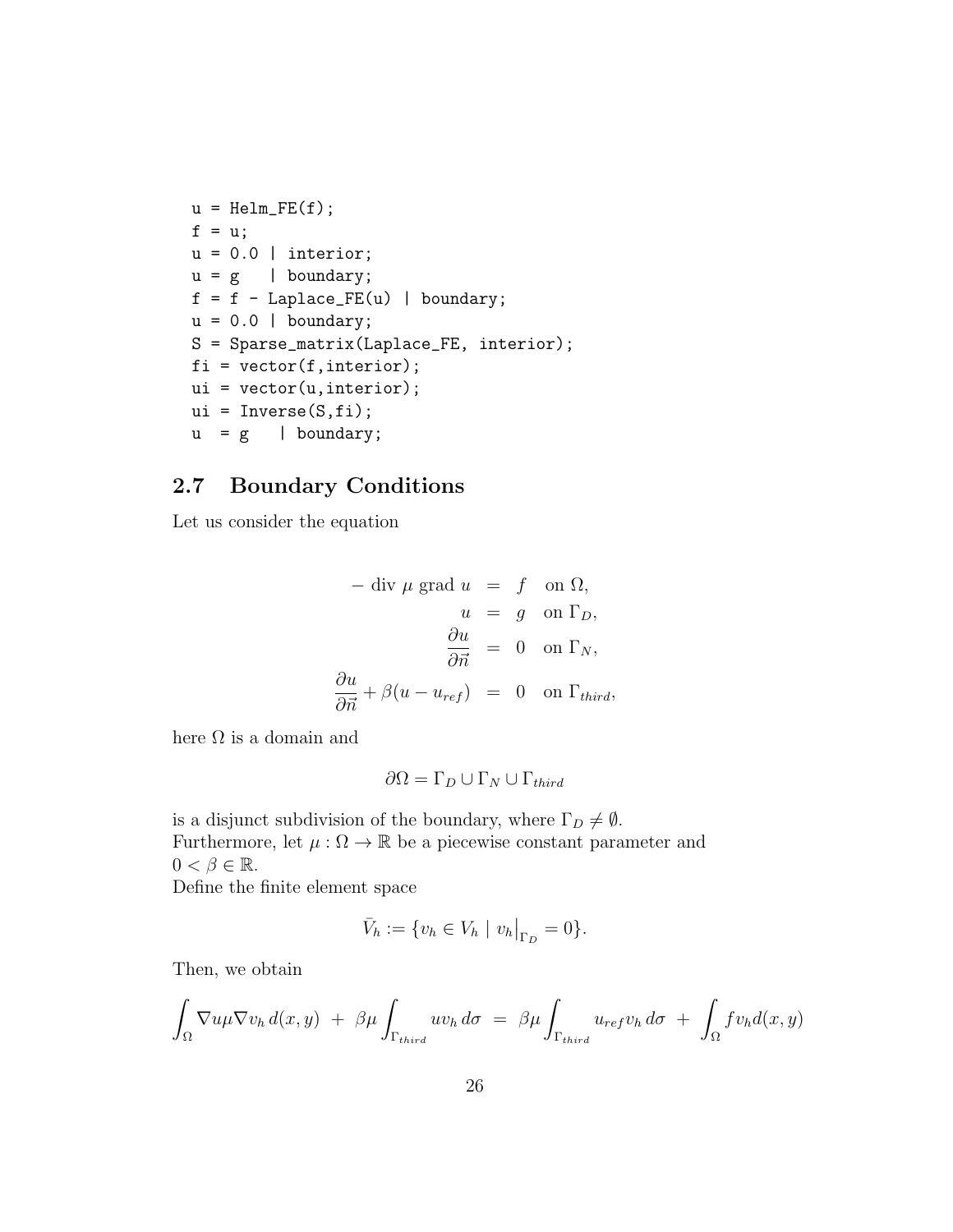for every  $v_h \in \overline{V}_h$ . FE Discretization Find  $u_h \in V_h$  such that

$$
\int_{\Omega} \nabla u_h \mu \nabla v_h d(x, y) + \beta \mu \int_{\Gamma_{third}} u_h v_h d\sigma = \beta \mu \int_{\Gamma_{third}} u_{ref} v_h d\sigma + \int_{\Omega} f v_h d(x, y) \forall v_h \in \bar{V}_h, \nu_h(z) = g(z) \quad \forall z \in \Omega_h \cap \Gamma_D.
$$

Observe that the bilinear form

$$
a(u, v) := \int_{\Omega} \nabla u \mu \nabla v \, d(x, y) + \beta \mu \int_{\Gamma_{third}} uv \, d\sigma
$$

is symmetric positive definite on the space

$$
\{v \in H^1(\Omega) \mid v\big|_{\Gamma_D} = 0\}.
$$

#### Operator Formulation:

Let us implement the operators in section 2.6 by expression templates. Let A FE be the operator corresponding to the bilinear form  $a(u, v)$ . The previous problem can be solved by the Gauss-Seidel iteration as follows:

u = Helm\_FE(f); f = u; u = g | boundary\_D; for(i=0;i<i\_max;++i) u = u - (A\_FE(u)-f)/Diag\_A\_FE() | grid\_space;

Here grid\_space represents the interior points and the boundary points which are no Dirichlet boundary points.

## **2.8 Pure Neumann Boundary Conditions**

Let us consider the equation

$$
-\Delta u = f \quad \text{on } \Omega,\tag{20}
$$

$$
\frac{\partial u}{\partial \vec{n}} = 0 \quad \text{on } \Gamma. \tag{21}
$$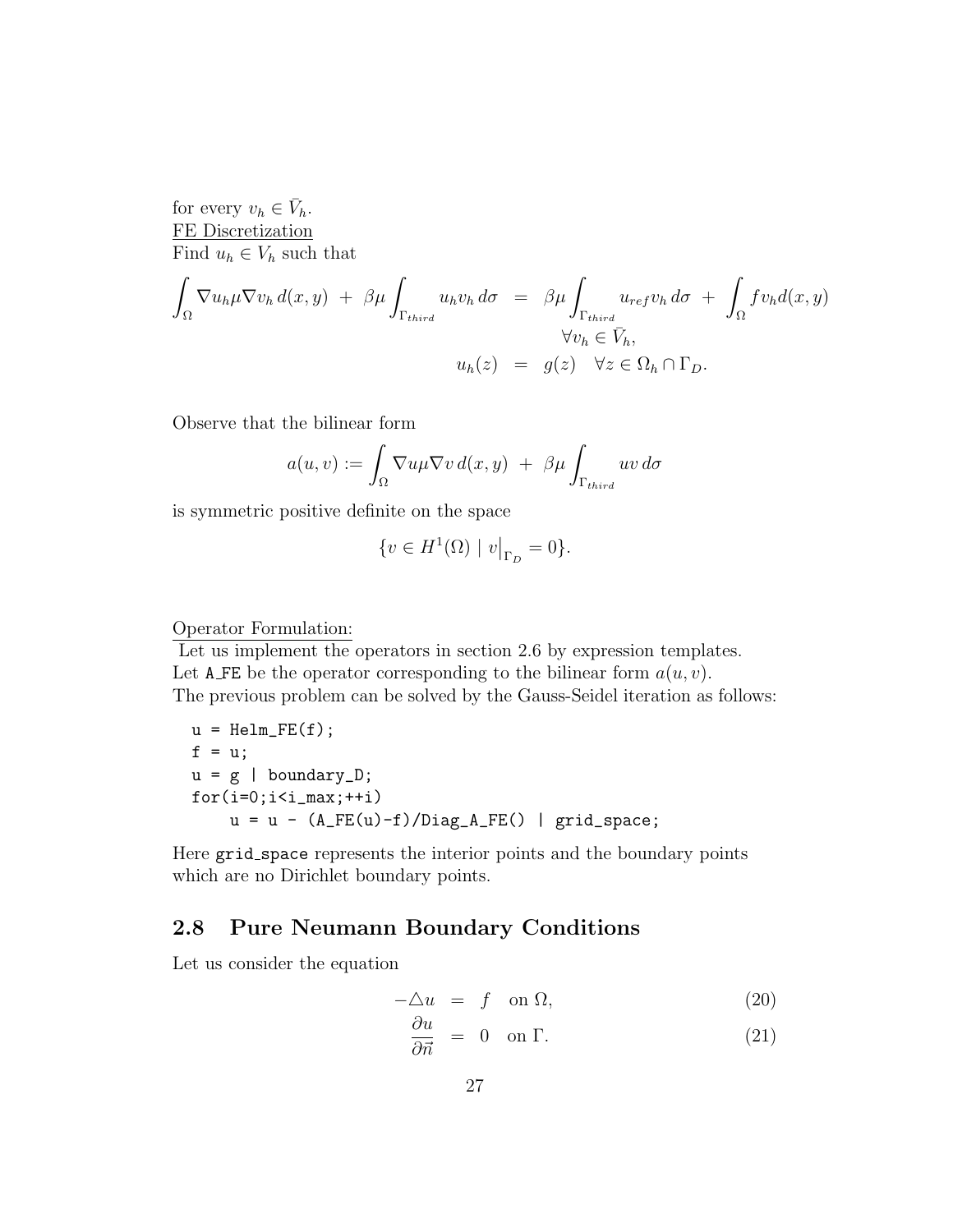A short calculation shows

$$
\int_{\Omega} f \ d(x, y) = 0. \tag{22}
$$

Thus, we assume (22).

Furthermore, observe that the constant function  $u = 1$  satisfies

$$
-\Delta u = 0 \text{ on } \Omega,
$$
  

$$
\frac{\partial u}{\partial \vec{n}} = 0 \text{ on } \Gamma.
$$

Thus, we need an additional assumption to guarantee a unique solution of (20). There are different possibilities like

$$
\int_{\Omega} u \, d(x, y) = 0
$$

$$
\int_{\Gamma} u \, d(x, y) = 0
$$

or

and other conditions, which factor out the constants. A natural way to obtain a well-defined problem is:

**Problem 4.** *Find*  $u \in H^1(\Omega)$  *such that* 

$$
-\Delta u = f \quad on \Omega,
$$
  
\n
$$
\frac{\partial u}{\partial \vec{n}} = 0 \quad on \Gamma \text{ and } \int_{\Omega} u \ d(x, y) = 0,
$$

*where we assume*

$$
\int_{\Omega} f \ d(x, y) = 0.
$$

Operator Formulation:

Let us implement the operators in section 2.6 by expression templates. The previous problem can be solved by Gauss-Seidel iteration as follows:

```
Eins = 1.0; // set up for normalization
IntE = Helm_FE(Eins);
Eins = Eins / product(Eins,IntE);
```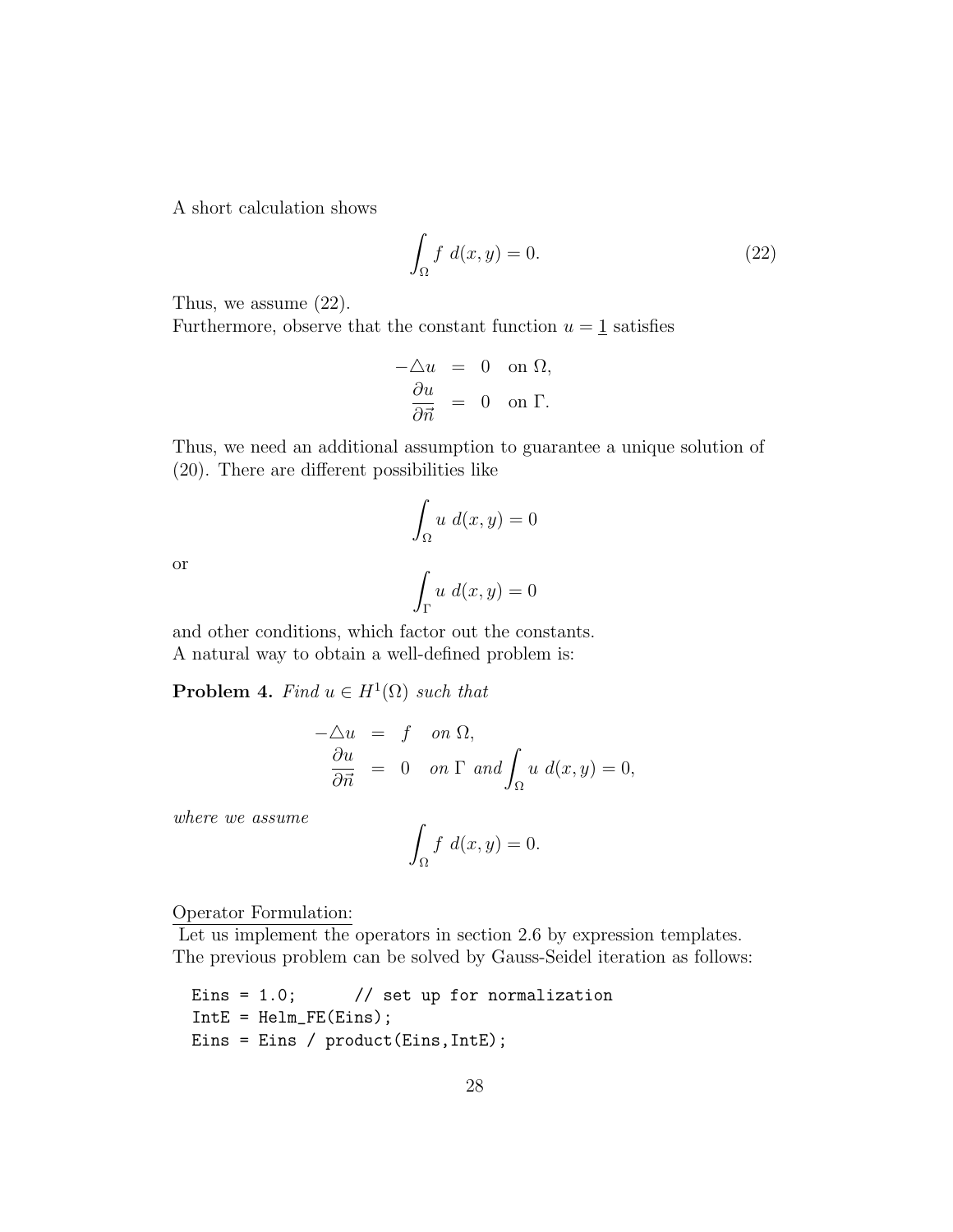```
f = f - \text{Eins} * \text{product}(f, \text{IntE});u = \text{Helm\_FE}(f);f = u;
for(int i=0; i< N;++i) {
  u = u - (A_F E(u) - f) / Diag_A_F E();u = u - Eins * product(u, IntE);}
```
### **2.9 Streamline Diffusion in 2D**

Consider the convection diffusion equation in 1D:

$$
-\Delta u - \vec{b} \text{ grad } u = f
$$

$$
u|_{\partial \Omega} = 0.
$$

where  $\vec{b} : \Omega \to \mathbb{R}^2$  is a vector field.

Multiply this equation by  $v = v_h - \rho h \vec{b} \circ \nabla v_h \quad ||\vec{b}||_2^{-1}$ , where  $v_h \in \overset{\circ}{V}_h$  and integrate

$$
\int_{\Omega} \left( \nabla u \circ \nabla v_h + h \rho \vec{b} \circ \nabla u \, \vec{b} \circ \nabla v_h \, \|\vec{b}\|_{2}^{-1} - \vec{b} \circ \nabla u \, v_h \right) \, d(x, y) \n- \rho h \int_{\Omega} \triangle u \, \vec{b} \circ \nabla v_h \, d(x, y) \, \|\vec{b}\|_{2}^{-1} = \int_{\Omega} f(v_h - \rho h \vec{b} \circ \nabla v_h \, \|\vec{b}\|_{2}^{-1}) d(x, y).
$$

In the streamline diffusion discretization, we neglect the term of third order and replace *u* by  $u_h$ : Discretization: Find  $u_h \in V_h$  such that

$$
\int_{\Omega} \left( \nabla u_h \circ \nabla v_h + h \rho \vec{b} \circ \nabla u_h \, \vec{b} \circ \nabla v_h \, \|\vec{b}\|_{2}^{-1} - \vec{b} \circ \nabla u_h \, v_h \right) \, d(x, y) \n= \int_{\Omega} f(v_h - \rho h \vec{b} \circ \nabla v_h \, \|\vec{b}\|_{2}^{-1}) d(x, y)
$$

for every  $v_h \in V_h$ .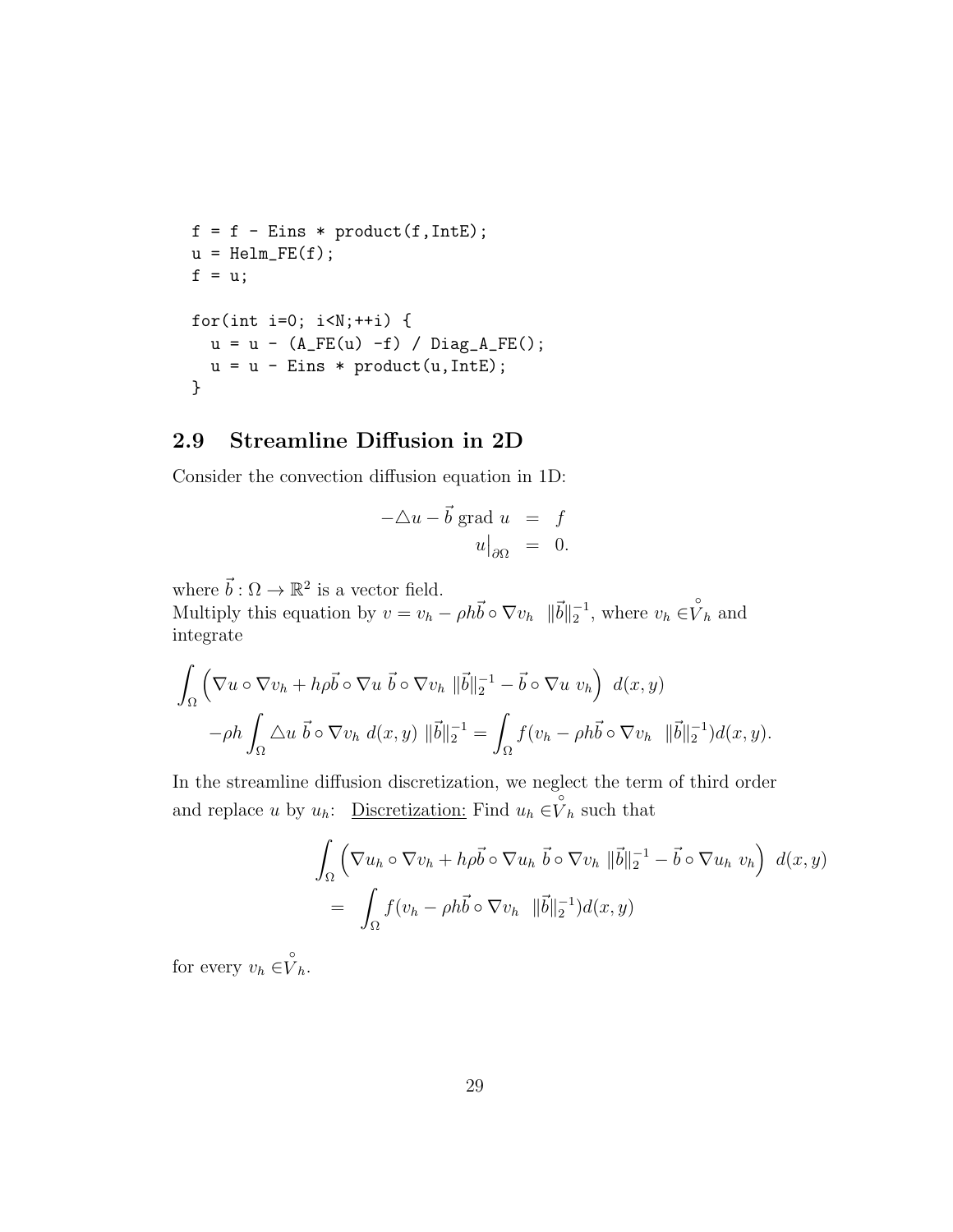# **3 Grids**

## **3.1 Types of Grids**

There exist

- *•* Cartesian grids
- *•* block structured grids
- *•* unstructured grids
- *•* ...

to discretize a domain  $\Omega$ .

#### Cartesian Grid:

Example of an Cartesian grid:

$$
\Omega_{h,k} = \{ (ih, jk) + (x_0, y_0) \mid i = 0, ..., m, j = 0, ..., n \},
$$

where  $h, k > 0$ .

Data structure: Array!

Block Structured Grid:

Let

$$
\Omega_h^0 = \{ (ih, jh) \mid i, j = 0, ..., n \},\
$$

where  $h=\frac{1}{n}$  $\frac{1}{n}$ . Furthermore, let  $\mathcal{T} = \{T_1, \ldots, T_M\}$  be a subdivision by quadrangles (2D) and

 $\Psi_k : [0, 1]^2 \to T_k$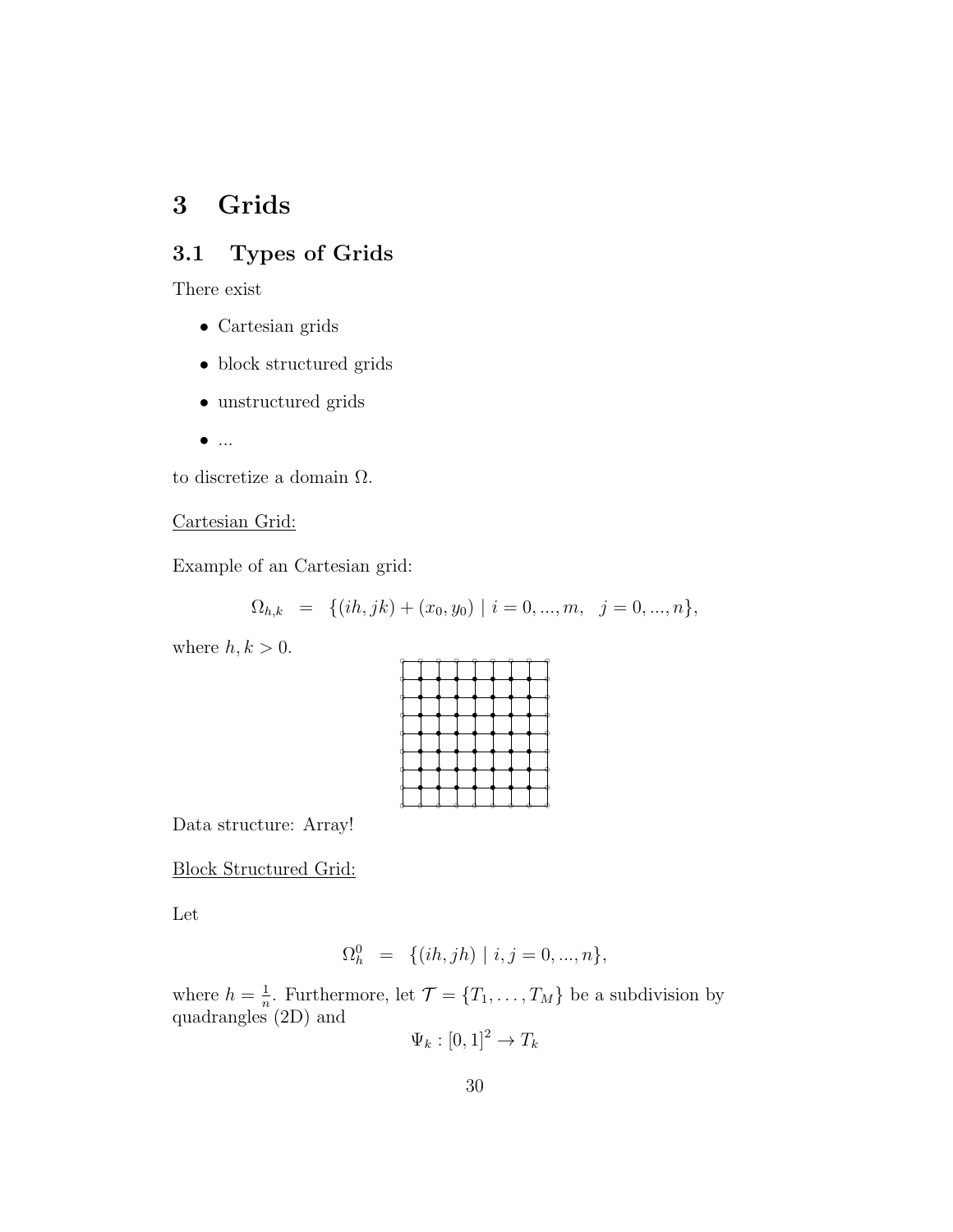smooth bijections such that  $\Omega = \bigcup_{k=1}^{M} \Psi_k([0,1]^2)$ . Then,

$$
\Omega_h = \bigcup_{k=1}^M \Psi_k(\Omega_h^0)
$$

is a block structured grid.

(Generalizations in 3D and for different mesh sizes are possible.)

Data structure: Unstructured grid of quadrangles, each block by array.

Simple Interpolation:

A simple construction of the mapping

$$
\Psi_k : [0,1]^2 \to T_k
$$

is

$$
\Psi_k(\eta, \xi) = P_{SW} + (P_{SE} - P_{SW})\eta + (P_{NW} - P_{SW})\xi +
$$
\n
$$
P_{NW} - P_{SE} - P_{NW} + P_{SW})\xi\eta.
$$
\n
$$
\frac{1}{\eta}
$$
\n
$$
P_{SW}
$$
\n
$$
P_{SW}
$$
\n
$$
P_{SW}
$$
\nPSE

#### Transfinite Interpolation:

Let  $\beta_N, \beta_S, \beta_W, \beta_E : [0, 1] \to \mathbb{R}^2$  be parameterizations of the north, south, west and east boundary. Then, the transfinite interpolation is:

$$
\Psi_k(\eta, \xi) = \beta_S(\eta) + (\beta_N(\eta) - \beta_S(\eta))\xi \n+ \beta_W(\xi) + (\beta_E(\xi) - \beta_W(\xi))\eta \n- P_{SW} - (P_{SE} - P_{SW})\eta - (P_{NW} - P_{SW})\xi \n- (P_{NE} - P_{SE} - P_{NW} + P_{SW})\xi\eta.
$$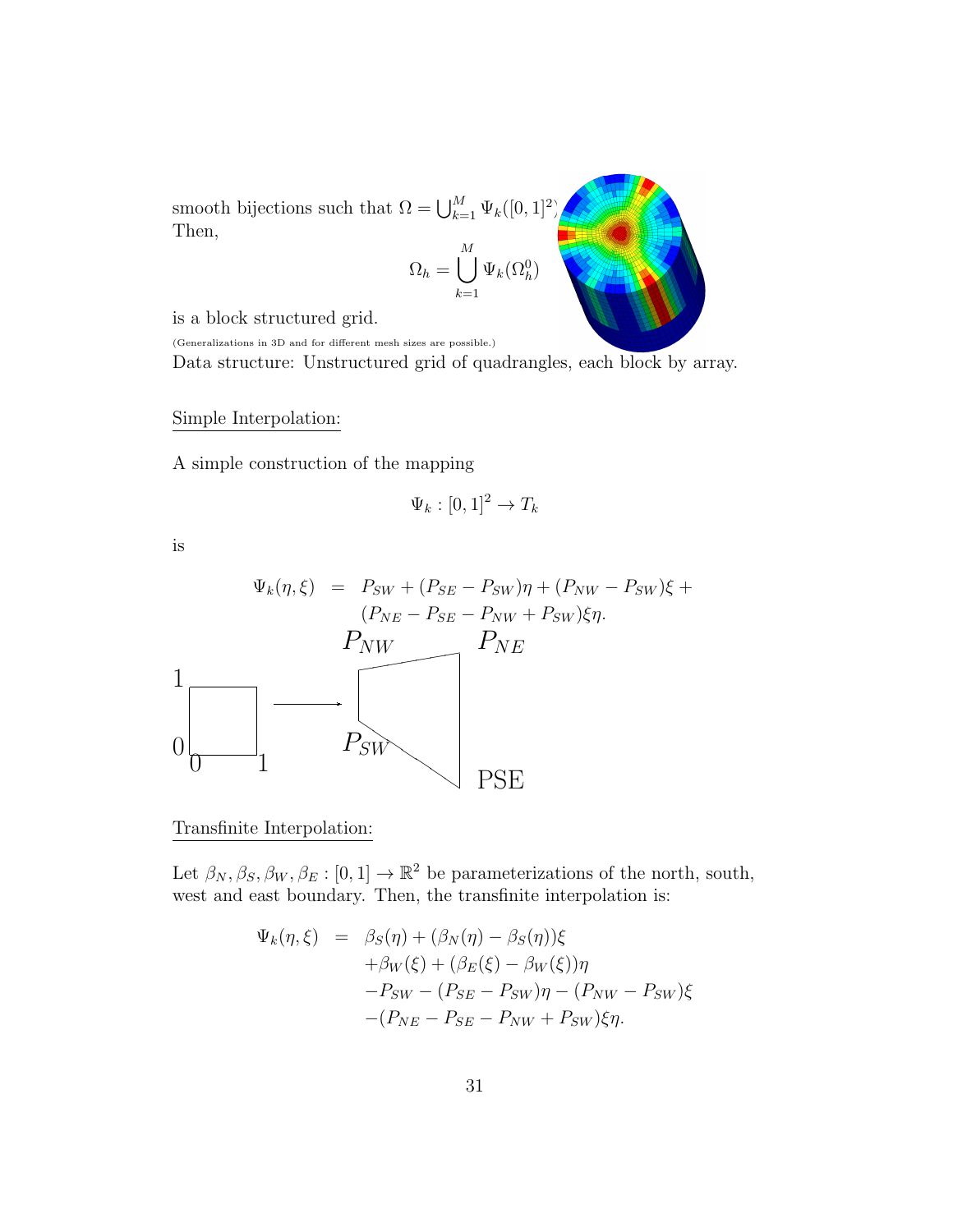

Unstructured Grid:

An example of an unstructured grid is:



Data structure for an unstructured grid:

- *•* list or array of corners (information of coordinates)
- list or array of triangles, quadrangles, ... with pointers to corners and number of corners.

By this information one can construct:

• list or array of edges and faces (in 3D).

#### Visualization of an Unstructured Grid:

Examples of powerful 3D visualization programs are:

- AVS (commercial)
- *•* OpenDx (public domain)
- ParaView (uses vtk Toolkit, public domain)

AVS supports structured grids and unstructured grids. An unstructured grid may consist of geometric elements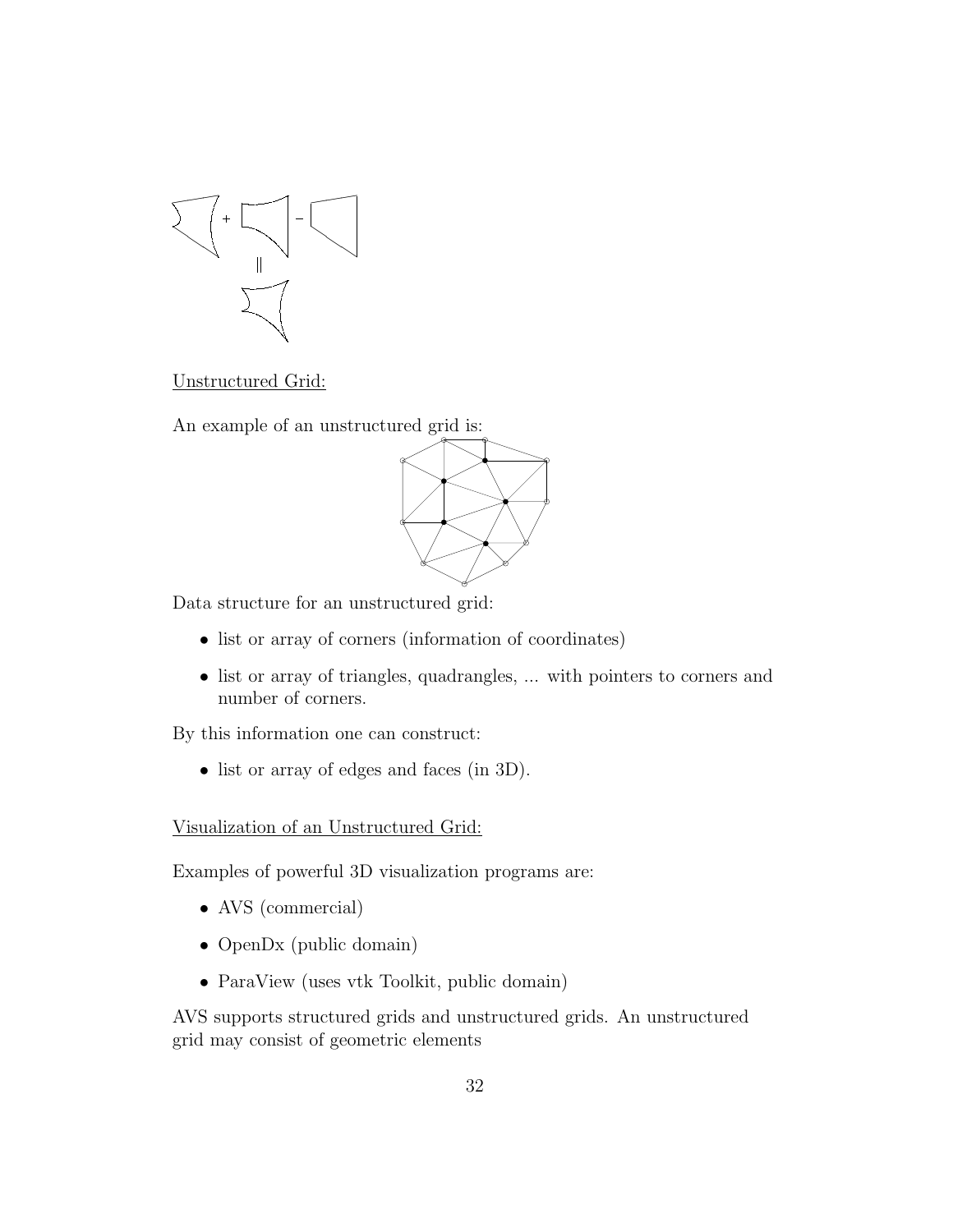- *•* point (0D)
- *•* line (1D)
- triangle, quadrangle  $(2D)$
- *•* tetrahedron, hexahedron, prism, pyramid (3D).

An unstructured grid can be described by an UCD file format. In this file format, every geometric element must be numbered in a certain orientation (see handbook of AVS or OpenDx.)

Example of file in UCD format for AVS:

# UCD file format for AVS 22 44 1 0 0 0 0.292053 0.292053 0.292053 1 0.292053 0.292053 0.892053 ... 21 0.292053 0.292053 1.00005 1 1 tet 12 2 7 0 ... 43 1 tet 19 21 17 1 44 1 tet 21 19 18 1 1 1 variable 0 0.433753 1 -0.296865 ... 21 -0.369419

Example of file in dx format for OpenDx:

# dx file format for OpenDx unstructured grid object 1 class array type float rank 1 shape 3 items 22 data follows 0.292053 0.292053 0.292053 ...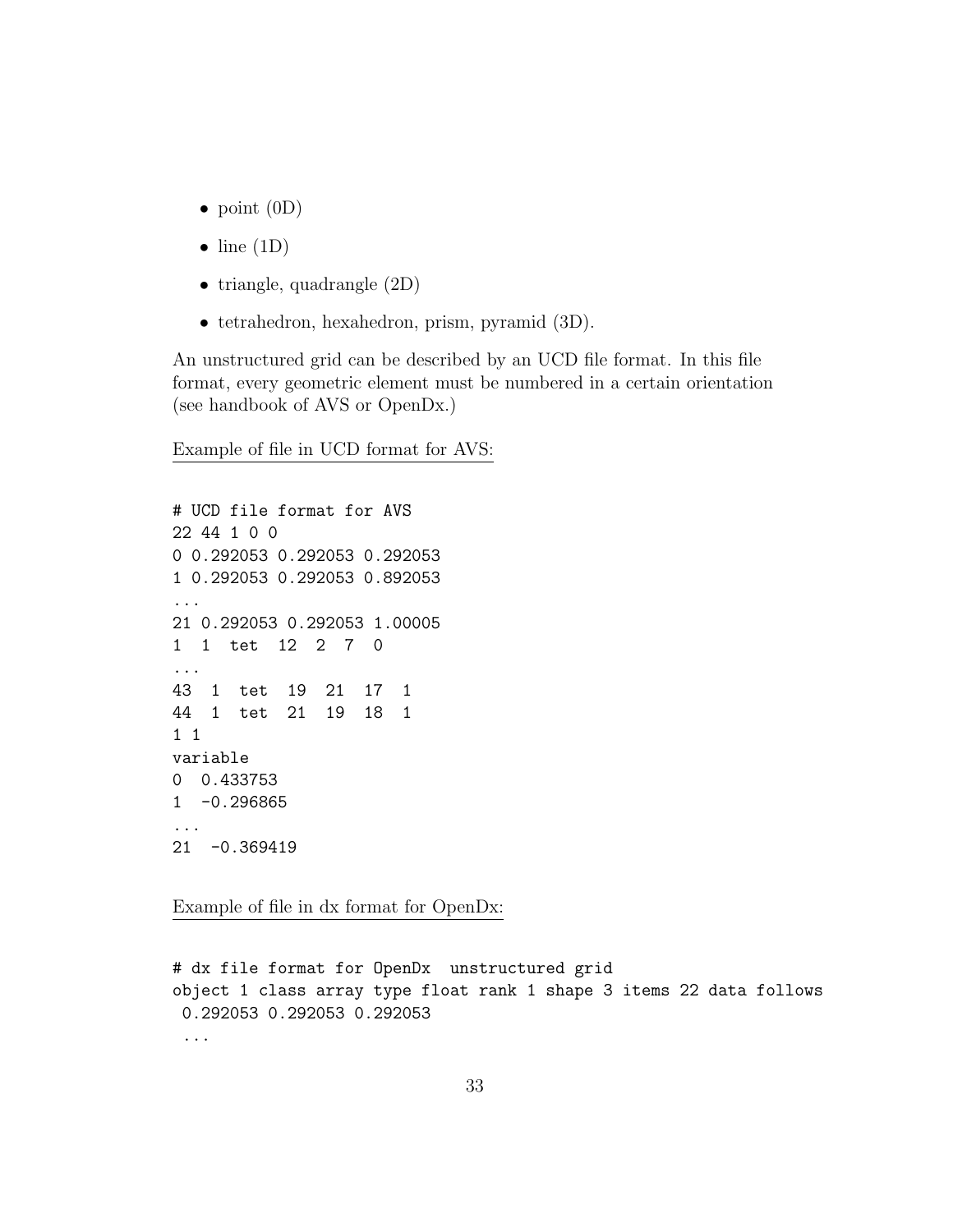```
0.292053 0.292053 1.00005
object 2 class array type int rank 1 shape 4 items 44 data follows
12 2 7 0
20 0 17 1
...
21 19 18 1
attribute "element type" string "tetrahedra"
attribute "ref" string "positions"
object 3 class array type float rank 0 items 22 data follows
0.433753
...
-0.369419
attribute "dep" string "positions"
object "irregular positions irregular connections" class field
component "positions" value 1
component "connections" value 2
component "data" value 3
end
```
Example of file in dx format for OpenDx:

```
# dx file format for OpenDx structured grid
object 1 class gridpositions counts 10 10 10
origin 0.005 0.000 0.005
delta 0.010 0 0
delta 0 0.010 0
delta 0 0 0.010
object 2 class gridconnections counts 100 101 99
attribute "element type" string "cubes"
attribute "ref" string "positions"
object 3 class array type float rank 0 items 1000 data follows
 -0.200...
 -0.369419
attribute "dep" string "positions"
```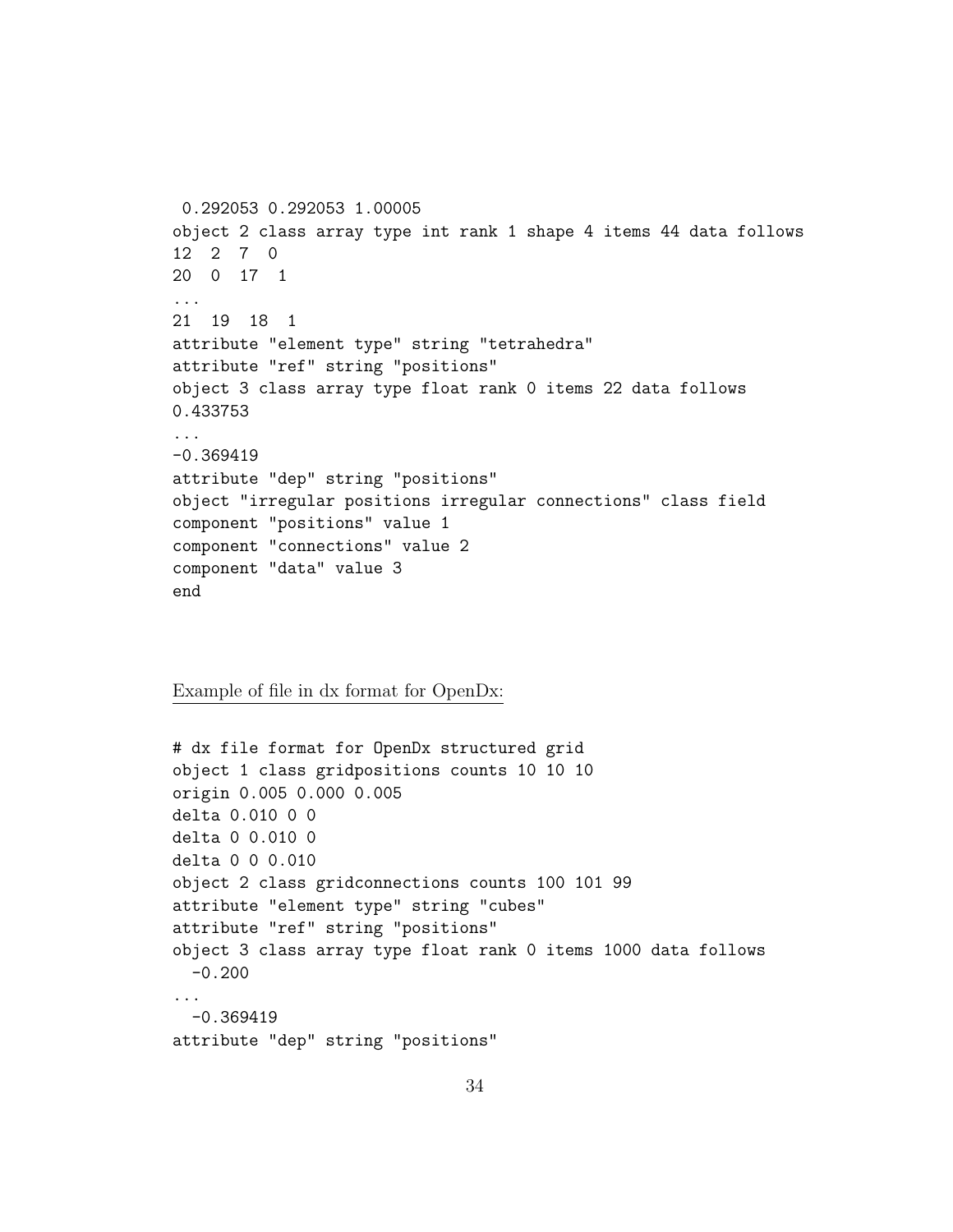```
object 4 class field
component "positions" value 1
component "connections" value 2
component "data" value 3
end
```
## **3.2 Interpolation between Grids**

Assume that a finite element function *u* is given on a triangulation  $\mathcal{T}_{h_1}$ .

- How to find the values of *u* on a grid  $\Omega_{h_2}$ ?
- How to find the triangles  $T_p$  for every  $p \in \Omega_{h_2}$ ?



Test for one Triangle: Let  $P_1, P_2, P_3$  be the corners of one triangle. Is a certain point  $P$  contained in the triangle  $P_1P_2P_3$ ? Let  $(\xi, \eta)$  be such that

$$
P = P_1 + (P_2 - P_1)\xi + (P_3 - P_1)\eta.
$$

Then *P* is contained in the triangle  $P_1P_2P_3$  if and only if

$$
\xi + \eta \le 1
$$
 and  $\xi, \eta \ge 0$ .

Such a test for all points  $P \in \Omega_{h_2}$  and triangles  $\mathcal{T}_{h_1}$  is very time consuming.

From Structured to Unstructured Grid: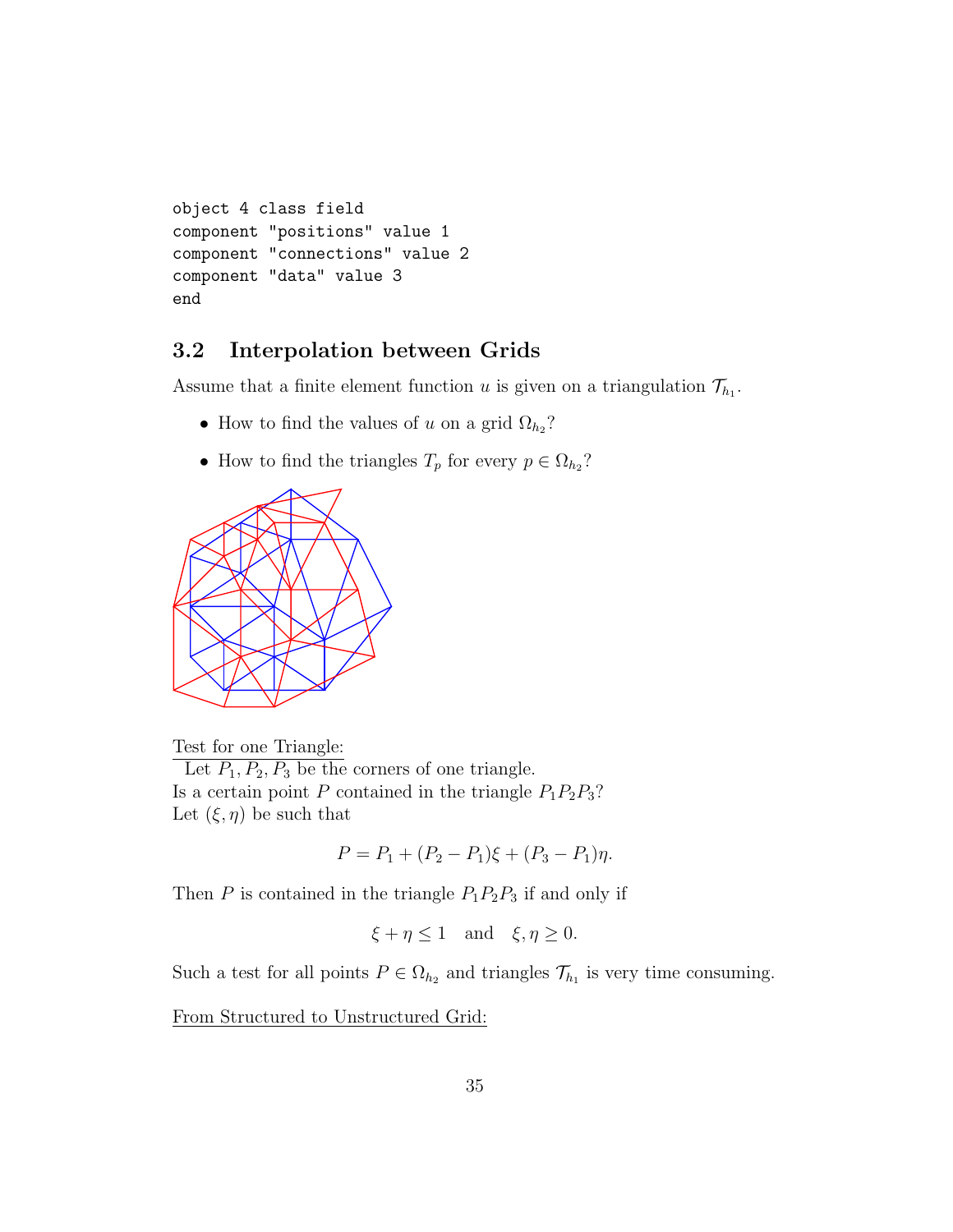Let the structured grid be

$$
\Omega_{h_1} = \{(x_0 + h_1 i, y_0 + h_1 j) \mid i, j = 0, ..., N\}
$$

Then, by a simple indices calculation one obtains the index *i ′ , j′* such that

$$
p \in (x_0, y_0) + h_1[i', i' + 1] \times h_1[j', j' + 1].
$$



From Unstructured to Structured Grid:

Let the structured grid be

$$
\Omega_{h_2} = \{(x_0 + h_2i, y_0 + h_2j) \mid i, j = 0, ..., N.\}
$$

Now perform the following steps:

1. For every triangle  $T = T((x_1, y_1), (x_2, y_2), (x_3, y_3)) \in \mathcal{T}_{h_1}$  consider the quadrangle

 $Q = [(\min(x_1, x_2, x_3), \min(y_1, y_2, y_3)), (\max(x_1, x_2, x_3), \max(y_1, y_2, y_3))].$ 

- 2. For every  $p \in Q \cap \Omega_{h_2}$ , set  $T(p) = T$ , if  $p \in T$ . This means store the index of *T* at *p*, if  $p \in T$ .
- 3. Test if  $T(p)$  is set for every  $p \in \Omega_{h_2}$ . If not, then calculate the next point  $q \in \Omega_{h_2}$  from *p* such that  $T(q)$  is set and  $T(p) = T(q)$ .
- 4. Interpolate data from  $\Omega_{h_1}$  to  $\Omega_{h_2}$  by using  $T(p)$ .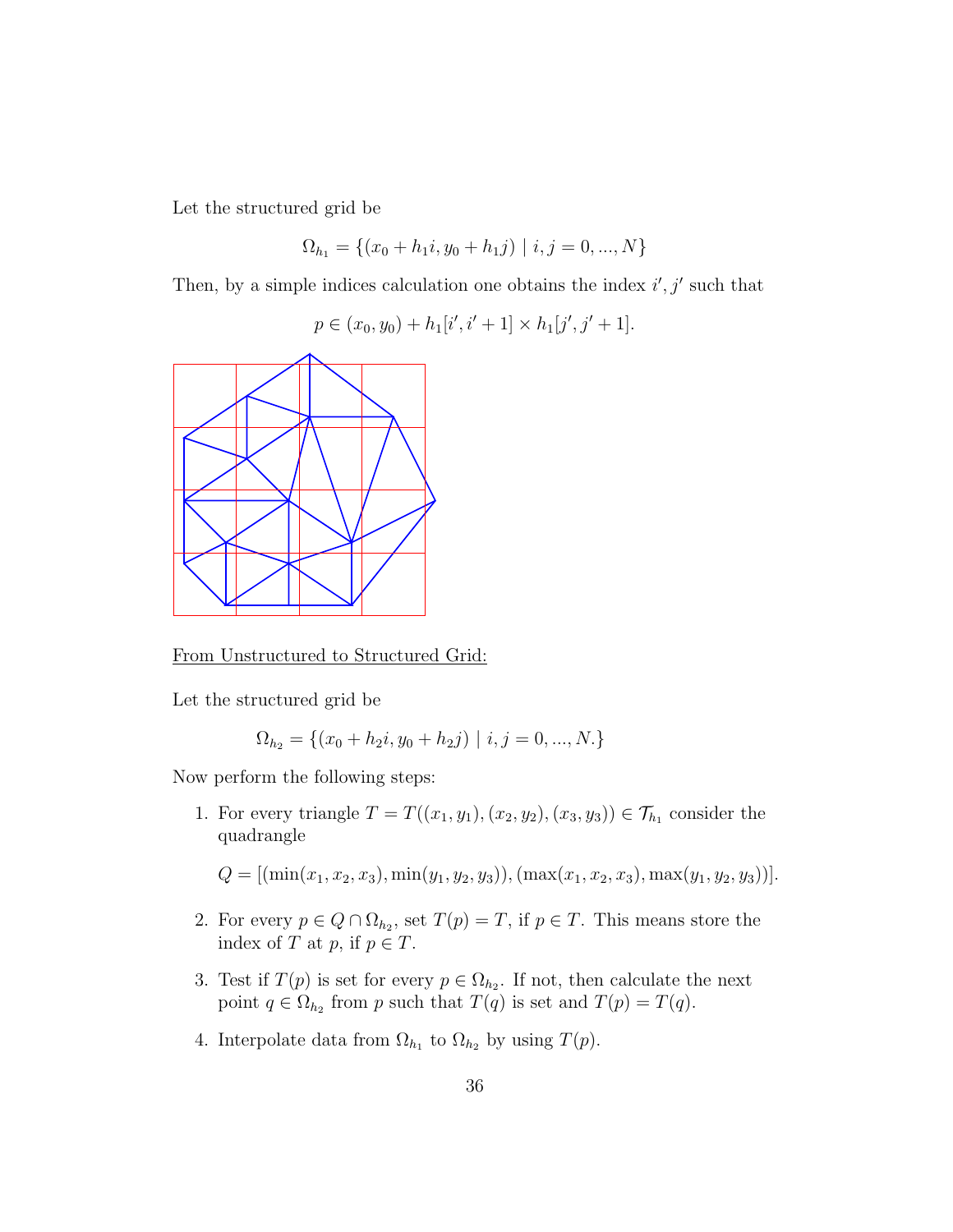

From Unstructured to Unstructured Grid:

- *•* Construct an auxiliary structured grid such that the domain of this grid contains the domain of the two unstructured grids. The meshsize of the auxiliary structured grid should roughly be the meshsize of the two unstructured grids.
- Then, for every triangle  $T \in \mathcal{T}_{h_1}$ , put *T* in the cell *c* of the structured grid, if *c* intersects with *T*. (see "From Unstructured to Structured Grid"). This means let  $T \in T_c$ , if  $T \cap c \neq \emptyset$ .
- For every  $p \in \Omega_{h_2}$ , find the structured cell *c* such that  $p \in c$ . Then, find triangle  $T \in T_c$  such that  $p \in T$ .

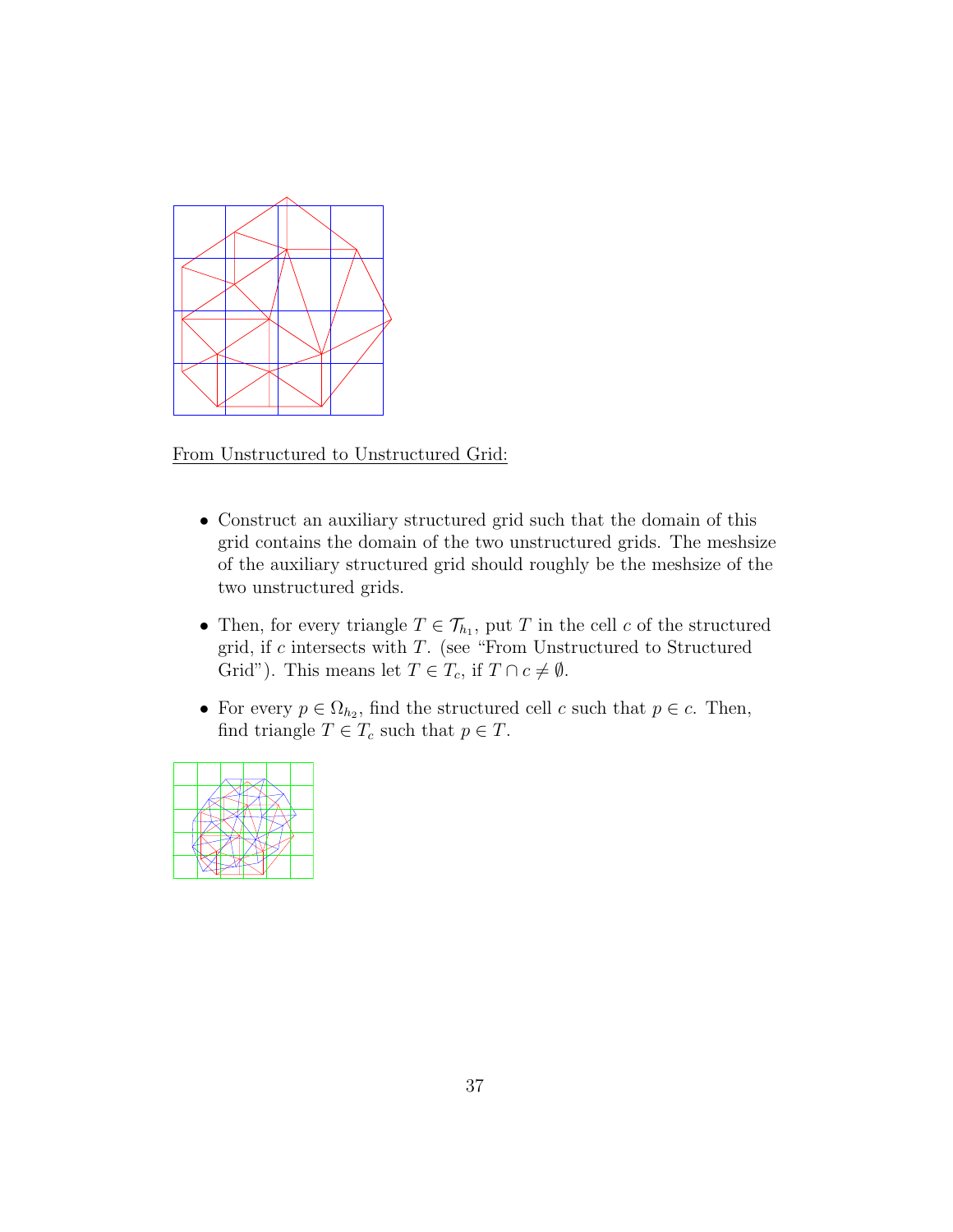## **4 Structural Mechanics: Linear Elasticity**



- Let  $\Omega \subset \mathbb{R}^3$  be the domain of the body.
- *•* Let *T*<sup>0</sup> *∈* R be the original temperature of the body.
- Let  $T : \Omega \to \mathbb{R}$  be the temperature of the body after heating.
- Let  $\vec{u} =$  $\sqrt{ }$  $\overline{1}$  $u_x$ *uy uz*  $\setminus$  $\left( \cdot : \Omega \to \mathbb{R}^3 \right)$  be the deformation vector of the body after heating.

**Problem:** Let  $\Omega, T_0, T$  be given. Then, calculate  $\vec{u}$ .

**Definition 9.** Let  $\vec{u} : \Omega \to \mathbb{R}^3$ . The symmetric derivative is defined by:

$$
D\vec{u} := \begin{pmatrix} \frac{\partial u_x}{\partial x} \\ \frac{\partial u_y}{\partial y} \\ \frac{\partial u_z}{\partial z} \\ \frac{1}{2} \left( \frac{\partial u_x}{\partial y} + \frac{\partial u_y}{\partial x} \right) \\ \frac{1}{2} \left( \frac{\partial u_y}{\partial z} + \frac{\partial u_z}{\partial y} \right) \\ \frac{1}{2} \left( \frac{\partial u_x}{\partial z} + \frac{\partial u_z}{\partial x} \right) \end{pmatrix} : \Omega \to \mathbb{R}^6
$$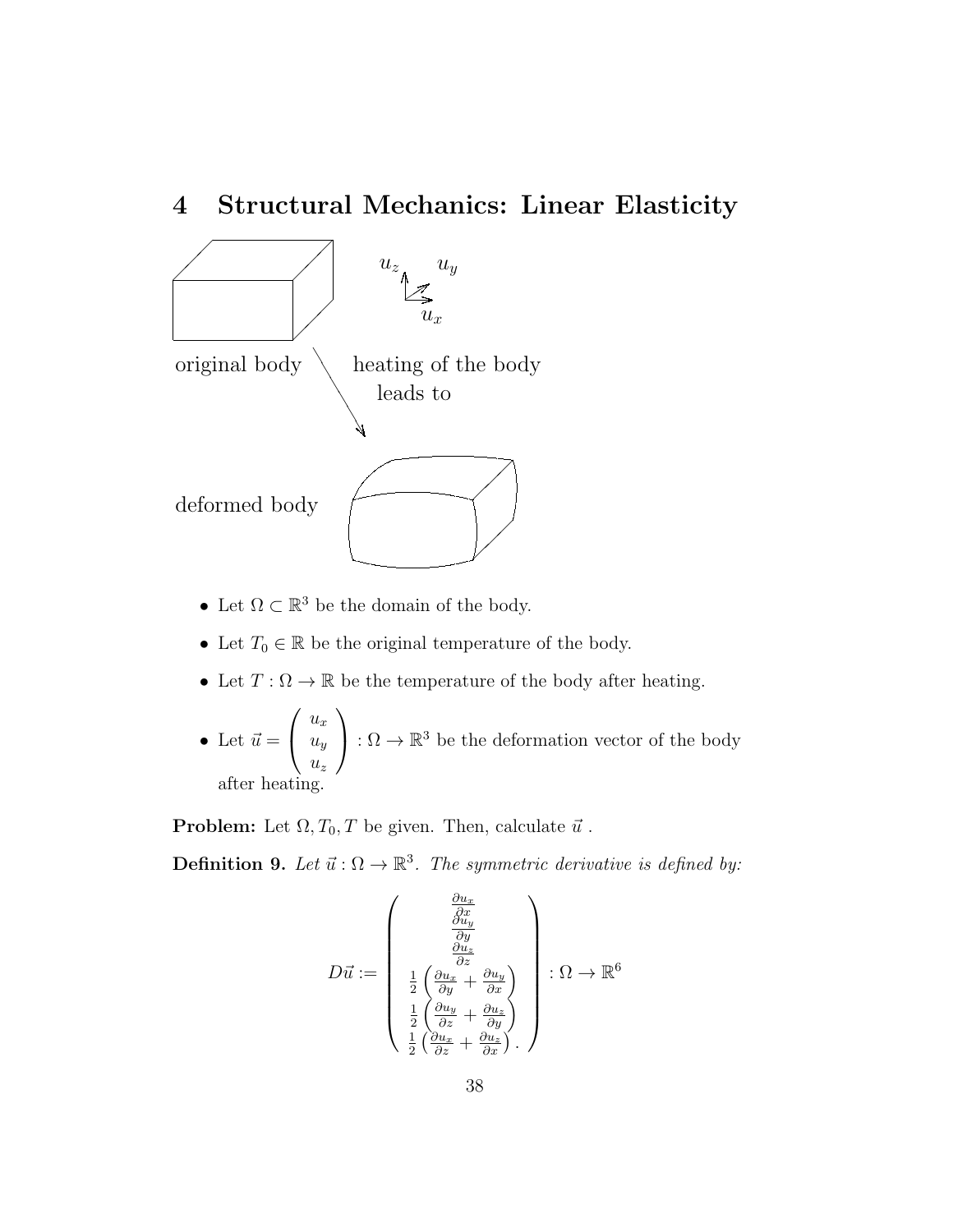Another notation is

$$
\epsilon_{ij} := \frac{1}{2} \left( \frac{\partial u_i}{\partial x_j} + \frac{\partial u_j}{\partial x_i} \right)_{(i,j) \in \Phi}
$$

$$
D\vec{u} := \begin{pmatrix} \epsilon_{11} \\ \epsilon_{22} \\ \epsilon_{33} \\ \epsilon_{12} \\ \epsilon_{13} \\ \epsilon_{23} \end{pmatrix},
$$

where Φ = *{*(1*,* 1)*,*(2*,* 2)*,*(3*,* 3)*,*(1*,* 2)*,*(2*,* 3)*,*(3*,* 1)*}*.

Symmetric Divergence:

$$
\operatorname{div}\left((\sigma_{ij})_{(i,j)\in\Phi}\right) \; := \; \frac{1}{2}\left(\Sigma_j \frac{\partial \sigma_{ij}}{\partial x_j} e_i + \Sigma_i \frac{\partial \sigma_{ij}}{\partial x_i} e_j\right).
$$

 $div((\sigma_{ij})_{(i,j)\in\Phi})$  is the adjoint operator of  $D\vec{u}$  in the following sense:

$$
\int_{\Omega} \operatorname{div} \left( (\sigma_{ij})_{(i,j) \in \Phi} \right) v \ d(x,y,z) = - \int_{\Omega} (\sigma_{ij})_{(i,j) \in \Phi} Dv \ d(x,y,z)
$$

Observe, that for a symmetric matrix  $(\sigma_{ij})_{(i,j)\in\Phi}$  :

$$
\mathrm{div}\Big((\sigma_{ij})_{(i,j)\in\Phi}\Big) = \Sigma_j \frac{\partial \sigma_{ij}}{\partial x_j} e_i.
$$

**Definition 10.** *Let*  $E > 0$  *and*  $0 < \nu < \frac{1}{2}$  *be the physical constants E-Modul and Poisson ratio. Then, define the matrix*

$$
C^{-1} = \frac{1}{E} \begin{pmatrix} 1 & -\nu & -\nu & & & & \\ -\nu & 1 & -\nu & & 0 & & \\ -\nu & -\nu & 1 & & & \\ & & 0 & & 1+\nu & \\ & & & & 1+\nu & \\ & & & & & 1+\nu \end{pmatrix},
$$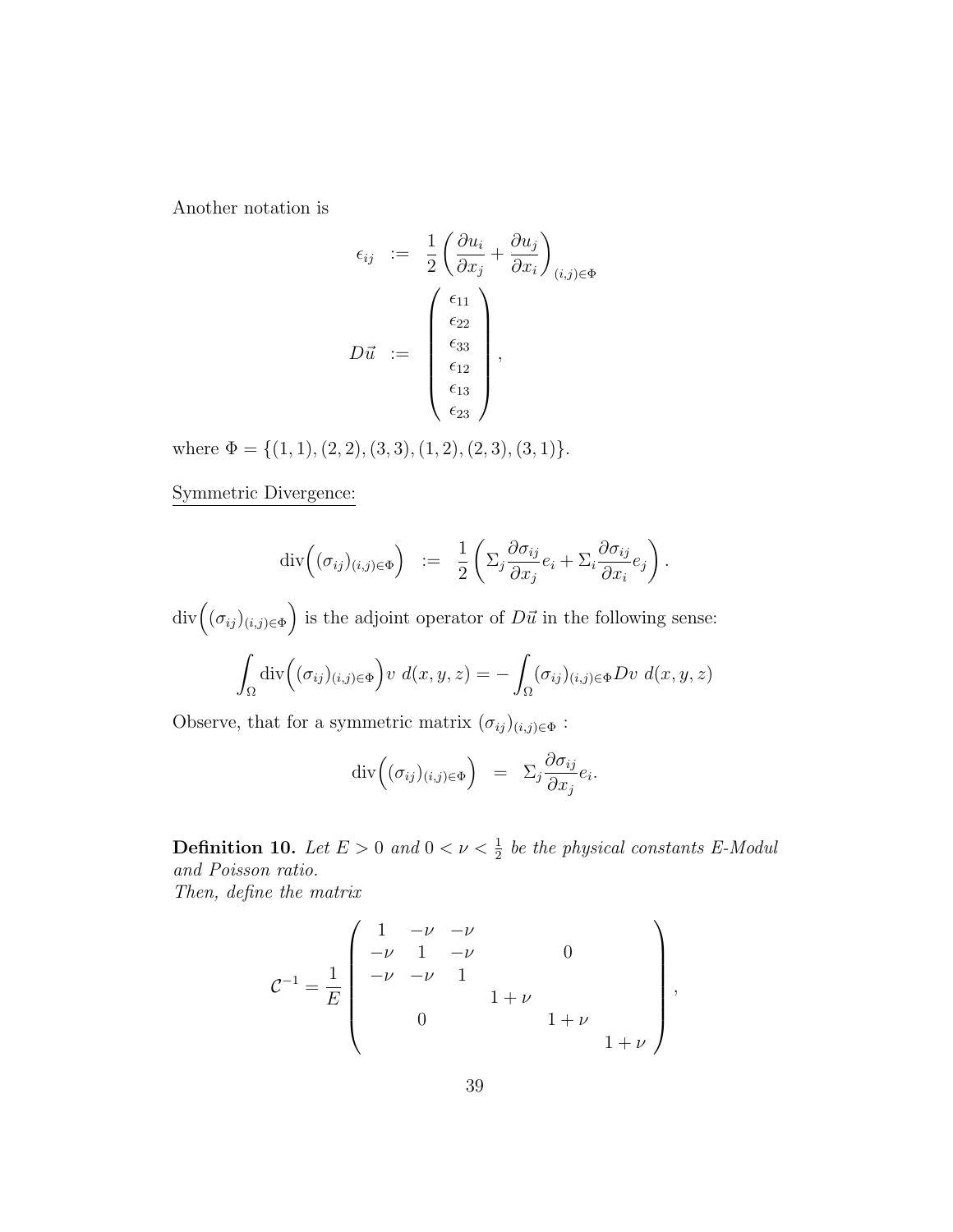The inverse of this matrix is

$$
\mathcal{C} = \left( \begin{array}{cccc} \lambda + 2\mu & \lambda & \lambda & \\ \lambda & \lambda + 2\mu & \lambda & 0 \\ \lambda & \lambda & \lambda + 2\mu & \\ 0 & & 2\mu & \\ & & 0 & & 2\mu \end{array} \right),
$$

where

$$
\lambda = \frac{\nu E}{(1+\nu)(1-2\nu)}
$$

$$
\mu = \frac{E}{2(1+\nu)}.
$$

The deformation vector of the body satisfies the equations:

$$
D\vec{u} = \begin{pmatrix} \alpha \\ \alpha \\ \alpha \\ 0 \\ 0 \\ 0 \end{pmatrix} (T - T_0) + C^{-1}\sigma,
$$
  
div  $(\sigma) = 0$ ,

where

- $\bullet$   $\,\alpha$  is a physical constant and
- $\bullet$   $\,\sigma$  is called stress vector.

Define the bilinear form

$$
a: (H^{1}(\Omega))^{3} \times (H^{1}(\Omega))^{3} \rightarrow \mathbb{R}
$$
  

$$
(u, v) \mapsto \int_{\Omega} (Du)^{T} \mathcal{C}Dv \, d(x, y, z).
$$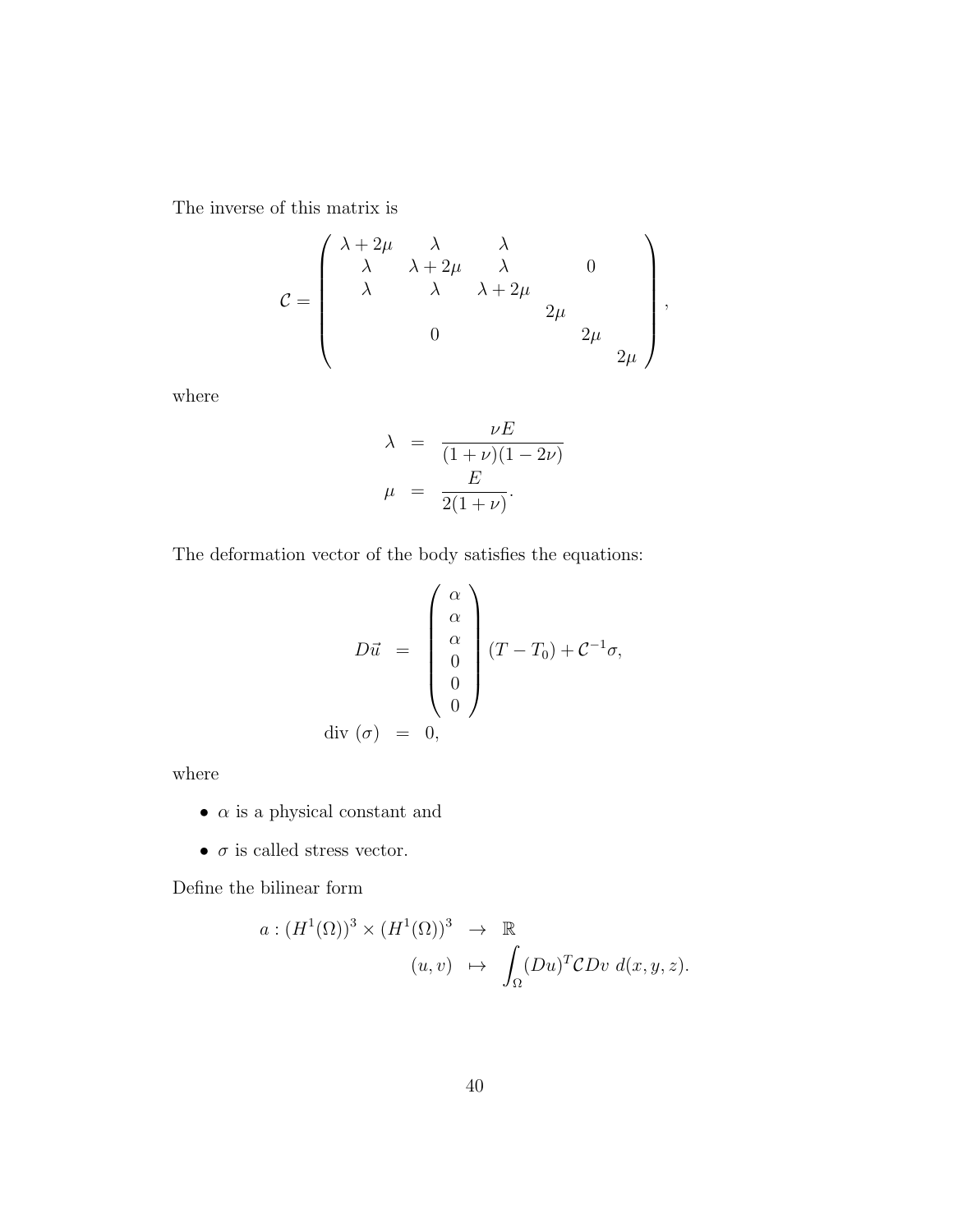Let  $v \in (H_0^1(\Omega))^3$ . Then, we obtain

$$
a(u,v) = \int_{\Omega} \operatorname{div} \mathcal{C} \begin{pmatrix} \alpha \\ \alpha \\ 0 \\ 0 \\ 0 \end{pmatrix} (T - T_0) v d(x,y,z).
$$

## Matrix of Linear Elasticity:

A short calculation shows that

$$
a(\vec{u}, \vec{v}) =
$$
\n
$$
= \int_{\Omega} F \left[ (1 - \nu) \frac{\partial u_x}{\partial x} \frac{\partial v_x}{\partial x} + \nu \frac{\partial u_y}{\partial y} \frac{\partial v_x}{\partial x} + \nu \frac{\partial u_z}{\partial z} \frac{\partial v_x}{\partial x} + \frac{1}{2} (1 - 2\nu) \frac{\partial u_y}{\partial x} \frac{\partial v_x}{\partial y} + \frac{1}{2} (1 - 2\nu) \frac{\partial u_x}{\partial y} \frac{\partial v_x}{\partial y} + \frac{1}{2} (1 - 2\nu) \frac{\partial u_z}{\partial x} \frac{\partial v_x}{\partial z} + \frac{1}{2} (1 - 2\nu) \frac{\partial u_x}{\partial x} \frac{\partial v_y}{\partial z} + \frac{1}{2} (1 - 2\nu) \frac{\partial u_x}{\partial y} \frac{\partial v_y}{\partial x} + \frac{1}{2} (1 - 2\nu) \frac{\partial u_y}{\partial x} \frac{\partial v_y}{\partial x} + \nu \frac{\partial u_x}{\partial x} \frac{\partial v_y}{\partial y} + \frac{1}{2} (1 - 2\nu) \frac{\partial u_y}{\partial y} \frac{\partial v_y}{\partial y} + \nu \frac{\partial u_z}{\partial z} \frac{\partial v_y}{\partial y} + \frac{1}{2} (1 - 2\nu) \frac{\partial u_z}{\partial y} \frac{\partial v_y}{\partial z} + \frac{1}{2} (1 - 2\nu) \frac{\partial u_z}{\partial x} \frac{\partial v_z}{\partial x} + \frac{1}{2} (1 - 2\nu) \frac{\partial u_y}{\partial x} \frac{\partial v_z}{\partial x} + \frac{1}{2} (1 - 2\nu) \frac{\partial u_y}{\partial z} \frac{\partial v_z}{\partial y} + \frac{1}{2} (1 - 2\nu) \frac{\partial u_z}{\partial y} \frac{\partial v_z}{\partial x} + \frac{1}{2} (1 - 2\nu) \frac{\partial u_z}{\partial y} \frac{\partial v_z}{\partial y} + \frac{1}{2} (1 - 2\nu) \frac{\partial u_z}{\partial y} \frac{\partial v_z}{\partial y} + \nu \frac{\partial u_x}{\partial x} \frac{\partial v_z}{\partial z} + \nu \frac{\partial u_y}{\partial y} \frac{\partial v_z}{\partial z} + (1 - \nu) \frac{\partial u_z}{\partial
$$

For the implementation of this bilinear form, it is helpful to sort the terms of this bilinear form by a  $3\times 3$  matrix:

$$
\begin{bmatrix} M_{11} & M_{12} & M_{13} \ M_{21} & M_{22} & M_{23} \ M_{31} & M_{32} & M_{33} \end{bmatrix}
$$

*.*

RHS of Linear Elasticity:

The right hand side can be written as

$$
-\int_{\Omega} F\left[ (1+\nu)\alpha_T \Delta T \frac{\partial v_x}{\partial x} + (1+\nu)\alpha_T \Delta T \frac{\partial v_y}{\partial y} + (1+\nu)\alpha_T \Delta T \frac{\partial v_z}{\partial z} \right] d(x,y,z).
$$
\n(23)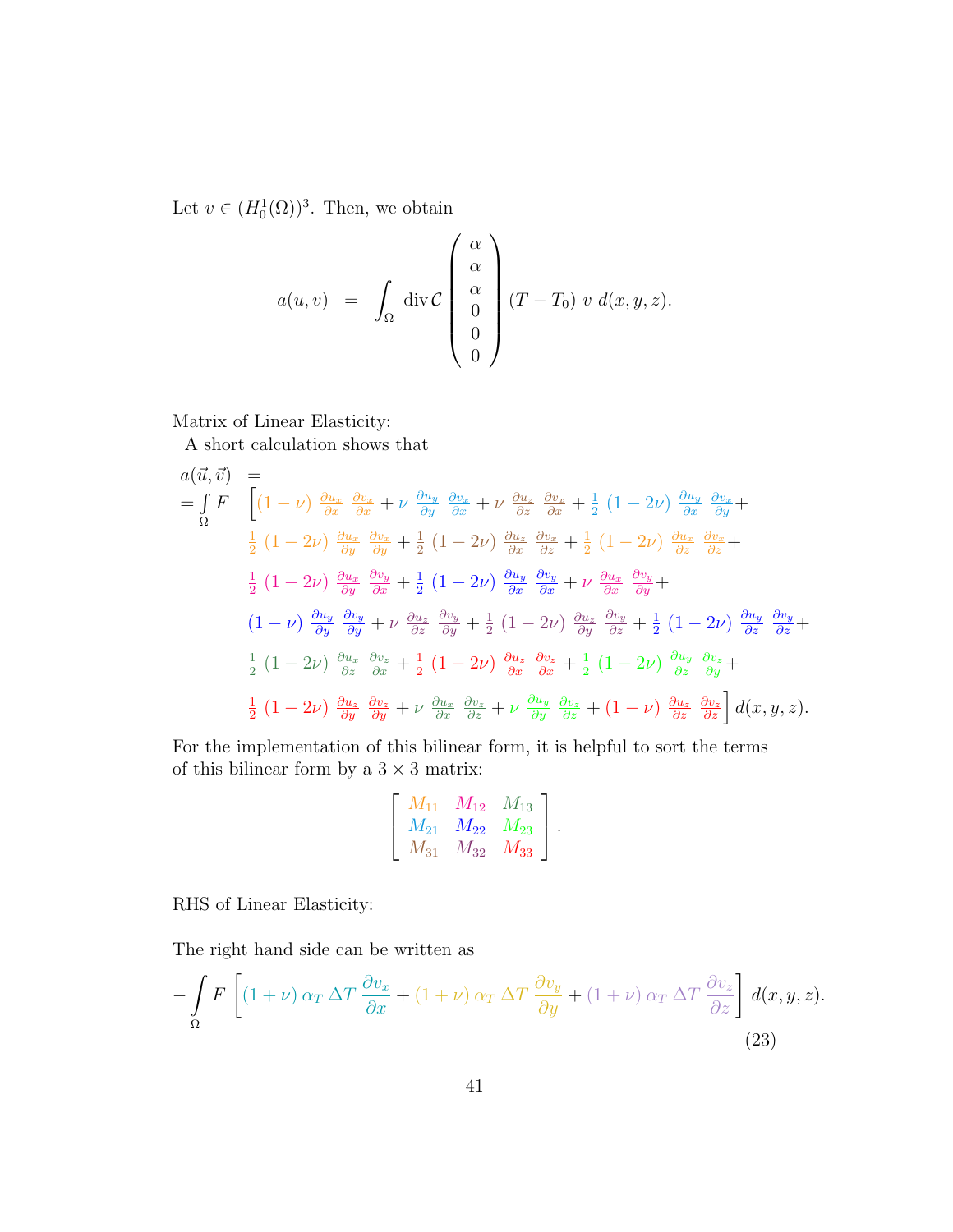For the implementation of the right hand side, it is helpful to sort the above terms:

$$
\begin{bmatrix} F_1 \\ F_2 \\ F_3 \end{bmatrix} . \tag{24}
$$

#### Boundary Conditions for Linear Elasticity:

Let  $\Gamma_D \subset \partial\Omega$  be the fixed boundary of the deformation process. Let the rest of the boundary be free.

Then, define

$$
V = \{ v \in H^{1}(\Omega) \mid v|_{\Gamma_D} = 0 \}.
$$

**Problem 5** (Weak formulation with boundary condition). Find  $u \in V$ *such that*

$$
a(u,v) = \int_{\Omega} div \mathcal{C} \begin{pmatrix} \alpha \\ \alpha \\ 0 \\ 0 \\ 0 \end{pmatrix} (T - T_0) v d(x,y,z)
$$

*for every*  $v \in V$ *.* 

FE Discretization of Linear Elasticity:

Let  $V_h$  be the space of trilinear finite elements. Then, define

$$
\vec{V}_h = \{ \vec{v} \in (V_h)^3 \mid \vec{v}|_{\Gamma_D} = 0 \}.
$$

**Problem 6** (Weak formulation with boundary condition). Find  $u_h \in V_h$ *such that*

$$
a(u_h, v_h) = \int_{\Omega} \operatorname{div} \mathcal{C} \begin{pmatrix} \alpha \\ \alpha \\ 0 \\ 0 \\ 0 \end{pmatrix} (T - T_0) v_h d(x, y, z)
$$

*for every*  $v_h \in \vec{V}_h$ .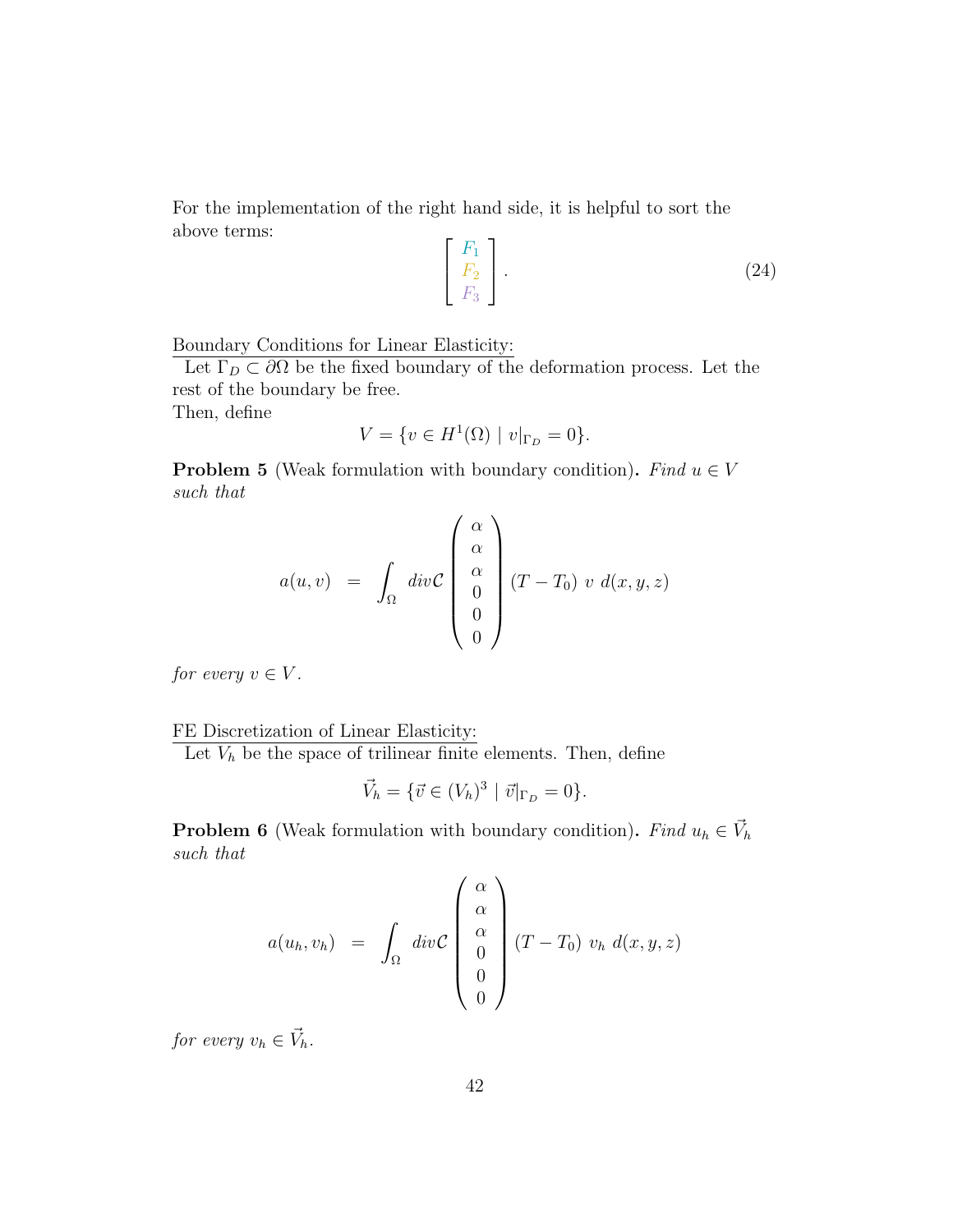Rigid Body Modes:

Consider the vector space functions

$$
\mathcal{M} := \text{span}\left\{ \begin{pmatrix} 1 \\ 0 \\ 0 \end{pmatrix}, \begin{pmatrix} 0 \\ 1 \\ 0 \end{pmatrix}, \begin{pmatrix} 0 \\ 0 \\ 1 \end{pmatrix}, \begin{pmatrix} y \\ -x \\ 0 \end{pmatrix}, \begin{pmatrix} 0 \\ z \\ -y \end{pmatrix}, \begin{pmatrix} z \\ 0 \\ -x \end{pmatrix} \right\}
$$

*M* is the kernel of the bilinear form *a*. This means

$$
a(\vec{m}, \vec{v}) = 0 \qquad \forall \vec{m} \in \mathcal{M}, \ \forall \vec{v} \in V.
$$

Therefore, in case of Neumann boundary conditions, we have to construct *V* such that  $V \cap \mathcal{M} = \{0\}$ .

In case of pure boundary conditions, define *V* as follows:

$$
V = \{ v \in H^1(\Omega) \mid \langle v, \vec{m} \rangle = 0 \quad \forall \vec{m} \in \mathcal{M} \}.
$$

Superconvergence of the Gradient:

The stress  $\sigma$  has to be calculated by  $D\vec{u}$ . The finite element theory for linear and trilinear finite elements shows

$$
||D\vec{u} - D\vec{u}_h||_{L^2} = O(h).
$$

This is a slow convergence. But one can prove the following superconvergence of the gradient in case of structured grids: Let  $\Sigma_h$  be the cell points of the structured grid. Then, for a sufficient smooth solution  $\vec{u}$  and a not complicated boundary  $\Gamma,$  we obtain:

$$
\max_{p \in \Sigma_h} || (D\vec{u} - D\vec{u}_h)(p)|| = O(h^2).
$$

Therefore, in case of linear elasticity, apply

- *•* trilinear elements on a block-structured grid or
- *•* quadratic finite elements.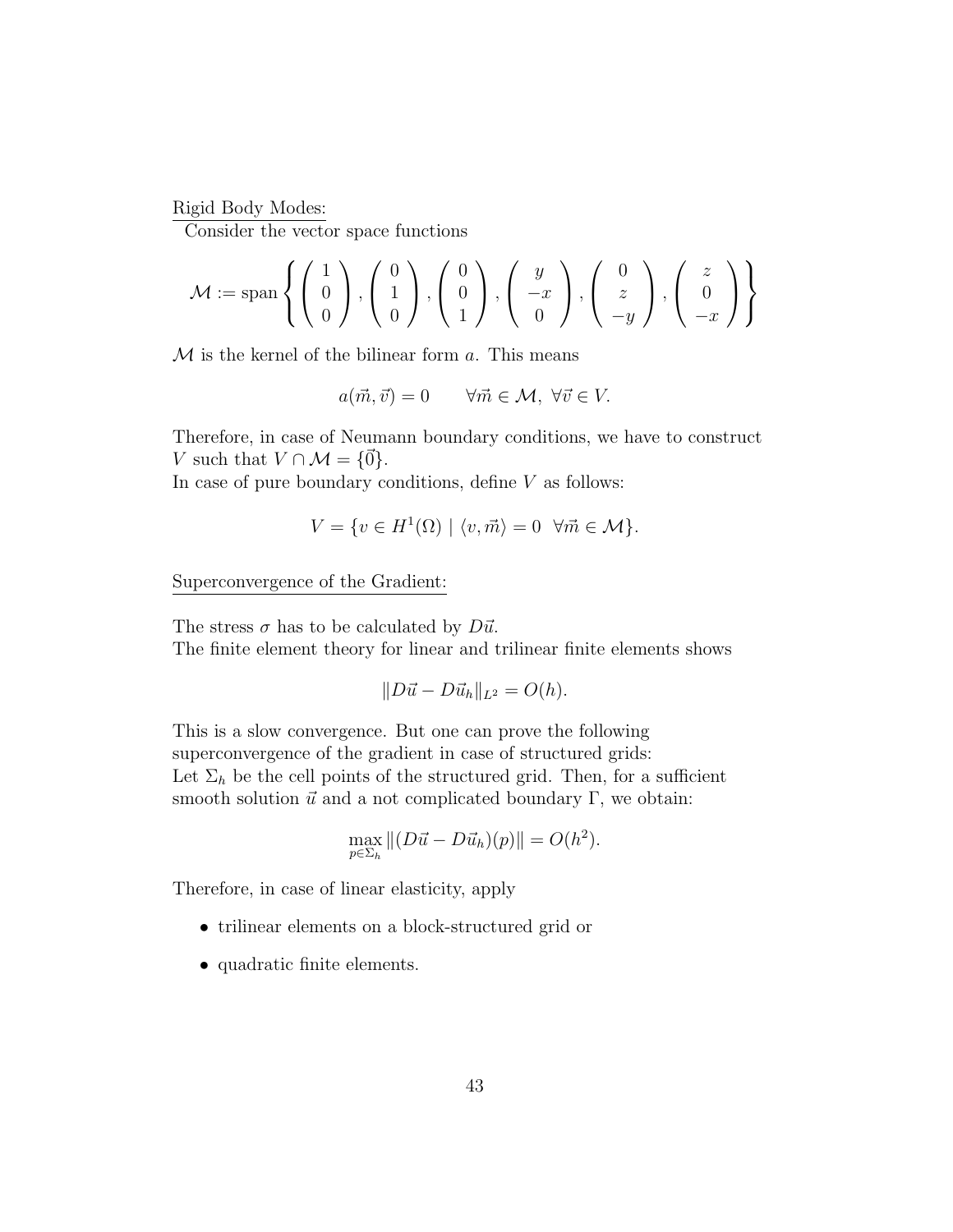# **5 Fluid Dynamics**

## **5.1 Navier Stokes Equations**

Let us describe a two dimensional flow by:

- *u* x-component of the velocity vector of the flow,
- *• v* y-component of the velocity vector of the flow,
- *p* pressure of the flow.



Navier-Stokes-Equations:

The Navier-Stokes-equations are:

$$
\frac{\partial u}{\partial t} + \frac{\partial p}{\partial x} + \frac{\partial (u^2)}{\partial x} + \frac{\partial (uv)}{\partial y} = \frac{1}{\text{Re}} \Delta u
$$

$$
\frac{\partial v}{\partial t} + \frac{\partial p}{\partial y} + \frac{\partial (uv)}{\partial x} + \frac{\partial (v^2)}{\partial y} = \frac{1}{\text{Re}} \Delta v
$$

$$
\frac{\partial u}{\partial x} + \frac{\partial v}{\partial y} = 0
$$

There exist different kind of boundary conditions: input, output, slip, and no-slip boundary conditions.

Boundary Conditions::

*•* input boundary condition: Dirichlet boundary condition. Usually it is

$$
(u, v) \circ \vec{t} = 0.
$$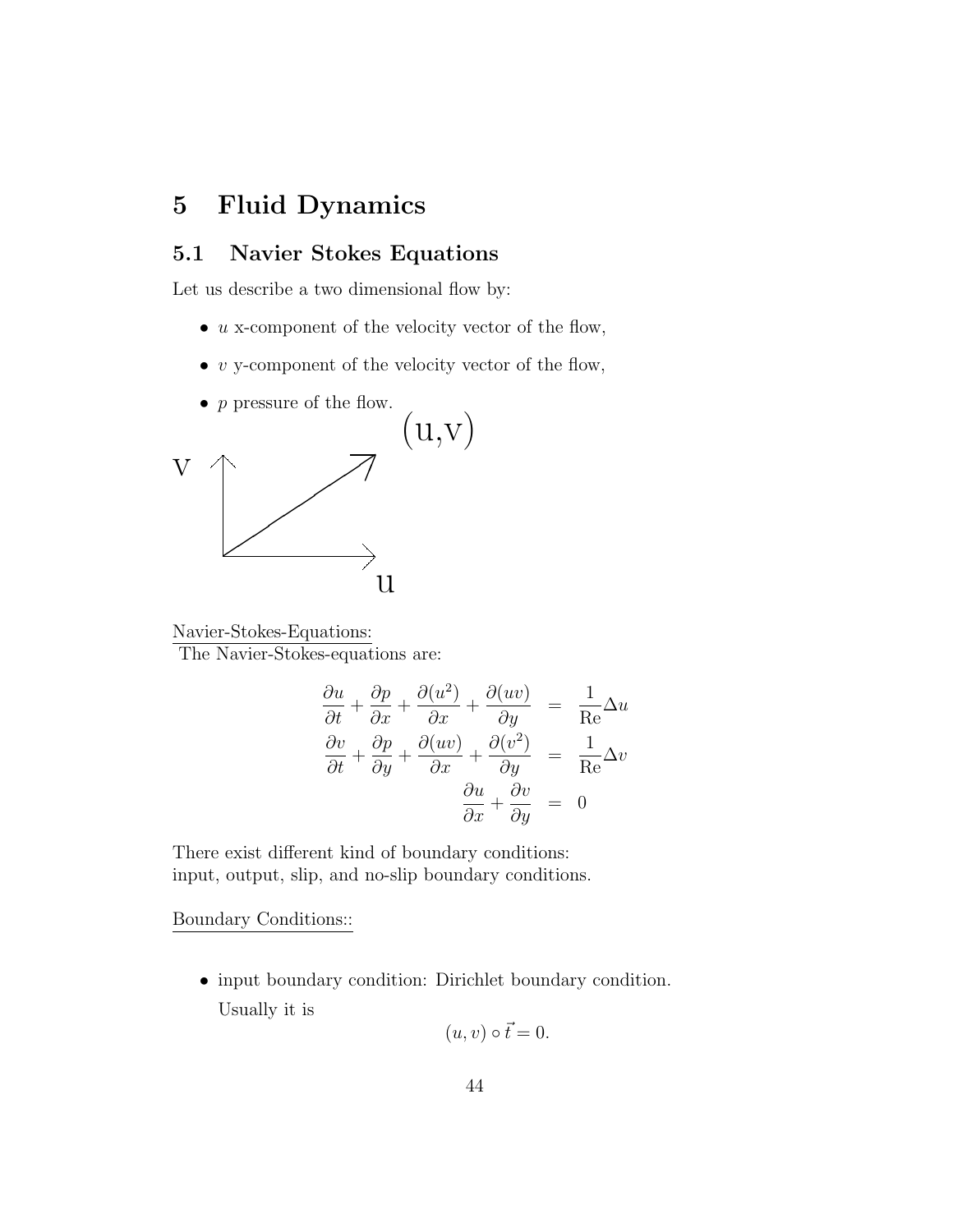- output boundary condition: Neumann boundary condition or better boundary conditions.
- no-slip boundary condition: Dirichlet boundary condition:
- slip boundary condition:

$$
(u, v) \circ \vec{n} = 0, \quad \frac{\partial(u, v) \circ \vec{t}}{\partial \vec{n}} = 0.
$$

Here  $\vec{t}$  and  $\vec{n}$  are the tangential and normal boundary vectors.

Stokes-Equations::

The Stokes equations are:

$$
-\Delta u + \frac{\partial p}{\partial x} = f_x,
$$
  

$$
-\Delta v + \frac{\partial p}{\partial y} = f_y,
$$
  

$$
\frac{\partial u}{\partial x} + \frac{\partial v}{\partial y} = 0.
$$

There exist several different kind of implicit, semi-implicit, and explicit discretizations of the Navier-Stokes equations.

Important is the stability of these discretizations in space and time. Stability in time can be analyzed by Fourier analysis.

#### Checkerboard Function:

Let us discretize Stokes equations by finite difference discretization as follows:

• all unknowns at the grid points:

$$
\Omega_h = \Big\{ (i,j)h \mid i,j = 0, ..., m \Big\},\
$$

- five point stencil for  $\Delta u$ , and
- *•* central difference for *∂p ∂x* and *∂p ∂y* .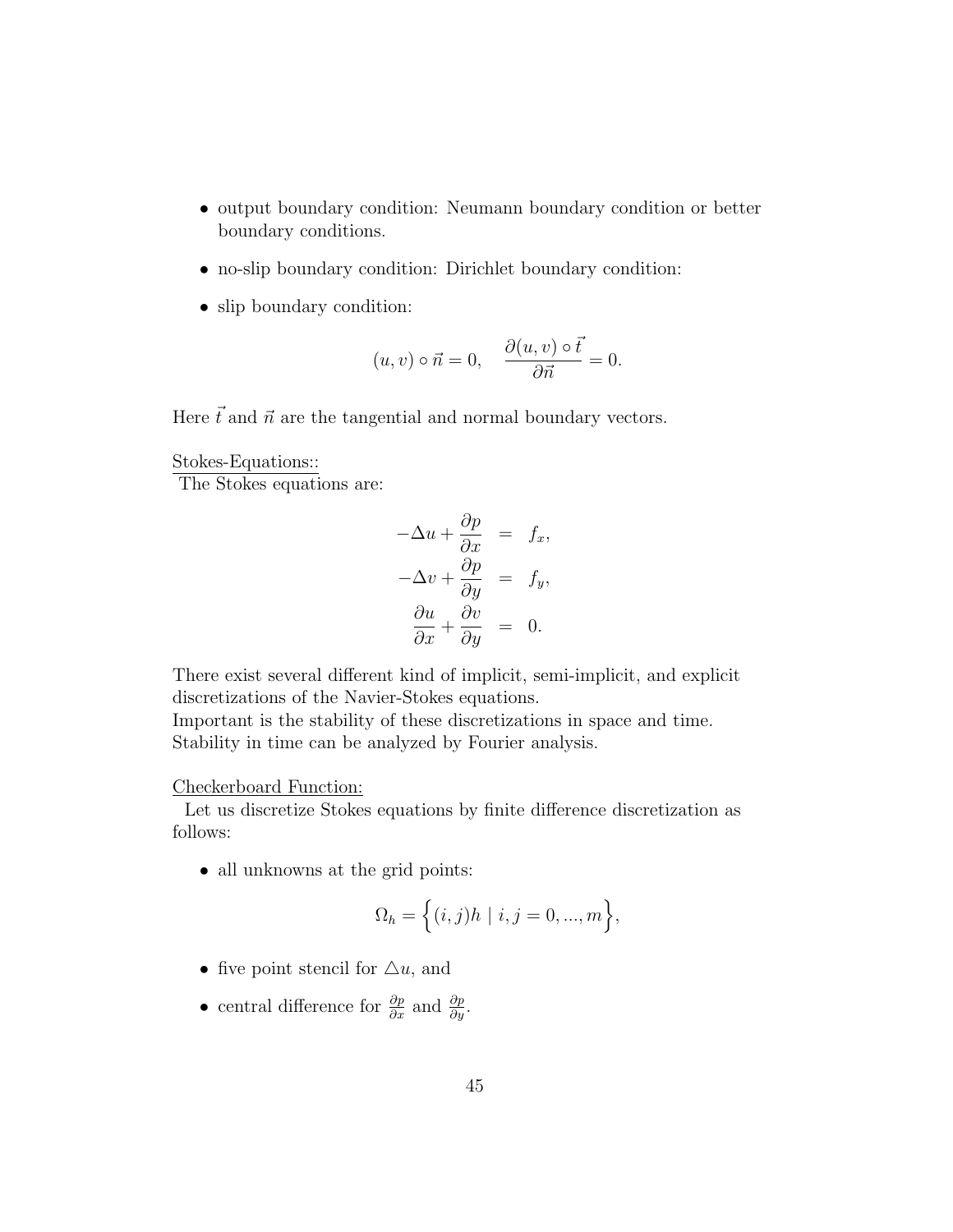Then, the pressure function

$$
\begin{array}{l} \texttt{a} \texttt{b} \texttt{a} \texttt{b} \texttt{a} \\ \texttt{b} \texttt{a} \texttt{b} \texttt{a} \texttt{b} \\ \texttt{a} \texttt{b} \texttt{a} \texttt{b} \texttt{a} \\ \texttt{b} \texttt{a} \texttt{b} \texttt{a} \texttt{b} \\ \cdots \end{array}
$$

is contained in the kernel of the discrete Stokes operator. Unstable discretization!

Staggered Grid:

Let us define the following three kind of grids:

$$
\Omega_{h,u} = \left\{ (i, j - 0.5)h \mid i = 0, ..., m, \quad j = 1, ..., m \right\},
$$
  
\n
$$
\Omega_{h,v} = \left\{ (i - 0.5, j)h \mid i = 1, ..., m, \quad j = 0, ..., m \right\},
$$
  
\n
$$
\Omega_{h,p} = \left\{ (i - 0.5, j - 0.5)h \mid i, j = 1, ..., m \right\}.
$$

Apply the discretization:

- five point stencil for  $\triangle u$  at  $\Omega_{h,u}$  and for  $\triangle v$  at  $\Omega_{h,v}$ ,
- central difference for  $\frac{\partial p}{\partial x}$  and  $\frac{\partial p}{\partial y}$  at  $\Omega_{h,p}$ ,
- central difference for  $\frac{\partial u}{\partial x} + \frac{\partial u}{\partial y}$  at  $\Omega_{h,p}$ .

Here apply the central difference discretization with respect to the meshsize *h*  $\frac{h}{2}$ .

Stable discretization!

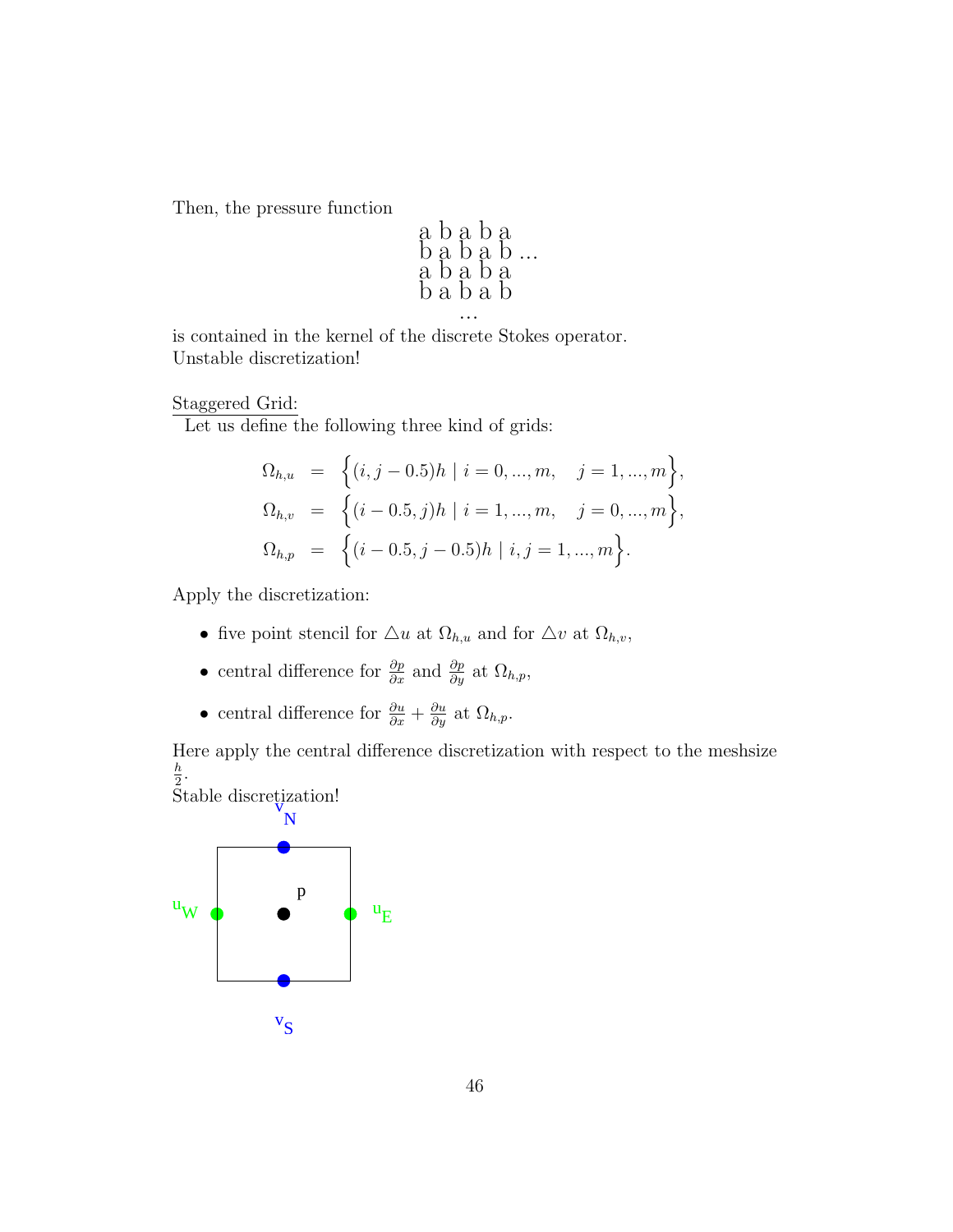The finite difference discretization on a staggered grid leads to



The finite difference discretization on a staggered grid leads to

$$
-\triangle v(x,y) + \frac{\partial p}{\partial y}(x,y) \approx \frac{-v_N - v_S - v_E - v_W + 4v_M}{h^2} + \frac{p_N - p_S}{h} = f_y(x,y).
$$

- The staggered grid discretization is similar to the finite volume discretization.
- *•* There exist several stable finite element discretizations.

### **5.2 The Lattice Boltzmann Method**

#### **5.2.1 Basic Physics**

**Definition 11** (Particle Distribution)**.** *The fundamental variable in kinematic theory is the particle distribution*  $f(\mathbf{x}, \xi, t)$  *with respect to velocity ξ at spatial coordinate* **x** *and time t. This means that the density of particles at point* **x** *and time t, which move with velocity*  $\xi$ *, is*  $f(\mathbf{x}, \xi, t)$ *. Here,*  $\mathbf{x} \in \Omega \subset \mathbb{R}^3$  *and*  $\xi \in \mathbb{R}^3$ *.* 

Obviously, the density of the fluid is

$$
\rho(\mathbf{x},t) = \int f(\mathbf{x},\xi,t) \, d\xi \tag{25}
$$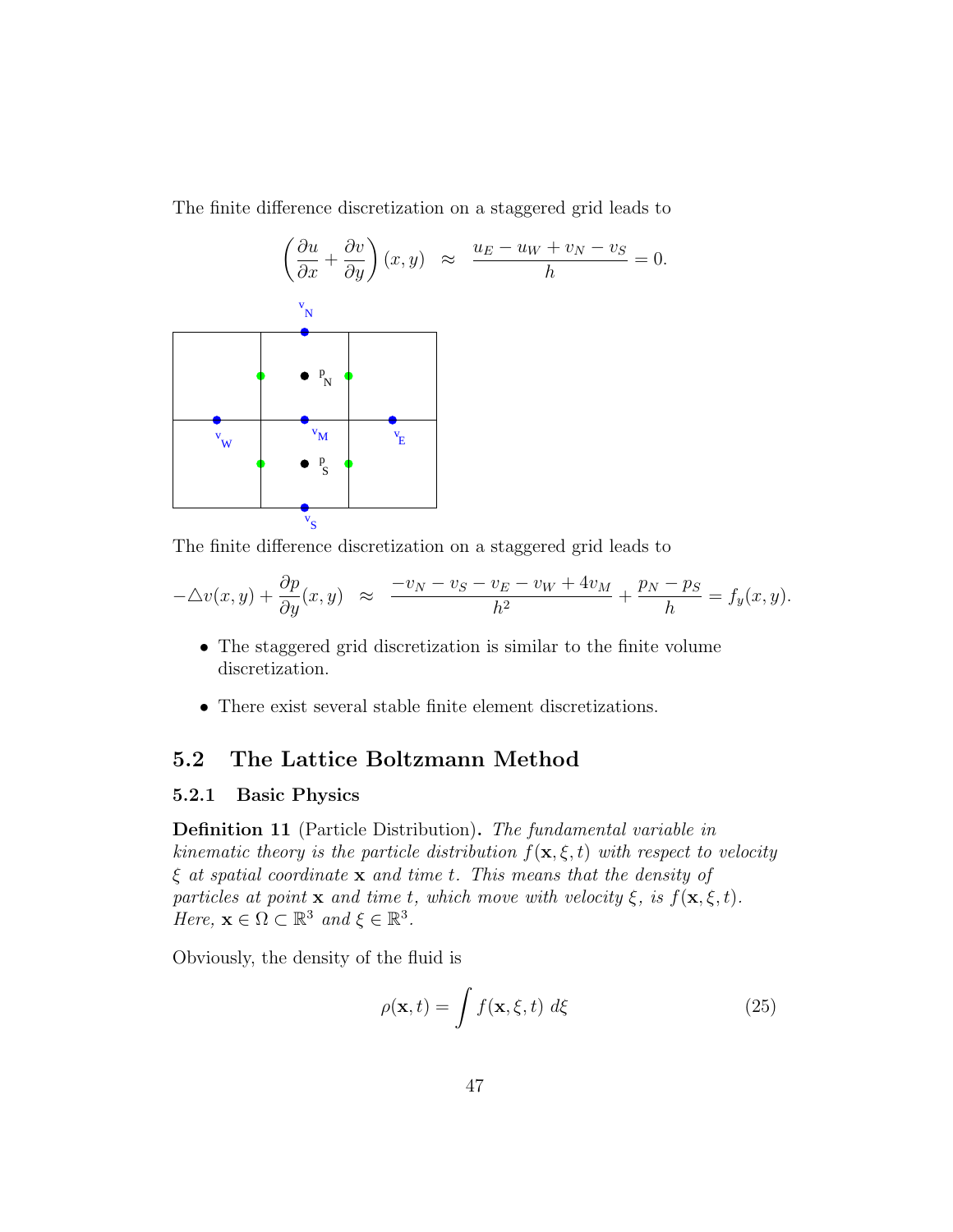and the velocity can implicitly be calculated by

$$
\mathbf{u}(\mathbf{x},t)\rho(\mathbf{x},t) = \int \xi f(\mathbf{x},\xi,t) \; d\xi
$$

Kinematic theory tells that a gas tends to reach state of equilibrium which statisfies the Boltzmann distribution:

$$
f^{\text{eq}}(\mathbf{x}, |\mathbf{v}|, t) = \rho \left(\frac{1}{2\pi RT}\right)^{3/2} e^{|\mathbf{v}|^2/(2RT)}, \tag{26}
$$

where  $T$  is the temperature,  $\bf{v}$  is the velocity, and  $R$  is the specific gass constant. The Boltzmann equation is

$$
\frac{df}{dt} = \Omega(f) := -\frac{1}{\tau}(f - f^{\text{eq}}(\mathbf{x}, |\mathbf{v}|, t)),\tag{27}
$$

where  $\Omega(f)$  is called collision operator and  $\tau$  relaxation time. Observe, that  $\frac{df}{dt}$  is the totel derivative:

$$
\frac{df}{dt} = \frac{\partial f}{\partial t} + \xi \frac{\partial f}{\partial \mathbf{x}}.
$$

#### **5.2.2 Lattice Boltzmann Discretization**

Here, we explain the Lattice Boltzmann discretization using the D2Q9 scheme. It applies a discretization grid  $\Omega_h$  of meshsize *h* with cell center points  $\mathbf{x}_k$  (see Figure 5.2.1). Motivated by the particle distribution  $f(\mathbf{x}, \xi, t)$ , Lattice Boltzmann discretization uses 9 functions

$$
f_i(\mathbf{x}_k,t),
$$

where  $i \in \{0, 1, 2, 3, ..., 8\}$ . The discrete distribution function  $f_i(\mathbf{x}_k, t)$  is related to the discrete velocities  $c_i$  (see Table 5.2.2) The discretized density is

$$
\rho_h(\mathbf{x}_k, t) = \sum_{i=0}^8 f_i(\mathbf{x}_k, t)
$$
\n(28)

and the discretized velocity is implicitly defined by

$$
\mathbf{u}_h(\mathbf{x}_k, t)\rho_h(\mathbf{x}_k, t) = \sum_{i=0}^8 c_i f_i(\mathbf{x}_k, t)
$$
 (29)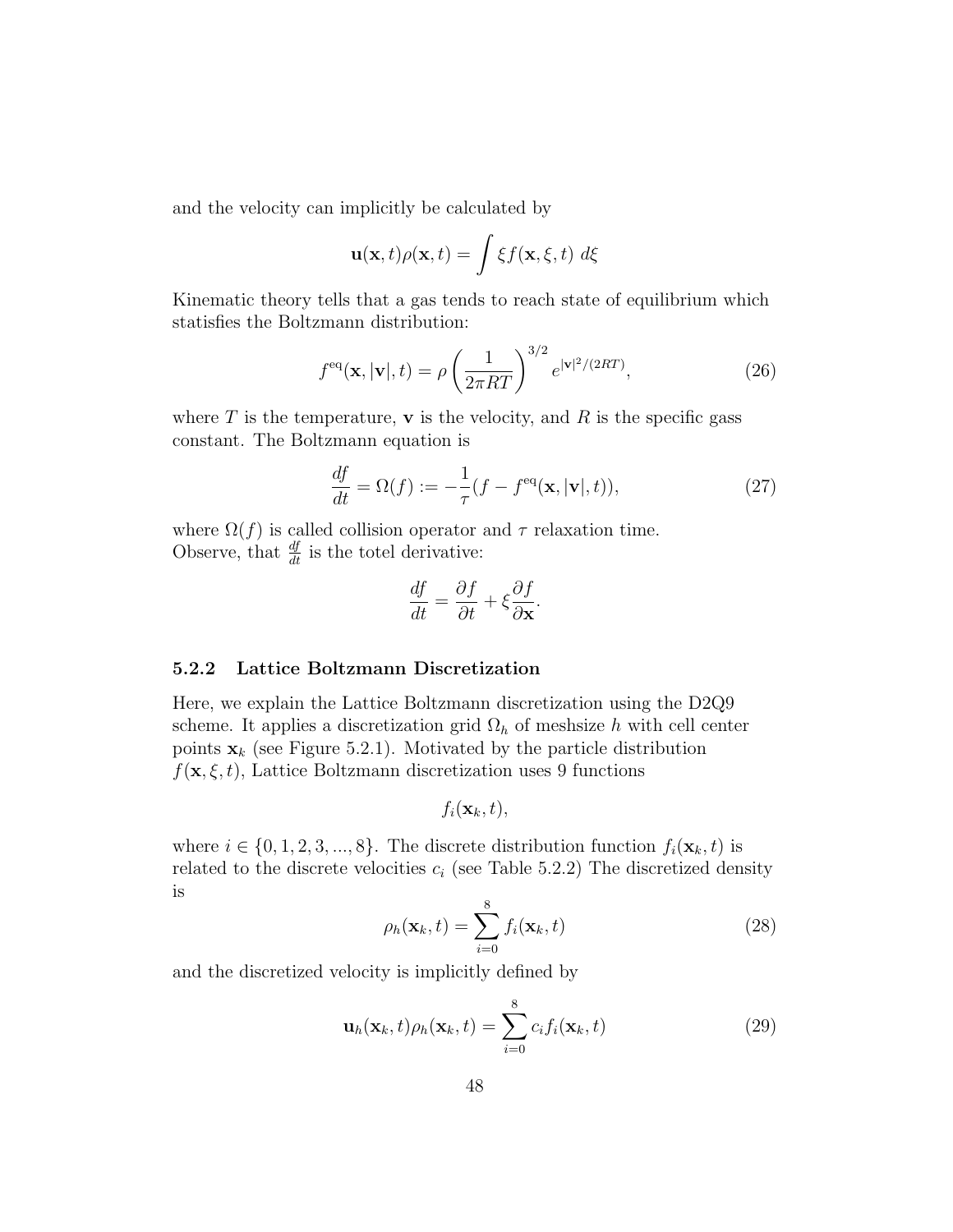

Figure 5: Lattice Boltzmann Grid.

Observe the property:

 $\mathbf{x}_k + hc_i \in \Omega_h$  for all interior points  $\mathbf{x}_k \in \Omega_h$ .

The Boltzmann distribution (26) can be discretized as follows

$$
f_i^{\text{eq}}(\mathbf{x}_k,t) = w_i \rho_h(\mathbf{x}_k,t) \left( 1 + \frac{\mathbf{u}_h c_i}{c_s^2} + \frac{(\mathbf{u}_h c_i)^2}{4c_s^4} - \frac{\mathbf{u}_u \mathbf{u}_h}{2c_s^2} \right),
$$

where  $c_s$  is speed of sound and the discetization constants  $w_i$  are given in Table 5.2.2.

Furthermore, the Boltzmann equation (27) is discretized by

$$
\frac{f_i(\mathbf{x}_k + hc_i, t + \Delta t) - f_i(\mathbf{x}_k, t)}{\Delta t} = -\frac{1}{\tau}(f_i - f_i^{\text{eq}}(\mathbf{x}_k, t)),
$$

where  $\Delta t$  is the time step related to the velocities  $c_i$  and meshsize  $h$ .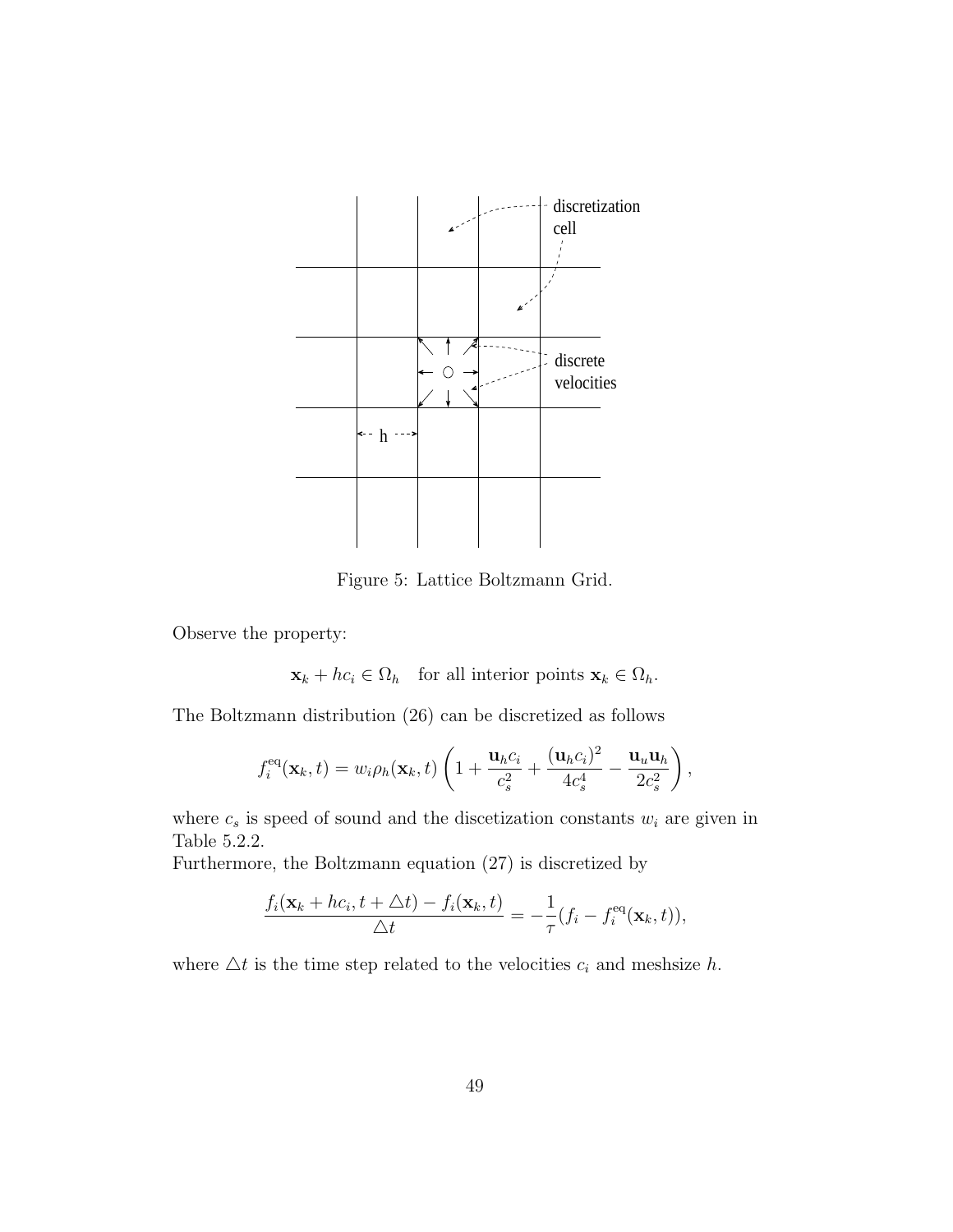|       |  |  |  | $\begin{bmatrix} c_i \ (0,0) \ (1,0) \ (0,1) \ (0,1) \ (-1,0) \ (0,-1) \ (1,1) \ (-1,1) \ (-1,-1) \ (1,-1) \end{bmatrix}$ |  |
|-------|--|--|--|---------------------------------------------------------------------------------------------------------------------------|--|
| $w_i$ |  |  |  |                                                                                                                           |  |

**Algorithm 1** (Lattice Boltzmann Algorithm)**.**

- *1. Calculate density and velocity by (28) and (29).*
- *2. Calculate collision term by*

$$
\Omega_i(f) := -\frac{\triangle t}{\tau}(f_i - f_i^{eq}(\mathbf{x}_k, t))
$$

*3. Calculate streaming by*

$$
f_i(\mathbf{x}_k + hc_i, t + \triangle t) = f_i(\mathbf{x}_k, t) + \Omega_i(f).
$$

**Remark:** Observe that *f<sup>i</sup>* might take negative values. This clearly shows that  $f_i$  is not a discretization of  $f$ . Instead  $f_i$  is an auxilliary variable which has simular properties like *f* (e.g. see (25) and (28)). Nevertheless the important unknows velocity  $\mathbf{u}_u$  and density  $\rho_h$  converge to the physical quantities  $\bf{u}$  and  $\rho$  under suitable conditions.

**Properties of Lattice Boltzmann discretization:** The basic Lattice Boltzmann discretization is easier to implement and to parallelize than finite difference discretization. However, a large number of time step is need, since  $\Delta t$  is bounded by the meshsize and the disctrete velocities. Therefore, Lattice Boltzmann discretization is less suitable for stationary fluid dynamic problems, since a large number of iterations is needed until convergence is reached. On the other side, a finite difference discetization can apply a multigrid method in order to obtain fast convergence.

## **6 Maxwell's Equations**

### **6.1 Maxwell's Equations**

The solution of Maxwell's equations in 3D is

•  $\vec{E}$ : the electrical field and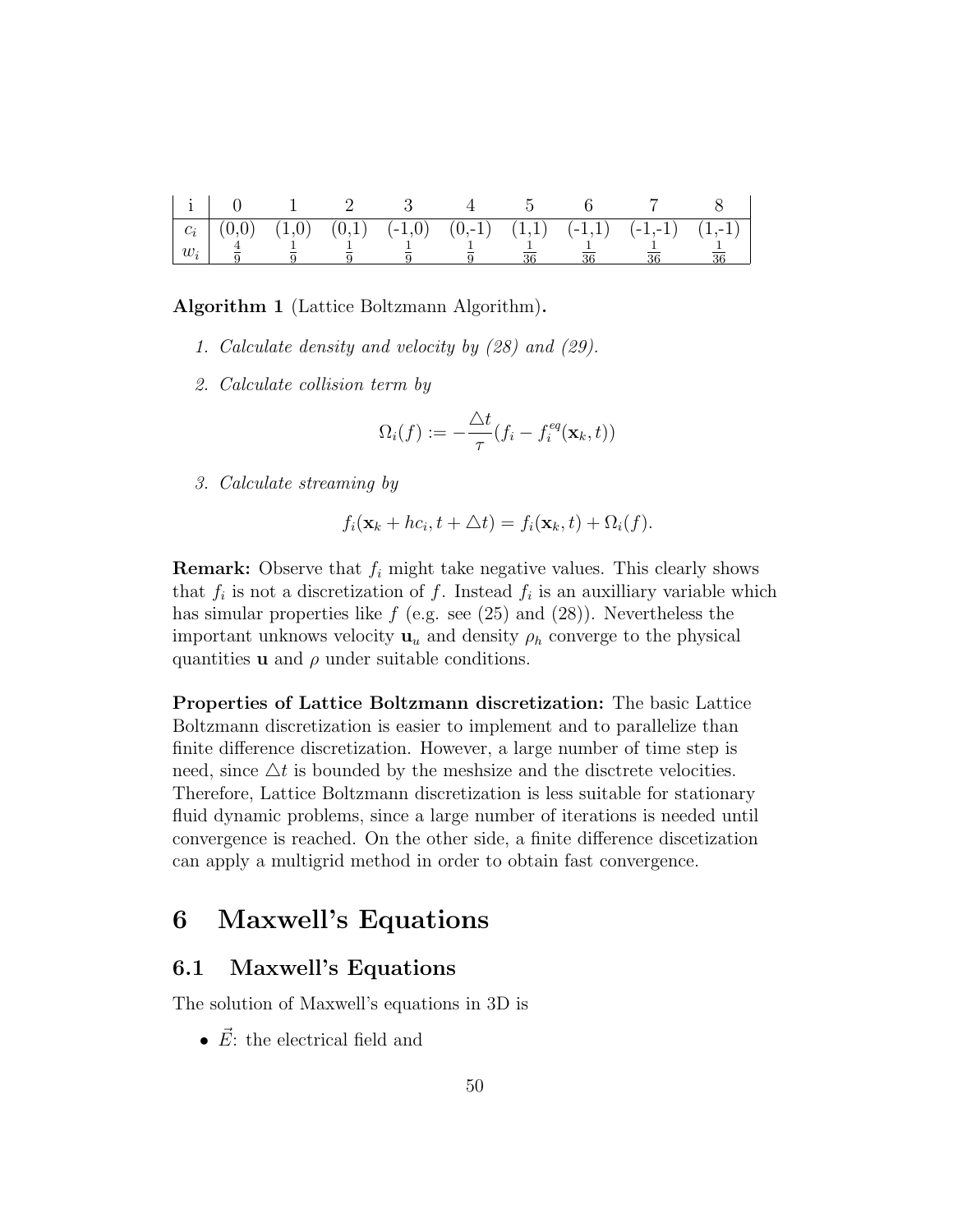•  $\vec{H}$ : the magnetic field.

Given are

- *• µ*: magnetic permeability,
- $\epsilon$ : electric permittivity,
- $\bullet$   $\vec{M} \colon$  equivalent magnetic current density,
- $\vec{J}$ : electric current density.

Maxwell's equations are:

$$
\frac{\partial \vec{H}}{\partial t} = -\frac{1}{\mu} \nabla \times \vec{E} - \frac{1}{\mu} \vec{M}, \n\frac{\partial \vec{E}}{\partial t} = \frac{1}{\epsilon} \nabla \times \vec{H} - \frac{1}{\epsilon} \vec{J}.
$$

## **6.2 Finite Difference Time Domain Discretization (FDTD)**

Let  $\tau$  be a time step. Time approximation:

- $\vec{E}|^{n+\frac{1}{2}}$ : approximation at time point  $(n+\frac{1}{2})$  $(\frac{1}{2})\tau$ .
- $\vec{H}|^n$ : approximation at time point  $n\tau$ .

Furthermore, let us use the following abbreviation:

$$
\vec{H}|^{n+\frac{1}{2}} \; := \; \frac{1}{2} \left( \vec{H}|^{n+1} + \vec{H}|^{n} \right),
$$
  

$$
\vec{E}|^{n} \; := \; \frac{1}{2} \left( \vec{E}|^{n+\frac{1}{2}} + \vec{E}|^{n-\frac{1}{2}} \right).
$$

Let *h* be a mesh size. Space approximation:

• 
$$
E_x|_{i,j+\frac{1}{2},k+\frac{1}{2}}^{n+\frac{1}{2}}
$$
: at point  $(ih, (j+\frac{1}{2})h, (k+\frac{1}{2})h)$  (yz-face).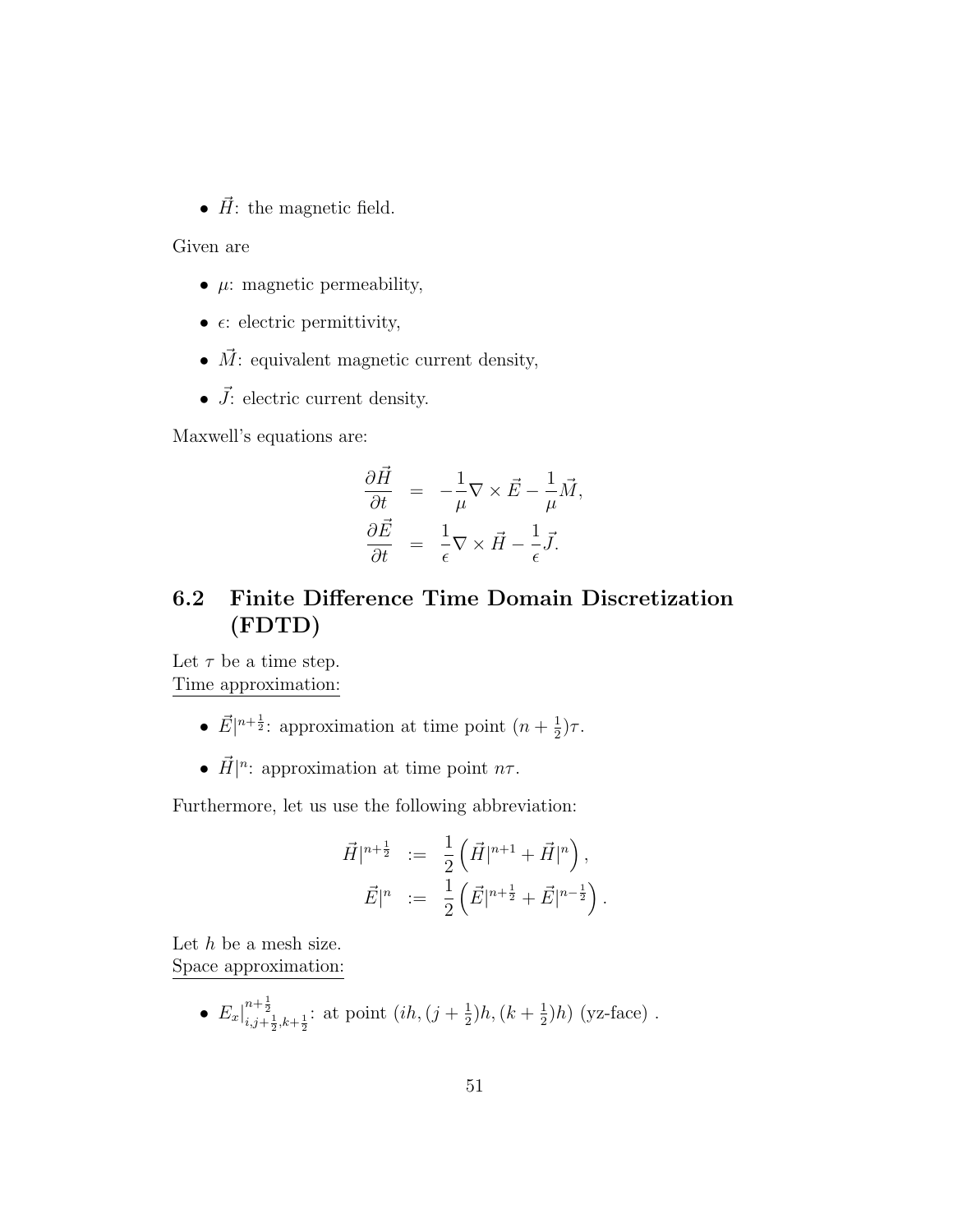- $E_y\big|_{i+\frac{1}{2},j,k+\frac{1}{2}}^{n+\frac{1}{2}}$ : at point  $((i+\frac{1}{2})$  $(\frac{1}{2})h, jh, (k+\frac{1}{2})$  $(\frac{1}{2})h)$  (xz-face).
- $E_z\big|_{i+\frac{1}{2},j+\frac{1}{2},k}^{n+\frac{1}{2}}$ : at point  $((i+\frac{1}{2})$  $(\frac{1}{2})h, (\frac{1}{2} + \frac{1}{2})$  $(\frac{1}{2})h, kh$  (xy-face).
- $H_x|_{i+\frac{1}{2},j,k}^n$ : at point  $((i+\frac{1}{2})$  $(\frac{1}{2})h, jh, kh)$  (x-edge).
- $H_y|_{i,j+\frac{1}{2},k}^n$ : at point  $(ih,(j+\frac{1}{2}))$  $(\frac{1}{2})h, kh$  (y-edge).
- $H_z|_{i,j,k+\frac{1}{2}}^n$ : at point  $(ih, jh, (k + \frac{1}{2})$  $(\frac{1}{2})h$  (z-edge).



Now, the Maxwell's equations

$$
\frac{\partial E_x}{\partial t} = \frac{1}{\epsilon} \left( \frac{\partial H_y}{\partial z} - \frac{\partial H_z}{\partial y} - J_x \right)
$$

is discretized as follows:

$$
\frac{E_x\Big|_{i,j+\frac{1}{2},k+\frac{1}{2}}^{n+\frac{1}{2}} - E_x\Big|_{i,j+\frac{1}{2},k+\frac{1}{2}}^{n-\frac{1}{2}}}{\tau} = \frac{\tau}{\epsilon_{i,j+\frac{1}{2},k+\frac{1}{2}}} \qquad \left(\frac{H_y\Big|_{i,j+\frac{1}{2},k+1}^{n} - H_y\Big|_{i,j+\frac{1}{2},k}^{n}}{h} - \frac{H_z\Big|_{i,j+1,k+\frac{1}{2}}^{n} - H_z\Big|_{i,j,k+\frac{1}{2}}^{n}}{h} \right)
$$